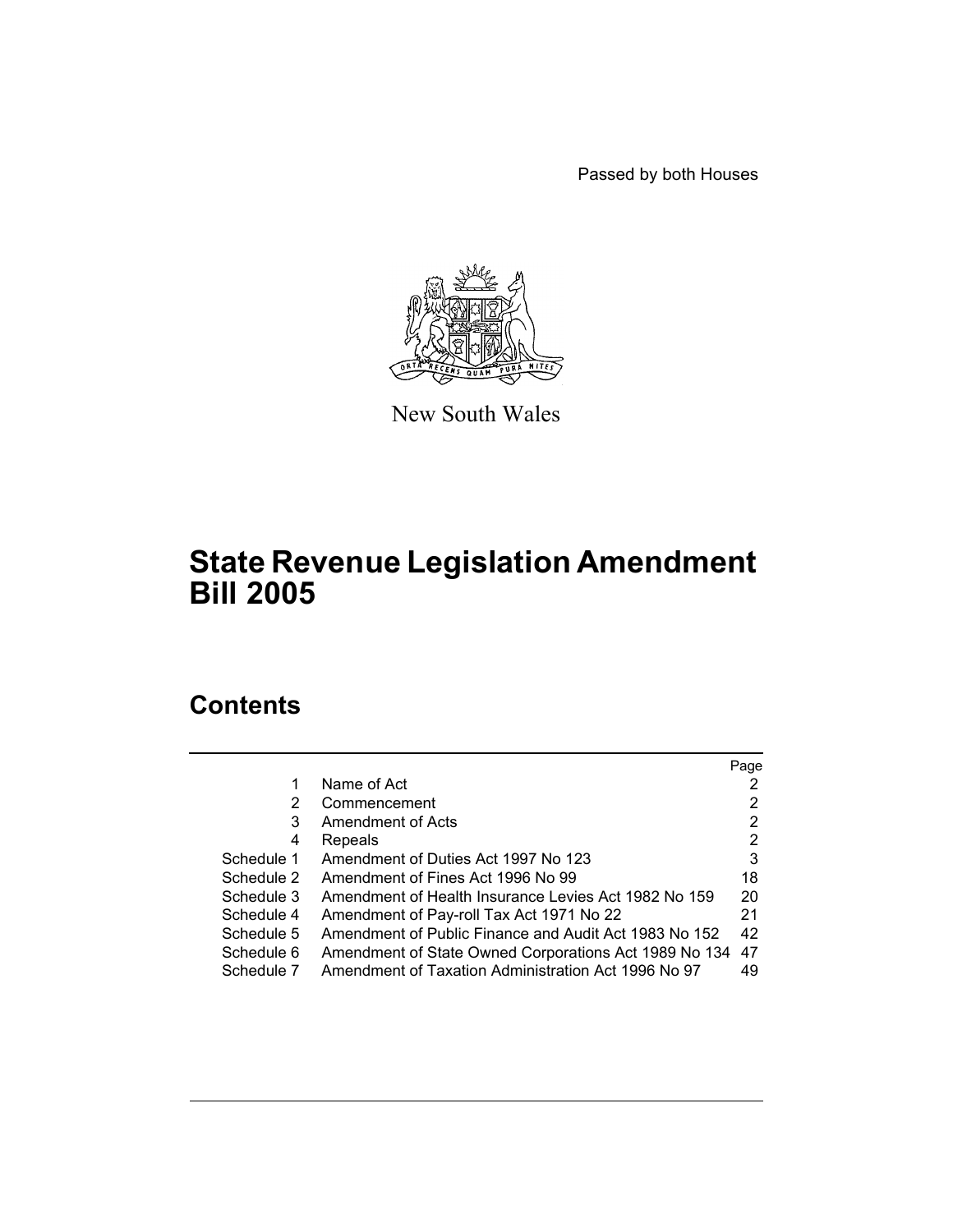*I certify that this PUBLIC BILL, which originated in the LEGISLATIVE ASSEMBLY, has finally passed the LEGISLATIVE COUNCIL and the LEGISLATIVE ASSEMBLY of NEW SOUTH WALES.*

> *Clerk of the Legislative Assembly. Legislative Assembly, Sydney, , 2005*



New South Wales

# **State Revenue Legislation Amendment Bill 2005**

Act No , 2005

An Act to make miscellaneous amendments to certain State revenue legislation; and for other purposes.

*I have examined this Bill, and find it to correspond in all respects with the Bill as finally passed by both Houses.*

*Chairman of Committees of the Legislative Assembly.*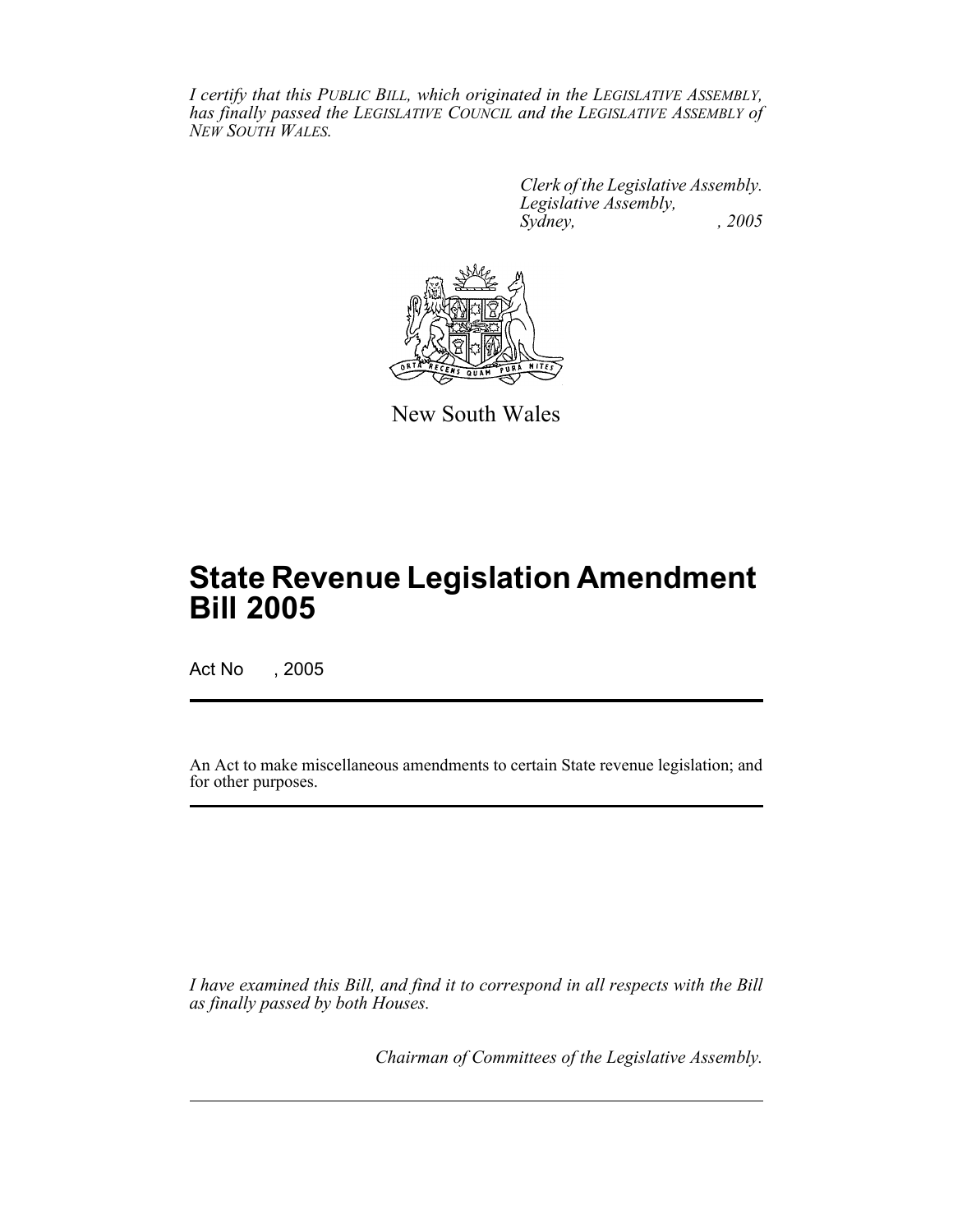# **The Legislature of New South Wales enacts:**

# **1 Name of Act**

This Act is the *State Revenue Legislation Amendment Act 2005*.

# **2 Commencement**

- (1) This Act commences on the date of assent, except as provided by subsections  $(2)$  and  $(3)$ .
- (2) The following provisions commence, or are taken to have commenced, on the dates indicated:
	- (a) section 4 (2) and Schedule 4—1 July 2005,
	- (b) Schedule 2 [2] and [3]—1 July 2005.
- (3) If the *State Revenue Legislation Amendment (Budget Measures) Act 2005* is assented to after the date of assent to this Act, Schedule 1 [15]–[19] commence on the date of assent to that Act.

# **3 Amendment of Acts**

The Acts specified in the Schedules to this Act are amended as set out in those Schedules.

# **4 Repeals**

- (1) The *Health Insurance Levies Regulation 2003* is repealed.
- (2) The *Pay-roll Tax Regulation 1998* is repealed.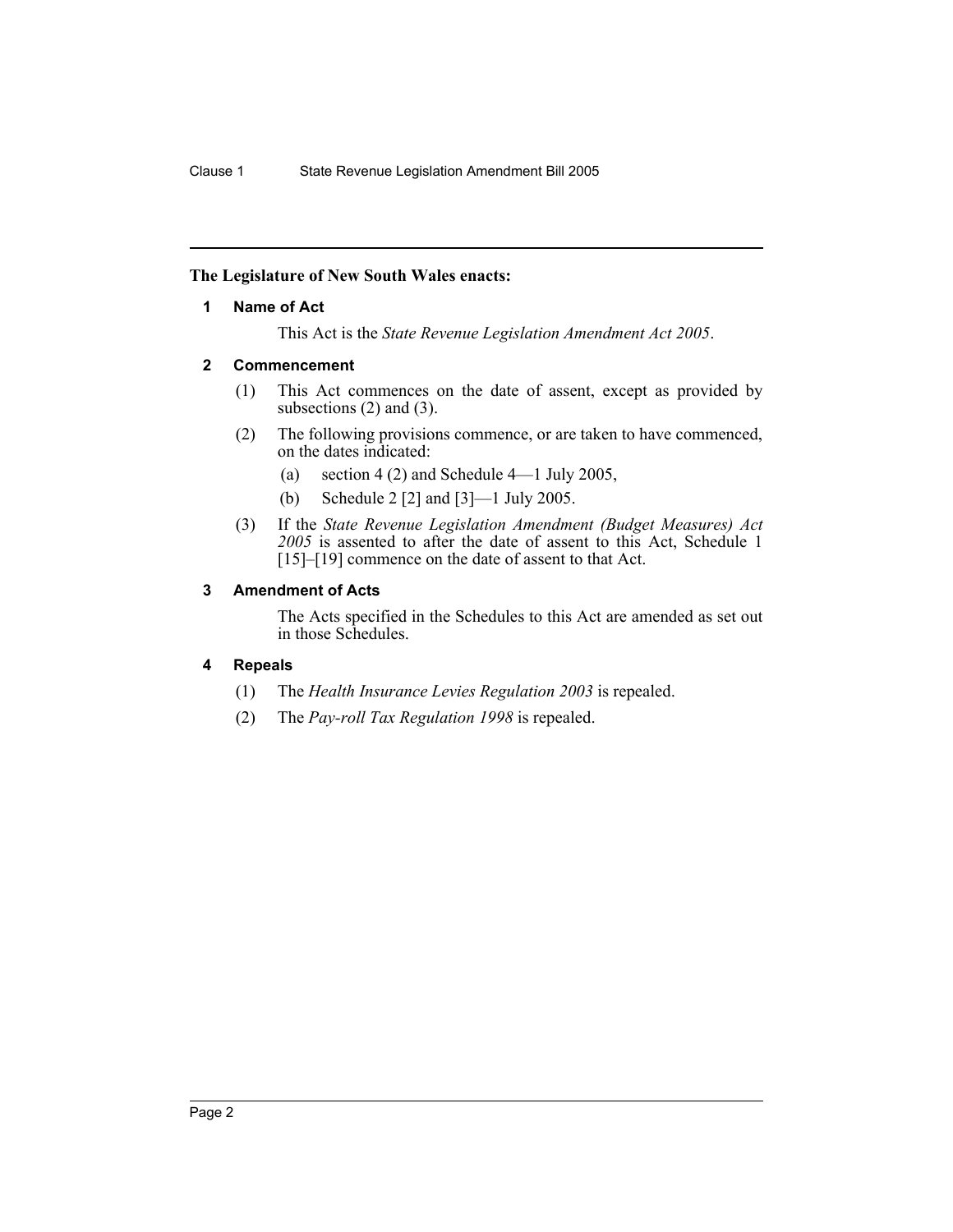Amendment of Duties Act 1997 No 123 Schedule 1

# **Schedule 1 Amendment of Duties Act 1997 No 123**

(Section 3)

#### **[1] Section 8 Imposition of duty on certain transactions concerning dutiable property**

Insert at the end of section 8 (1):

**Note.** See also Part 2 of Chapter 3, which treats a transfer or assignment of an option to purchase dutiable property as a transfer of the dutiable property in certain circumstances.

## **[2] Section 18 No double duty**

Omit section 18 (3) (d). Insert instead:

- (d) at the time the agreement was entered into, and at the completion or settlement of the agreement:
	- (i) the purchaser under the agreement and the transferee under the transfer are related persons, except as provided by subparagraph (ii), or
	- (ii) if the purchaser purchased as a trustee, the transferee and the beneficiary are related persons.

## **[3] Section 29 Partnership interests**

Insert after section 29 (2):

- (3) If the property of a partnership includes a land-related asset and an interest in the land-related asset is transferred as a result of the transfer of a partnership interest, the unencumbered value of all dutiable property of the partnership ("X" in subsection  $(1)$ ) is to be reduced by the unencumbered value of the interest in the land-related asset that is transferred, but only if ad valorem duty has been paid or is payable on the transfer of the interest in the land-related asset.
- (4) For the purposes of subsection (3), each of the following items of dutiable property is a *land-related asset*:
	- (a) land in New South Wales,
	- (b) transferable floor space,
	- (c) a land use entitlement,
	- (d) an interest in an item of dutiable property referred to in paragraph (a), (b) or (c).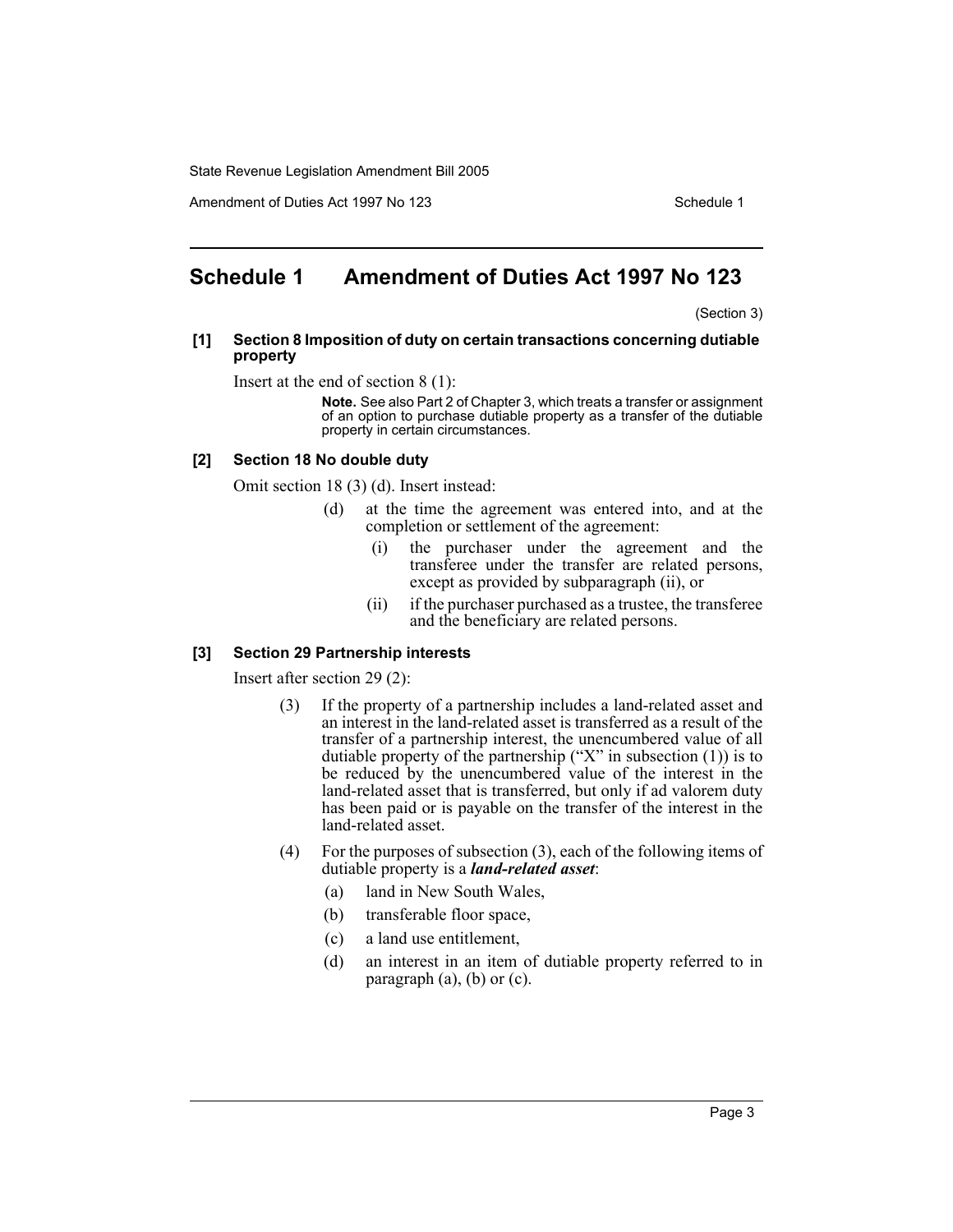Schedule 1 Amendment of Duties Act 1997 No 123

## **[4] Section 30 Partitions**

Omit section 30 (1). Insert instead:

#### (1) **What is a partition?**

For the purposes of this section, a partition occurs when dutiable property comprised of land in New South Wales that is held by persons jointly (as joint tenants or tenants in common) is transferred or agreed to be transferred to one or more of those persons.

## **[5] Section 30 (3)**

Omit section 30 (3) and (3A). Insert instead:

## (3) **Dutiable value**

The dutiable value of a partition is the greater of:

- (a) the sum of the amounts by which the unencumbered value of the dutiable property transferred, or agreed to be transferred, to a person by the partition exceeds the unencumbered value of the interest held by the person in the dutiable property transferred, or agreed to be transferred, to each person by the partition immediately before the partition, and
- (b) the sum of any consideration for the partition paid by any of the parties.

## **[6] Section 54 Change in trustees**

Insert after section 54 (3A):

(3B) Duty of \$10 is chargeable in respect of a vesting of land in New South Wales by, or expressly authorised by, statute law (as referred to in section  $8(1)(b)(vii)$  in a person or responsible entity if the Chief Commissioner is satisfied that subsection (2), (3) or (3A) would apply in respect of the dutiable transaction if it were a transfer of dutiable property.

## **[7] Section 54A Transfers in relation to managed investment schemes**

Insert after section 54A (2):

(3) Duty of \$10 is chargeable in respect of a vesting of land in New South Wales by statute law (as referred to in section 8 (1) (b) (vii)) in a responsible entity if the Chief Commissioner is satisfied that subsection (2) would apply in respect of the dutiable transaction if it were a transfer of dutiable property.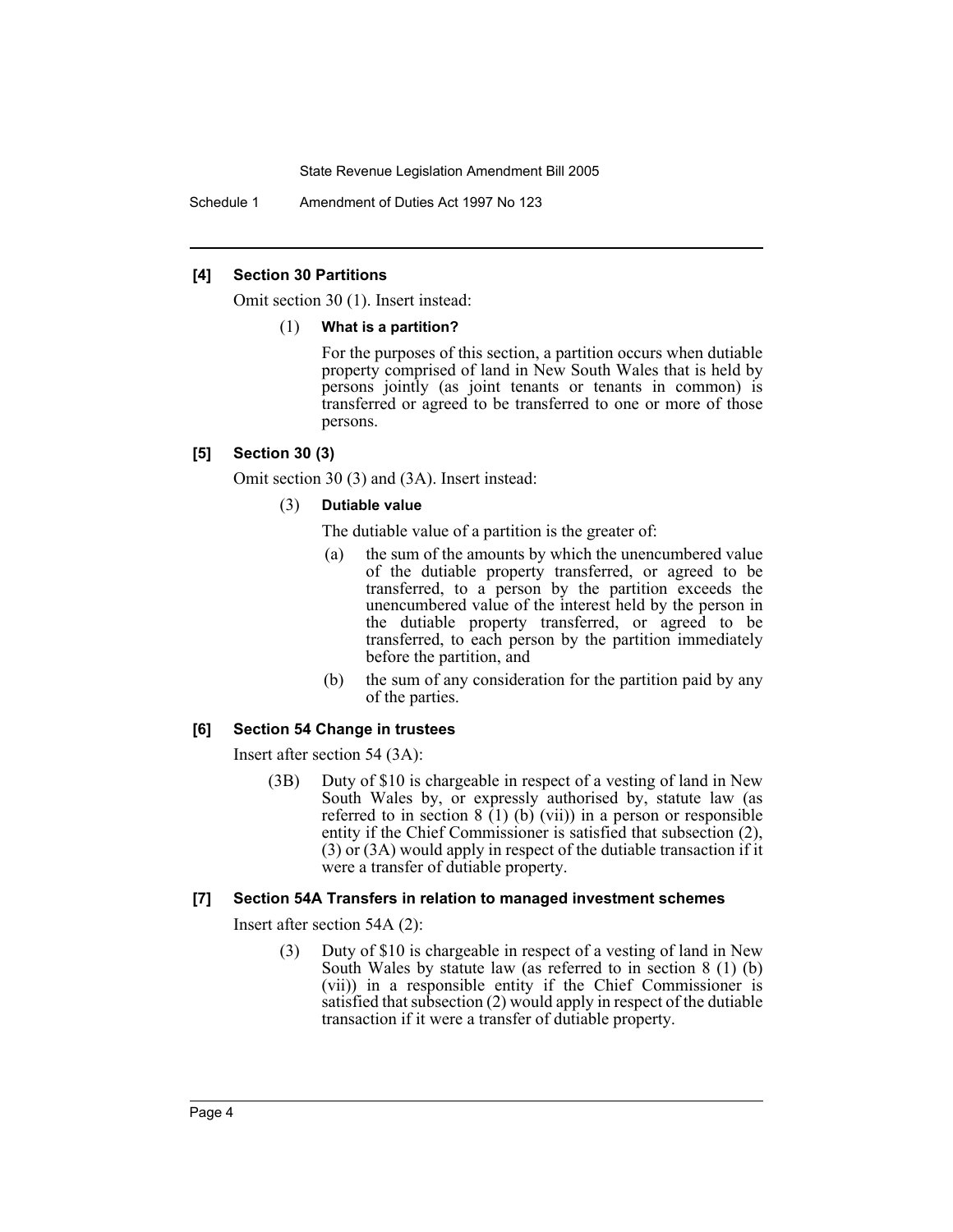Amendment of Duties Act 1997 No 123 Schedule 1

## **[8] Section 65 Exemptions from duty**

Insert after section 65 (12):

#### (13) **Vesting by statute law—common property under strata plans**

No duty is chargeable under this Chapter on the vesting of common property in a body corporate on the registration of a strata plan or strata plan of subdivision under the *Strata Schemes (Freehold Development) Act 1973* or the *Strata Schemes (Leasehold Development) Act 1986*.

#### (14) **Correction of error**

No duty is chargeable under this Chapter on a transfer of dutiable property made to correct an error in a previous transfer of the same dutiable property if:

- (a) no additional consideration is paid or payable, and
- (b) the beneficial interests in the property change only to the extent necessary to correct the error.

#### **[9] Section 68 Exemptions—break-up of marriages and domestic relationships**

Insert "or a trustee of such a child or children" after "to a child or children of either of them" wherever occurring in section 68 (1) (a) and (2) (a).

#### **[10] Section 71 Restrictions on eligibility—previous ownership of residential property or first home concession**

Omit section 71 (6). Insert instead:

- (6) Despite the other provisions of this section, the previous ownership of residential property, or a previous application under the scheme that has been approved by the Chief Commissioner, may be disregarded if the Chief Commissioner is satisfied that:
	- (a) the residential property previously owned by the purchaser or transferee was vested in the purchaser or transferee on trust as guardian for a person under a legal disability, and the application under the scheme was made by the purchaser or transferee in his or her capacity as such a guardian, or
	- (b) the residential property previously owned by the purchaser or transferee was vested in the purchaser or transferee on trust, as an apparent purchaser for a real purchaser (as referred to in section 55), and the application under the scheme was made by the purchaser or transferee in his or her capacity as such an apparent purchaser, or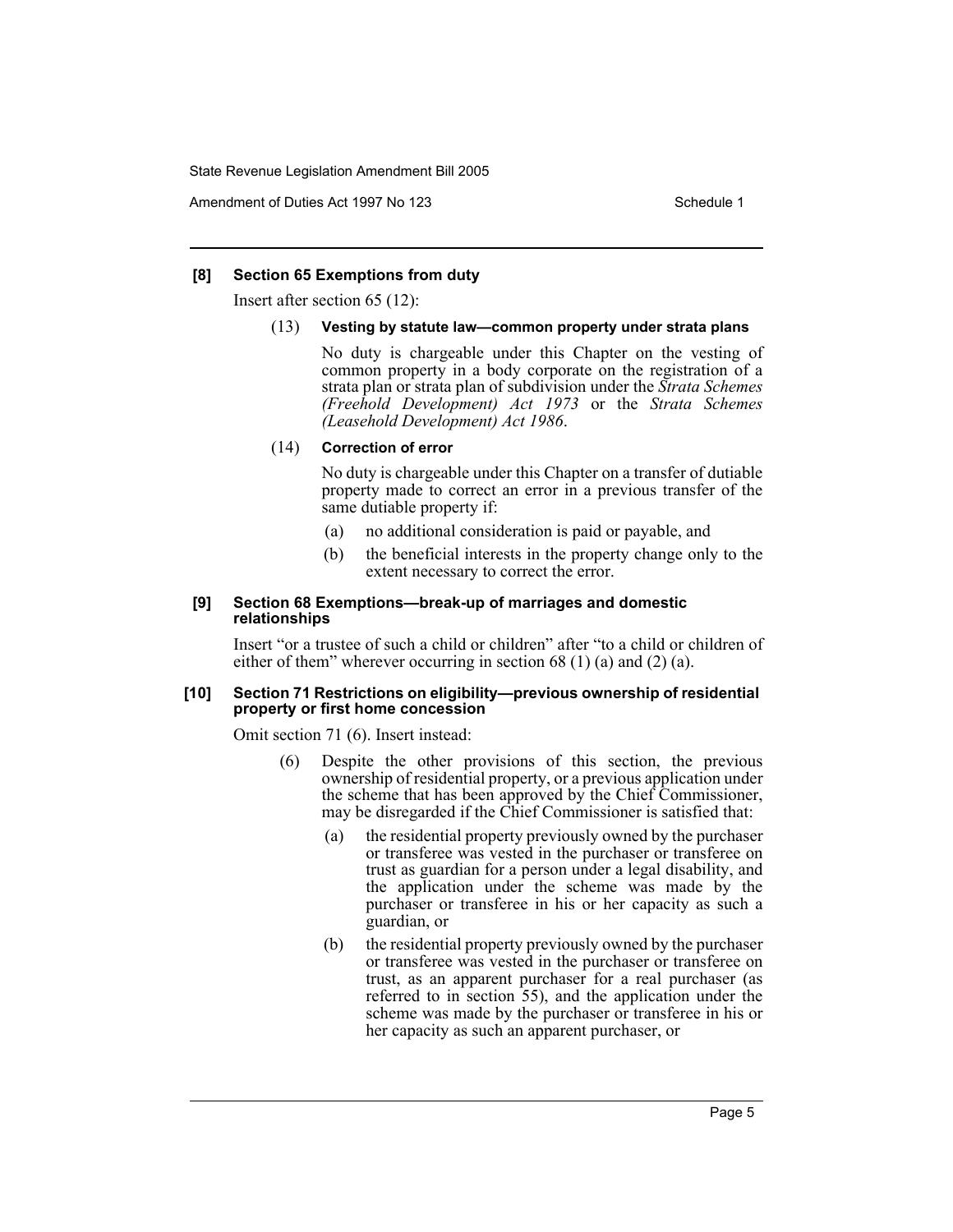Schedule 1 Amendment of Duties Act 1997 No 123

(c) the purchaser or transferee who previously owned the residential property, or who has previously been a party to an application, is acquiring an interest in the property that is the subject of the application solely for the purpose of assisting the eligible persons under the scheme in financing the acquisition.

## **[11] Section 73 Ineligible persons**

Omit section 73 (2). Insert instead:

- (2) However, a trustee is eligible if:
	- (a) the trustee is the guardian of a person under a legal disability and the person under a legal disability is eligible or would be eligible if he or she were the purchaser, or
	- (b) the trustee is an apparent purchaser of a kind referred to in section 55 and the real purchaser is eligible.

# **[12] Section 80A Definitions**

Insert in alphabetical order:

*guardian* of a person under a legal disability includes a trustee who holds property on trust for the person under an instrument of trust or by order or direction of a court or tribunal.

#### **[13] Section 100 Transfer of land not used and occupied solely as a principal place of residence**

Insert "or 9D" after "section 9C" wherever occurring.

## **[14] Chapter 3 Certain transactions treated as transfers**

Insert after Part 1:

# **Part 2 Transactions involving put and call options**

## **106 Definitions**

In this Part:

*assign* or *assignment* includes transfer, and a reference to the assignment of a right under a call option includes a reference to a transfer of the call option.

*call option* means a right to purchase dutiable property from a person that is conferred by an agreement or arrangement.

*put option* means a right to require a person to purchase dutiable property that is conferred by an agreement or arrangement.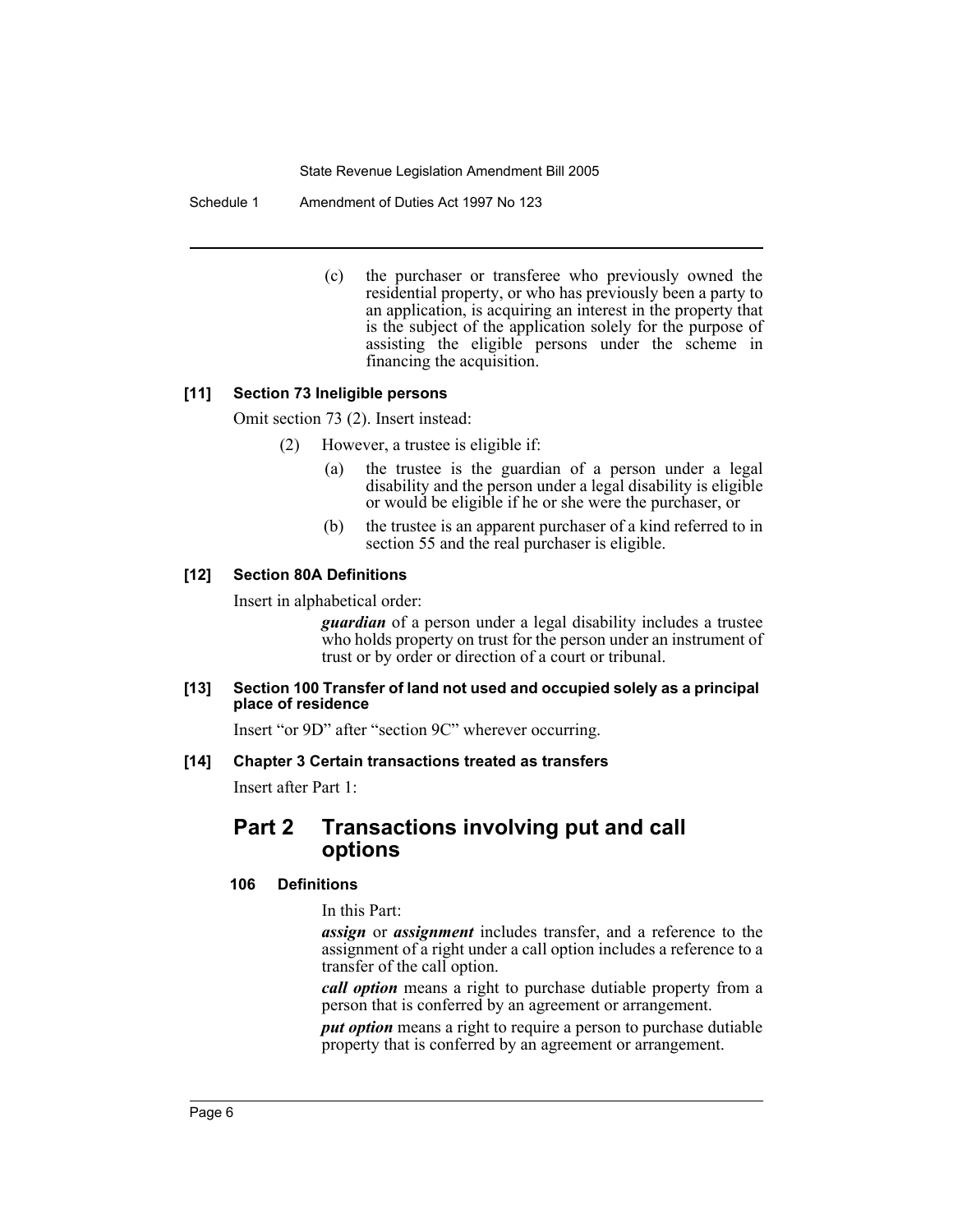Amendment of Duties Act 1997 No 123 Schedule 1

## **107 Assignment of rights under call option dutiable as transfer**

- (1) If a person (*A*) assigns his or her right under a call option to purchase dutiable property from another person (*B*), so that the option is exercisable by a third person (*C*), duty under Chapter 2 is chargeable on that assignment as if the assignment were a transfer of the dutiable property concerned.
- (2) For the purposes of this section, if A enters into an agreement or arrangement under which A, for valuable consideration, relinquishes his or her right under a call option to purchase dutiable property from B and a call option to purchase the dutiable property from B is granted to  $\overline{C}$ , A is to be treated as having assigned his or her right under the call option to C.
- (3) An assignment is chargeable with duty as a consequence of this Part only if the person who may be required under the call option to sell the dutiable property (that is, B) has a right under a put option to require A, an associated person of A or, following the assignment of a right under the call option, C to purchase the dutiable property.
- (4) If the assignment is chargeable with duty, Chapter 2 applies in respect of the assignment in the same way as it applies to other transfers of dutiable property, and a reference in this Act to a dutiable transaction includes such an assignment, subject to this Part.
- (5) For the purpose of Chapter 2, the transfer of dutiable property is taken to occur when the assignment is made.
- (6) This section applies regardless of when the call option or put option is exercisable.
- (7) An assignment of a right under a call option to purchase dutiable property, as referred to in subsection  $(1)$  or  $(2)$ , is referred to in this Part as a *call option assignment*.

## **108 Person liable to pay duty**

- (1) The duty chargeable on a call option assignment is payable by the person who assigns his or her right under the call option to purchase dutiable property (*the option holder*).
- (2) Accordingly, the option holder is taken, for the purpose of charging duty under Chapter 2, to be the transferee of the dutiable property.
- (3) The duty payable by the option holder is additional to the duty (if any) payable under Chapter 2 by a transferee on the transfer of an option to purchase land in New South Wales.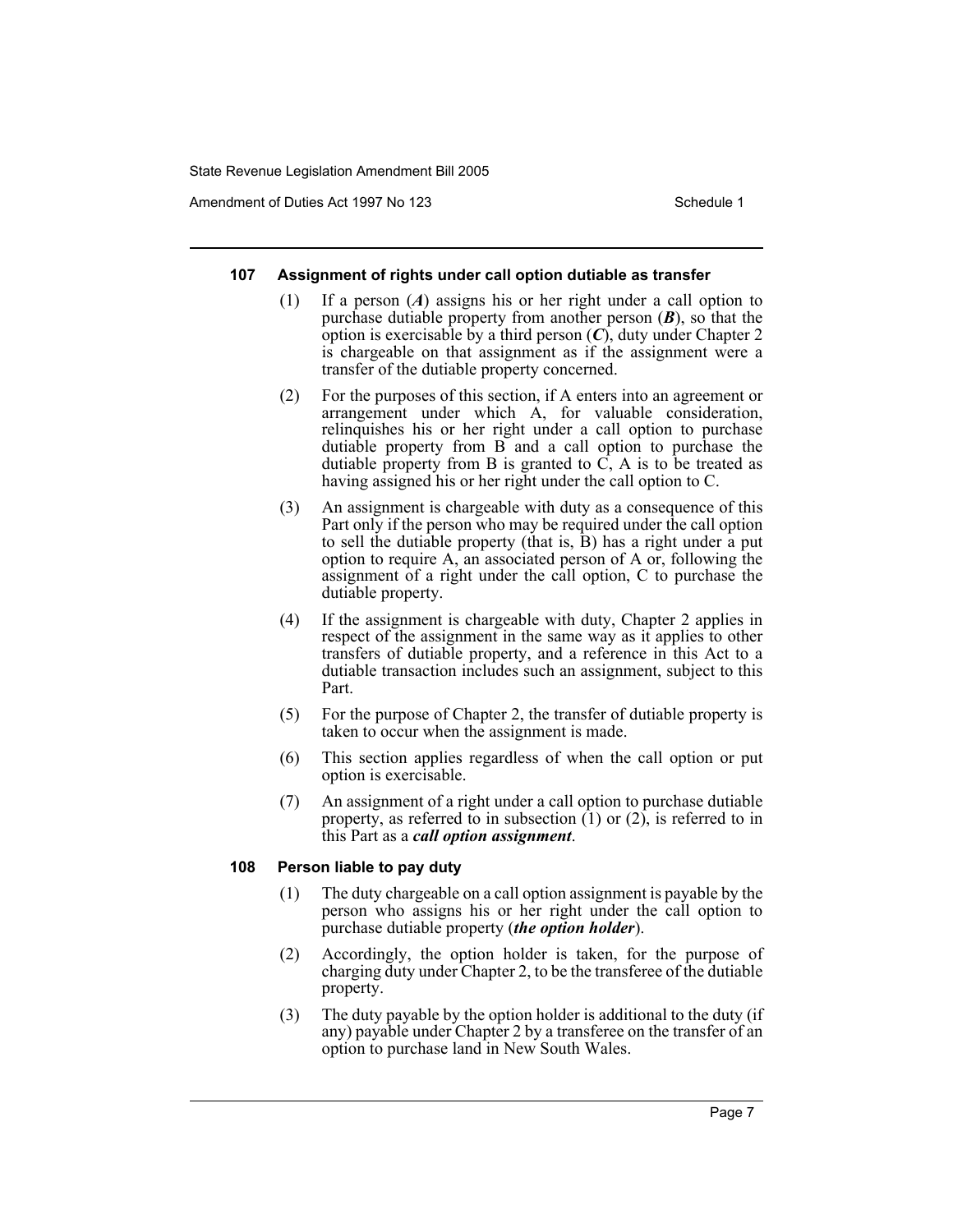Schedule 1 Amendment of Duties Act 1997 No 123

- (4) However, the duty payable by the option holder as a consequence of this Part is to be reduced by the amount of duty (if any) paid by the option holder under Chapter 2 on the transfer of the call option to the option holder.
- (5) The duty payable by the option holder on a call option assignment as a consequence of this Part is referred to as *call option assignment duty*.

**Note.** The following is an example of how this Part operates:

B grants A a call option that confers a right on A (or any assignee of A) to purchase land from B. A also grants B a put option that confers on B a right to require A (or any assignee of A) to purchase the land from B. No duty is payable at this point.

A then transfers the call option to C. Duty is payable as follows:

- A (as the option holder) must pay call option assignment duty, as a consequence of this Part, as if the transfer of the option were a transfer of the land. Duty is payable on the dutiable value of the land (determined as provided for by this Part),
- (b) C (as the transferee of the option) must pay duty under Chapter 2 on the transfer of the option. Duty is payable on the dutiable value of the option (determined as provided for by Chapter 2).

C then transfers the option to D. C (as the option holder) is required to pay call option assignment duty as if the option were a transfer of the land. However, in this case C will receive a credit for the duty paid by C on the transfer of the option to C. D (as the transferee of the option) is required to pay duty under Chapter 2 on the transfer.

#### **109 Determination of dutiable value of transfer**

For the purposes of Chapter 2, the *dutiable value* of dutiable property that is subject to a call option assignment is taken to be the greater of:

- (a) the sum of the consideration for the assignment of the right under the call option and the consideration payable in the event that the call option is exercised (being in either case the amount of monetary consideration or the value of non-monetary consideration), and
- (b) the unencumbered value of the dutiable property.

## **110 Stamping or endorsement of transactions**

(1) If an instrument that effects or evidences a transfer of an option to purchase land in New South Wales also effects or evidences a call option assignment, and it is stamped under this Act to indicate payment of duty, it must be stamped in a manner approved by the Chief Commissioner to indicate the type of duty (that is, purchaser duty or call option assignment duty) that has been paid.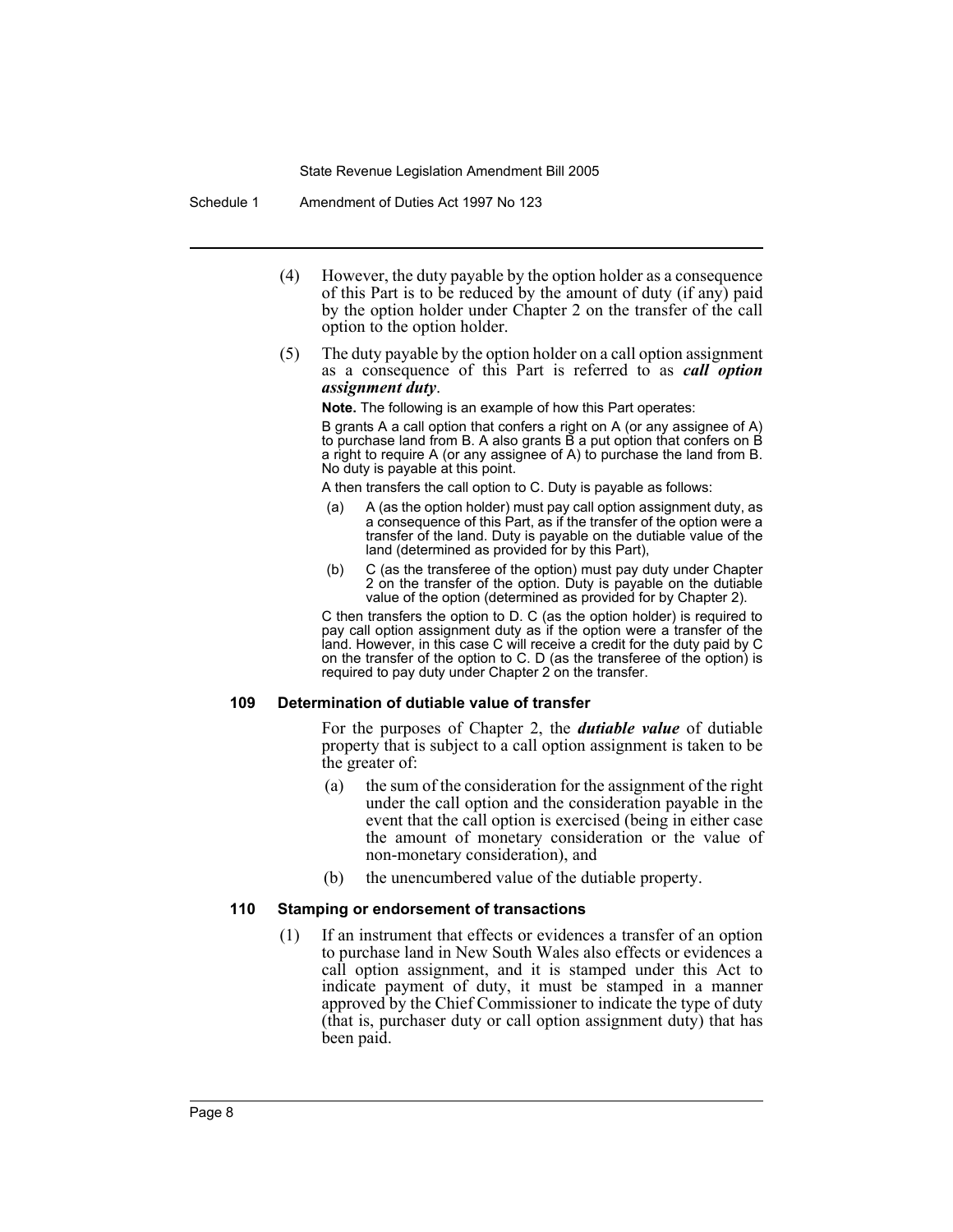Amendment of Duties Act 1997 No 123 Schedule 1

- (2) If an instrument that effects or evidences a transfer of an option to purchase land in New South Wales also effects or evidences a call option assignment, and it is endorsed under this Act to indicate payment of duty, it must be endorsed in a manner approved by the Chief Commissioner to indicate the type of duty (that is, purchaser duty or call option assignment duty) that has been paid.
- (3) An instrument that effects or evidences a transfer of an option to purchase land in New South Wales and a call option assignment is not duly stamped unless it is stamped or endorsed in accordance with this section.
- (4) In this section:

*purchaser duty* means the duty (if any) payable under Chapter 2 by a transferee on the transfer of an option to purchase land in New South Wales.

## **111 Exemptions**

- (1) No duty is chargeable as a consequence of this Part on a call option assignment if the Chief Commissioner is satisfied that:
	- (a) the call option and put option were granted by the parties concerned for the sole purpose of obtaining finance, or
	- (b) the call option and the put option form part of a scheme of call options and put options granted by proprietors of a business that:
		- (i) were granted for the sole purpose of facilitating the continuation of the business by one or more of the proprietors (*the continuing proprietors*), and
		- (ii) are not exercisable except on the occurrence of a specified event that would cause the continuing proprietors to seek to acquire the interest of one or more of the other proprietors of the business.
- (2) This section does not affect the duty payable under Chapter 2 (if any) by the transferee on a transfer of an option to purchase land in New South Wales.

## (3) In this section:

*proprietor* of a business means:

- (a) in the case of a business carried on by a partnership, a partner, or
- (b) in the case of a business carried on by a company, a shareholder, or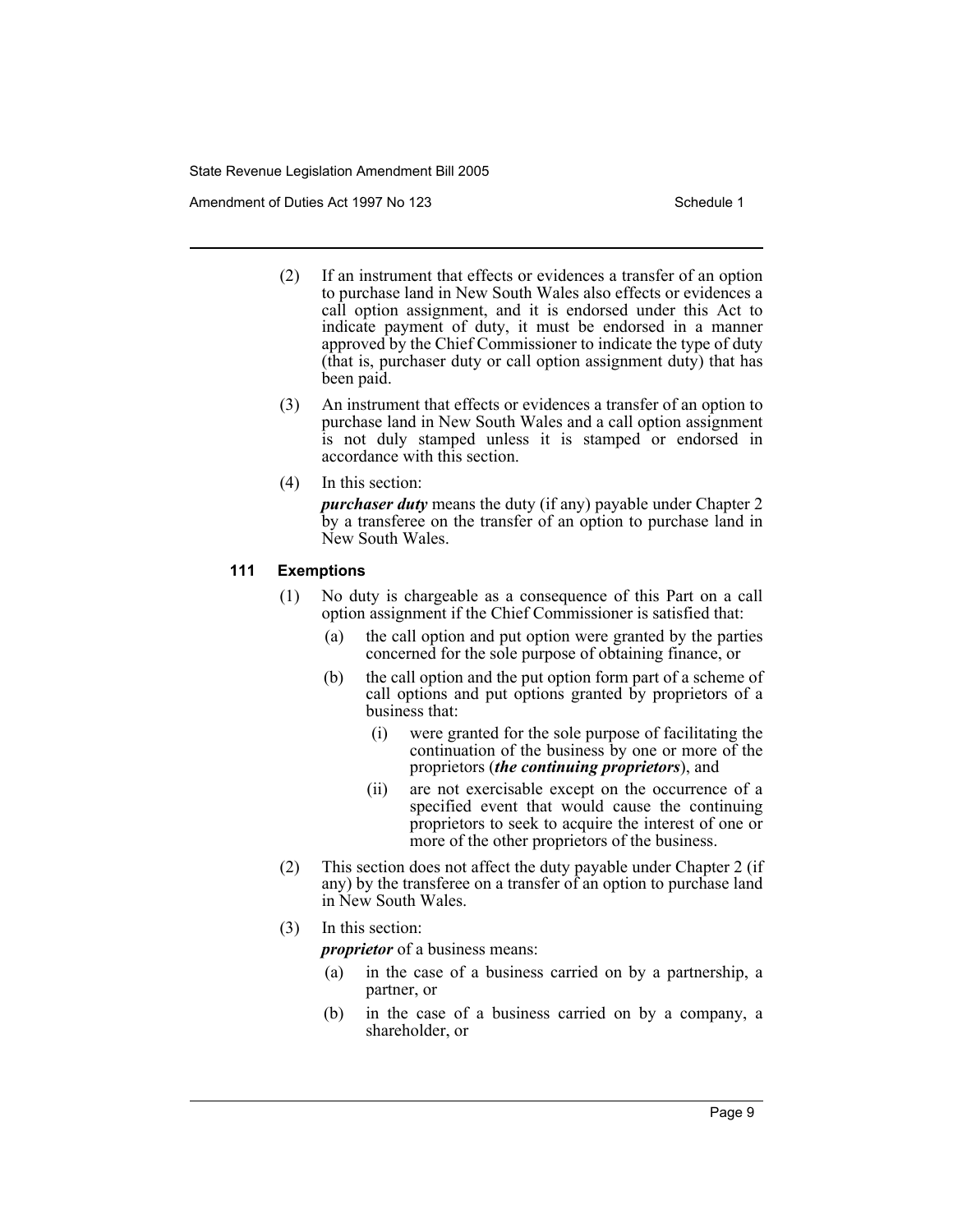Schedule 1 Amendment of Duties Act 1997 No 123

- (c) in the case of a business carried on by a unit trust scheme, a unit holder, or
- (d) in any other case, a person the Chief Commissioner determines to be a proprietor of the business.

## **[15] Section 162M What is the vendor acquisition date?**

Omit section 162M (6) (a) (as inserted by the *State Revenue Legislation Amendment (Budget Measures) Act 2005*).

Insert instead:

(a) the vendor acquisition date is taken to be the most recent date (before that dutiable transaction occurred) on which another dutiable transaction occurred that was an ad valorem duty transaction in relation to the land-related property, and

## **[16] Section 162M (6A)**

Insert after section 162M (6):

- (6A) If the land-related property the subject of a vendor duty transaction was acquired by the vendor by means of a dutiable transaction that was not chargeable with duty under section 281:
	- (a) the vendor acquisition date is taken to be the most recent date (before that dutiable transaction occurred) on which another dutiable transaction occurred that was an ad valorem duty transaction in relation to the land-related property, and
	- (b) the vendor is taken, for the purposes of this Division, to have acquired the land-related property on that date.

## **[17] Section 162M (7)**

Insert "or (6A)" after "subsection (6)".

## **[18] Section 162M (8)**

Insert after section 162M (7) (before the note):

(8) In this section:

*ad valorem duty transaction*, in relation to land-related property, means a dutiable transaction that was chargeable with ad valorem duty under Chapter 2 as a transfer of the land-related property.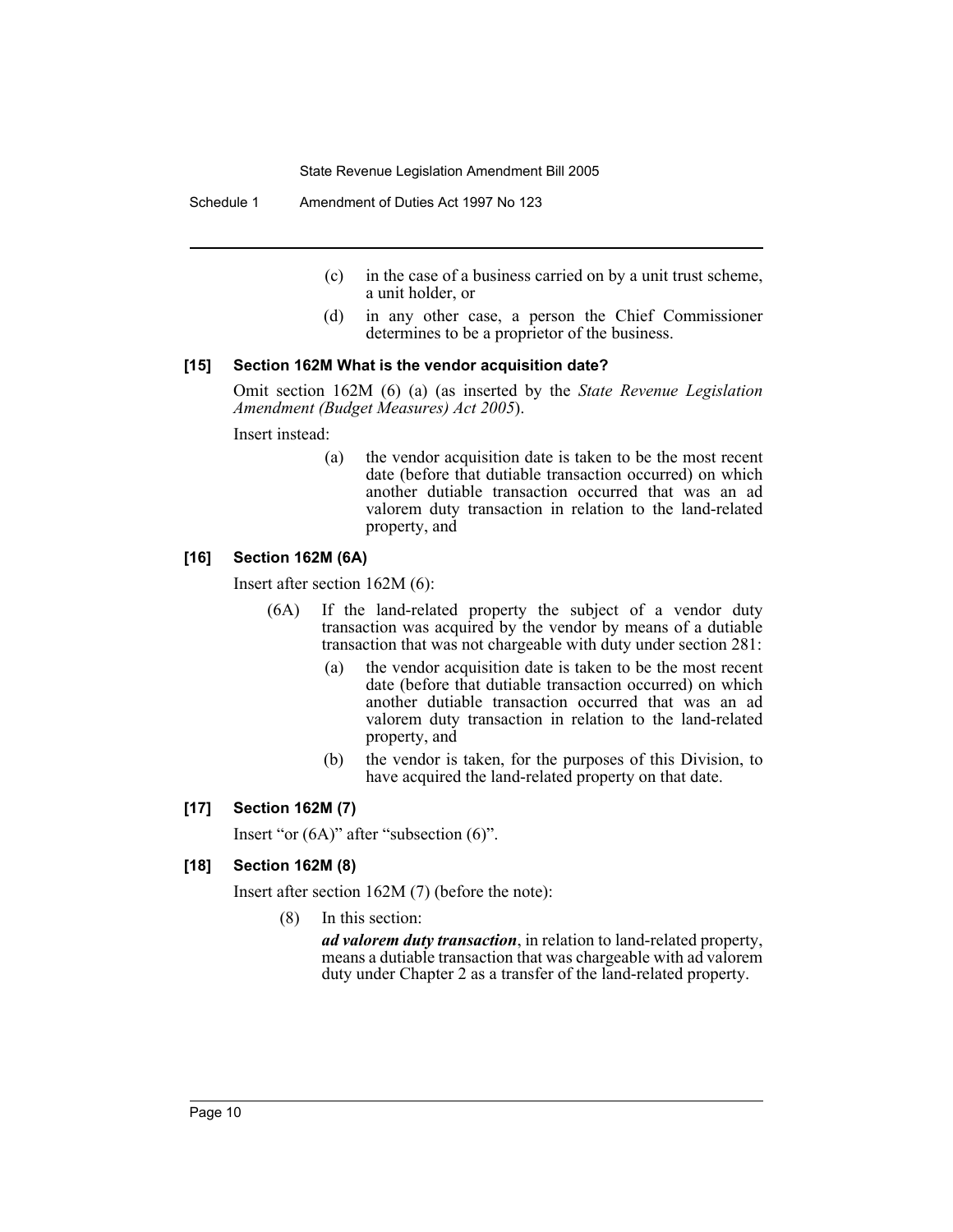Amendment of Duties Act 1997 No 123 Schedule 1

#### **[19] Section 162M, note**

Insert at the end of the note:

A similar rule applies under subsection (6A) if land-related property is transferred between corporations who are members of the same group. Such transfers are not chargeable with duty under section 281. In such a case, the vendor acquisition date is not the date on which the corporation acquired the land-related property, but the date the most recent ad valorem duty transaction occurred.

### **[20] Section 163ZB Exempt transactions**

Omit section 163ZB (1) (h). Insert instead:

(h) if the land holding of the landholder comprises land used for primary production and the Chief Commissioner is satisfied that, had the landholder transferred the land to the person acquiring an interest as a result of the acquisition or disposal immediately before that disposal or acquisition, the transfer of the land would not be chargeable with duty under this Act because of the application of section 274, or

## **[21] Section 173 Estimate and subsequent adjustment**

Omit section 173 (3) (b) and (c). Insert instead:

- (b) in respect of any interval in the term of the lease in which the amount of a cost component, although unascertainable, is subject to a certain approximate rate—the amount of the cost component that would be paid if it were payable at that approximate rate, and
- (c) in respect of any interval in the term of the lease in which the amount of a cost component, although unascertainable, is subject to a certain minimum rate and to which paragraph (b) cannot be applied—the amount of the cost component that would be paid if it were payable at that minimum rate, and
- (d) in respect of any interval in the term of the lease in which the amount of a cost component is unascertainable and to which paragraphs (b) and (c) cannot be applied—the amount of the cost component that would be paid during the interval if it were payable at the highest certain rate prevailing immediately before the commencement of the interval.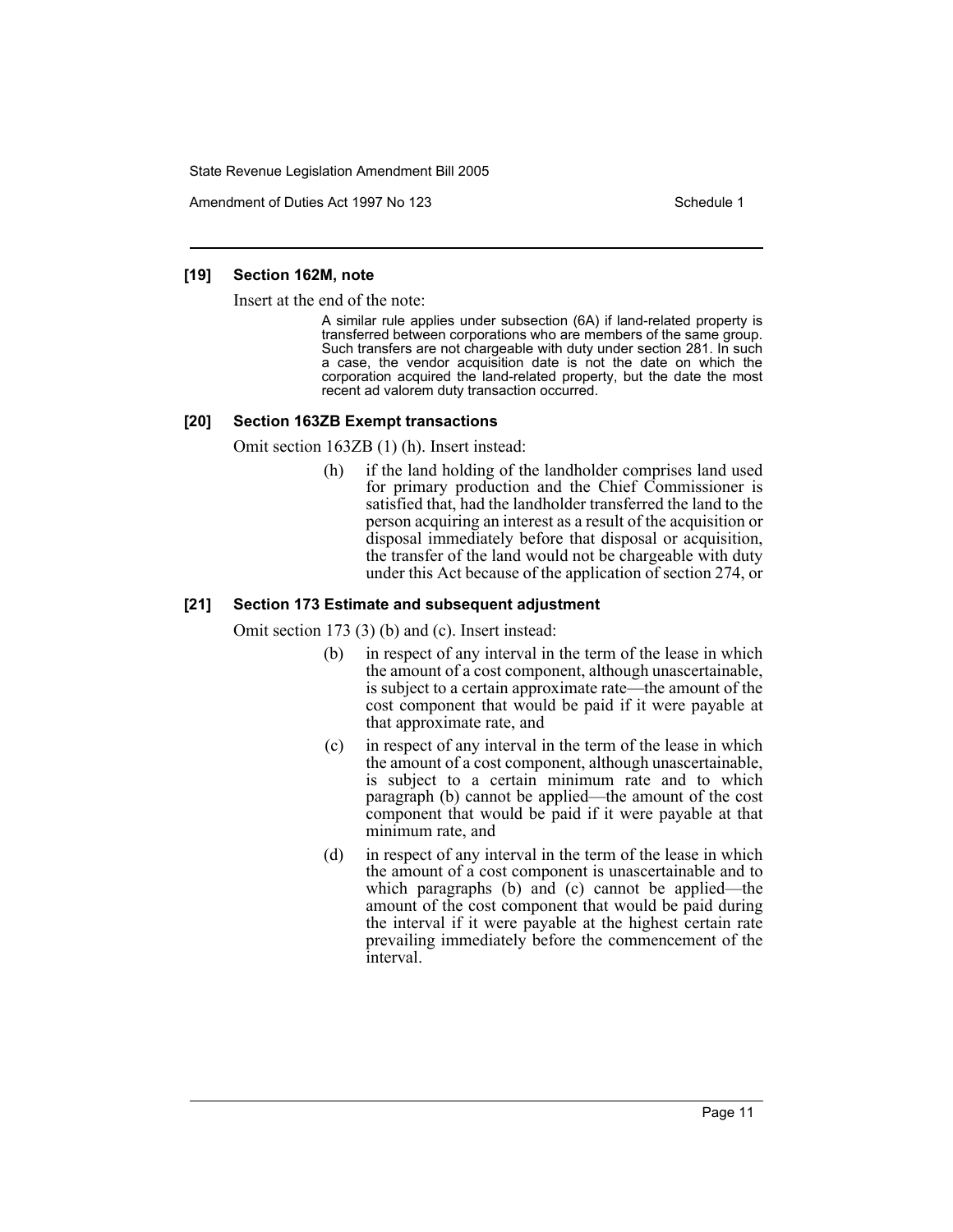Schedule 1 Amendment of Duties Act 1997 No 123

## **[22] Section 212 Where is property located?**

Insert at the end of the section:

(2) Subsection (1) (a) is declared to be a Corporations legislation displacement provision for the purposes of section 5G of the *Corporations Act 2001* of the Commonwealth in relation to section 1070A (4) of that Act.

## **[23] Section 222 Exempt mortgages and supporting instruments**

Insert after section 222 (6):

(7) Duty under this Chapter is not chargeable on a charge over land that is created under an agreement for the sale or transfer of the land if any part of the deposit or balance of the purchase price for the land is paid to the vendor (or as the vendor directs) before completion of the sale or transfer.

# **[24] Section 243A**

Insert after section 243:

## **243A Meaning of "premium"**

*Premium*, in relation to a policy of life insurance or a life insurance rider, has the same meaning as it does in Part 1 in relation to general insurance.

## **[25] Section 247 Who is an insurer?**

Omit "registered under" from section 247 (2) (c).

Insert instead "authorised as a general insurer under".

## **[26] Section 274**

Omit the section. Insert instead:

## **274 Transfer of certain business property between family members**

- (1) Duty under this Act is not chargeable in respect of a transfer or agreement for the sale or transfer of land, a lease of land, or a transfer or assignment of a lease or permit in respect of land, used for primary production or aquaculture together with any other property that is an integral part of the business of primary production or aquaculture, if the Chief Commissioner is satisfied that:
	- (a) the transferor, lessor or assignor, or the person directing the transferor, lessor or assignor, is an ancestor of the transferee, lessee or assignee, and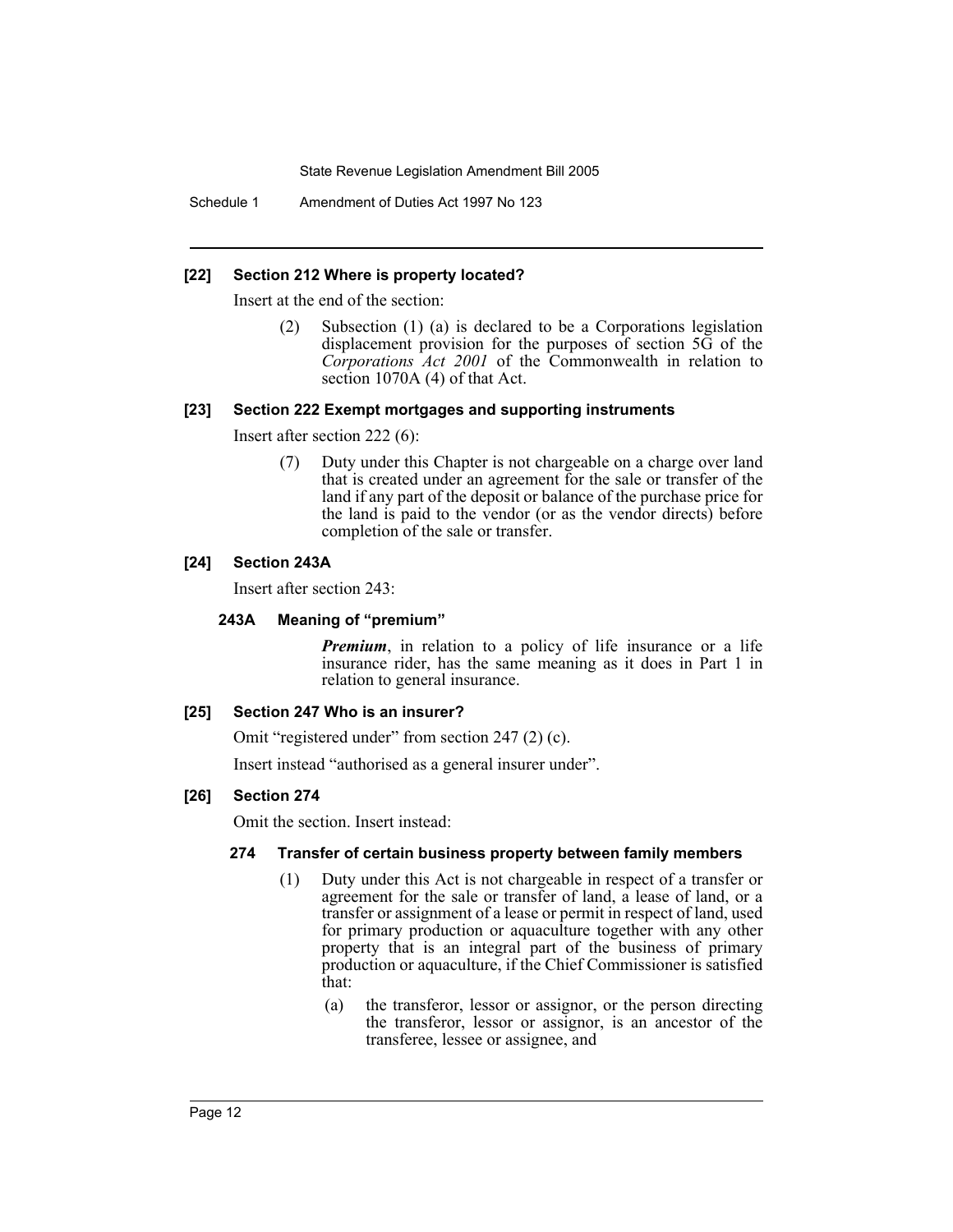Amendment of Duties Act 1997 No 123 Schedule 1

- (b) the land was land used for primary production or aquaculture in connection with a business carried on by the transferee, lessee or assignee, or by an ancestor of the transferee, lessee or assignee, (whether alone or with others) immediately before the transaction or the date of first execution of the instrument, and
- (c) the business is to continue to be carried on by the transferee, lessee or assignee (whether alone or with others).
- (2) Duty under this Act is not chargeable in respect of a transfer of shares in a share management fishery within the meaning of the *Fisheries Management Act 1994*, if the Chief Commissioner is satisfied that:
	- (a) the transferor, or the person directing the transferor, is an ancestor of the transferee, and
	- (b) the shares are held in connection with a fishing business carried on by the ancestor (whether alone or with others) immediately before the transaction or the date of first execution of the instrument, and
	- (c) the business is to continue to be carried on by the transferee (whether alone or with others).
- (3) For the purposes of this section, the *person directing* a transferor, lessor or assignor is:
	- (a) in the case of a transferor, lessor or assignor who is acting in the capacity of executor of a deceased estate—the deceased person, or
	- (b) in the case of a transferor, lessor or assignor which is a proprietary limited company—a shareholder or proprietary limited company—a shareholder or shareholders in the company who:
		- (i) are beneficially entitled to those shares, and
		- (ii) are entitled to vote at meetings of the company, and
		- (iii) are entitled as shareholders to not less than 25% of the assets of the company on winding up, being an entitlement that existed for at least 3 years prior to the date of the transfer, lease or assignment or that existed from the date of incorporation of the company, or
	- (c) in the case of a transferor, lessor or assignor acting in the capacity of trustee of a bare trust—a person who is a named beneficiary of the trust, or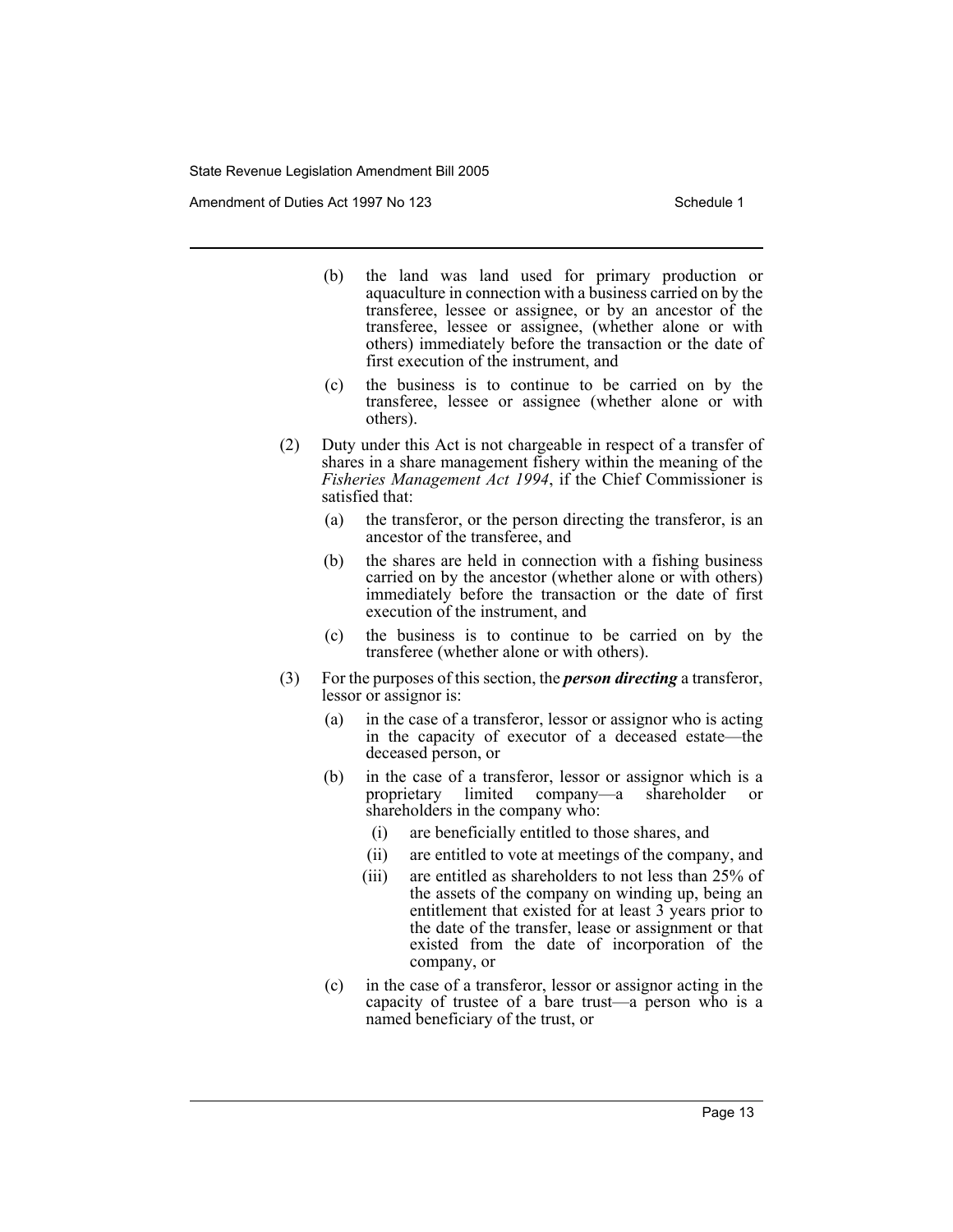Schedule 1 Amendment of Duties Act 1997 No 123

- (d) in the case of a transferor, lessor or assignor acting in the capacity of trustee of a discretionary trust—a person or persons who are entitled (as takers in default of appointment) to not less than a 25% interest in the capital of the trust, being an entitlement that existed for at least 3 years prior to the date of the transfer, lease or assignment, or that existed from the date of establishment of the trust, or
- (e) in the case of a transferor, lessor or assignor acting in the capacity of trustee of a private unit trust scheme—a unit holder or unit holders in the unit trust scheme who:
	- (i) hold the units beneficially, and
	- (ii) are entitled (as unit holders) to not less than 25% of the assets of the unit trust scheme on winding up, being an entitlement that existed for at least 3 years prior to the date of the transfer, lease or assignment, or from the date of establishment of the trust.
- (4) In the case of a transfer, lease or assignment by a proprietary limited company or unit trust scheme (a *subsidiary entity*) that is owned by another proprietary limited company or unit trust scheme (*the parent entity*), a person is taken to be a person directing the subsidiary entity if the Chief Commissioner is satisfied that, had the parent entity been the transferor, lessor or assignor, the person would be the person directing the parent entity under subsection (3).
- (5) Except as provided by subsections (3) and (4), there are no other cases in which a person is considered to be a person directing a transferor, lessor or assignor.
- (6) In this section:

*ancestor* of a transferee, lessee or assignee means:

- (a) a parent, step-parent, grand-parent, brother, sister, uncle or aunt of the transferee, lessee or assignee, or of the spouse or de facto partner of the transferee, lessee or assignee, or
- (b) a spouse or de facto partner of a person referred to in paragraph (a).

*land used for aquaculture* means land subject to an aquaculture permit within the meaning of the *Fisheries Management Act 1994*.

**Note.** *Land used for primary production* is defined in the Dictionary.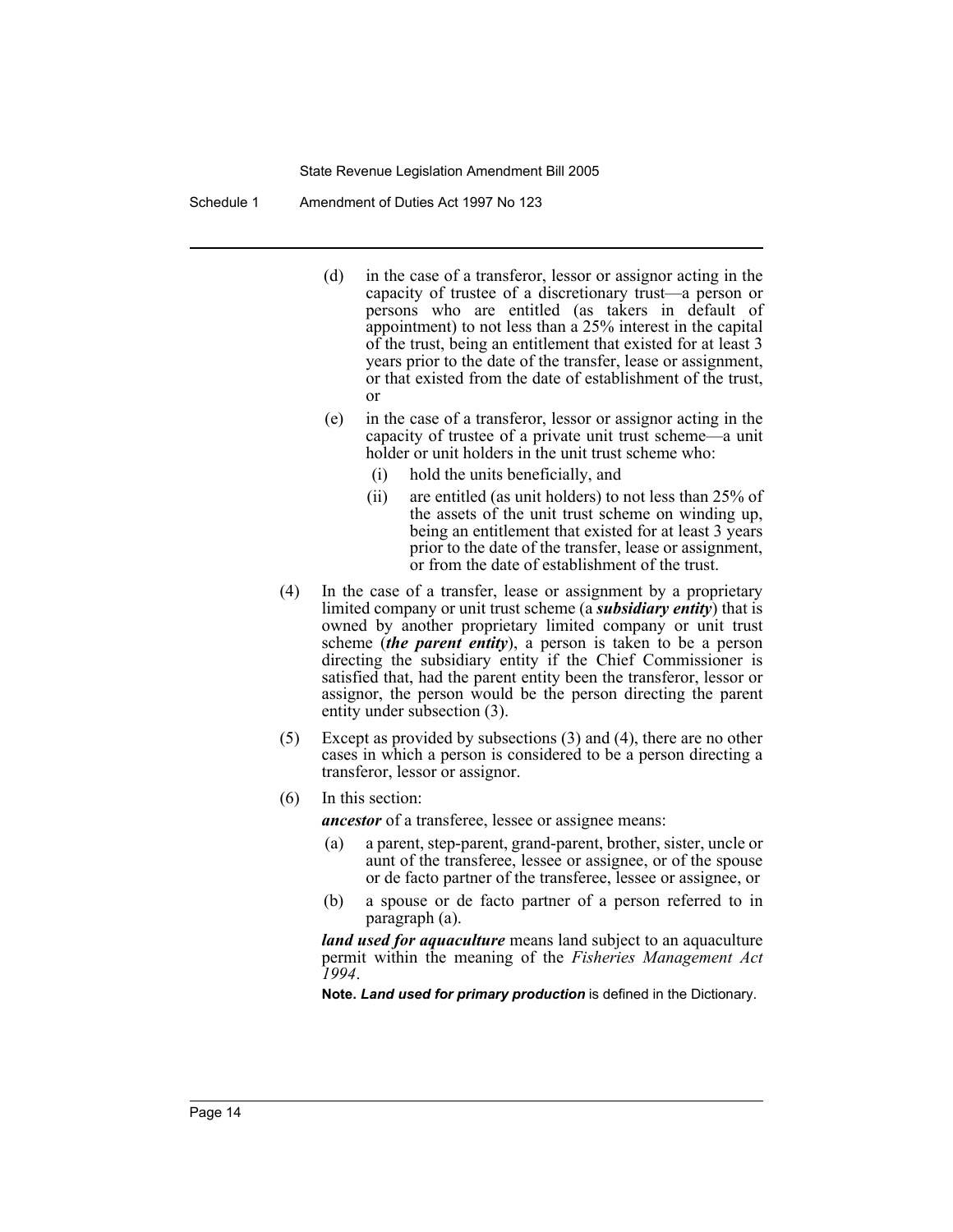Amendment of Duties Act 1997 No 123 Schedule 1

## **[27] Section 305**

Omit the section. Insert instead:

# **305 Valuation of property**

- (1) The Chief Commissioner may, for the purpose of determining whether a person is liable for duty or determining a person's liability for duty:
	- (a) require the person, by notice in writing given to the person, to provide a valuation of property prepared by a registered valuer or to provide such other evidence of the value of property as the Chief Commissioner considers appropriate, or
	- (b) obtain a valuation of property, or
	- (c) rely on a valuation of property prepared for any purpose (whether or not for the purpose of determining liability for duty) by a registered valuer or other person the Chief Commissioner is satisfied is properly qualified to provide evidence of the value of property.
- (2) The Chief Commissioner may assess duty on the basis of a valuation or evidence referred to in subsection (1).
- (3) If a person is liable to pay duty under this Act that is chargeable by reference to the value of property, the Chief Commissioner may recover from the person the cost of obtaining a valuation of the property under this section.
- (4) In this section:

*registered valuer* has the meaning given by the *Valuers Act 2003*.

# **[28] Schedule 1 Savings, transitional and other provisions**

Insert at the end of clause 1 (1):

*State Revenue Legislation Amendment Act 2005*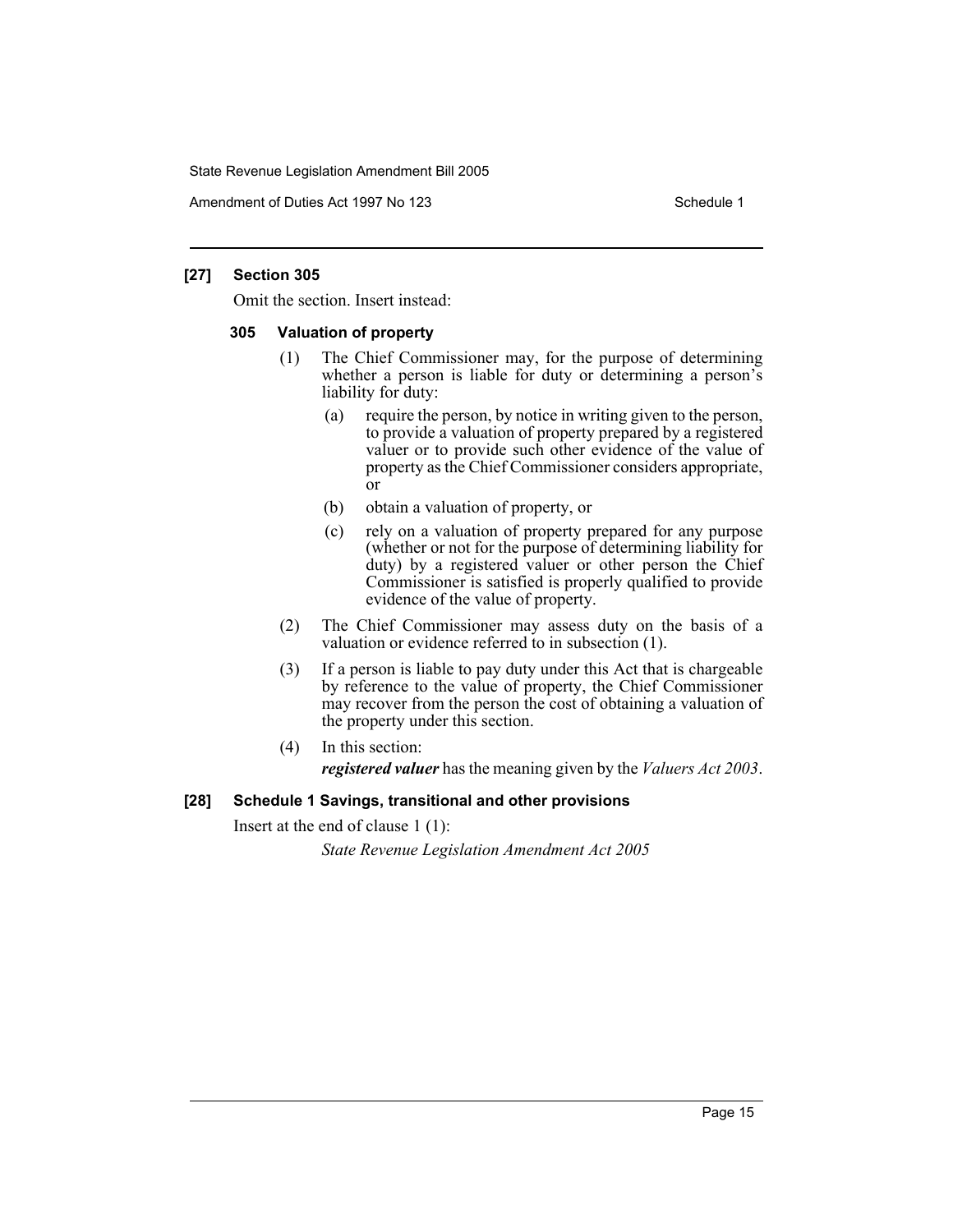Schedule 1 Amendment of Duties Act 1997 No 123

#### **[29] Schedule 1**

Insert at the end of the Schedule with appropriate Part and clause numbers:

# **Part Provisions consequent on enactment of State Revenue Legislation Amendment Act 2005**

#### **Amendment to section 100 to have effect from 31 December 2004**

- (1) The amendment made to section 100 of this Act by the *State Revenue Legislation Amendment Act 2005* has effect as if it had commenced on 31 December 2004.
- (2) Anything done or omitted to be done on or after 31 December 2004 and before the date of assent to the *State Revenue Legislation Amendment Act 2005*, that would have been validly done or omitted if that amendment had been in force at the time that it was done or omitted, is taken to have been validly done or omitted.

#### **Changes to vendor duty concession**

- (1) The amendments made by the *State Revenue Legislation Amendment Act 2005* to section 162M are taken to have effect as if they had commenced on the date on which the Bill for the *State Revenue Legislation Amendment Act 2005* was introduced in the Legislative Assembly (the *effective date*).
- (2) Accordingly, section 162M (6A) applies in respect of any vendor duty transaction that occurs on or after the effective date.
- (3) If a vendor duty transaction that occurred before the relevant date of assent becomes chargeable with duty or additional duty as a result of the amendments made by that Act to section 162M, the vendor duty transaction is taken (if the duty or additional duty has not already been paid) to become chargeable with that duty or additional duty on the relevant date of assent.
- (4) For the purposes of this clause, the *relevant date of assent* is the following:
	- (a) the date of assent to the *State Revenue Legislation Amendment Act 2005*, unless paragraph (b) applies,
	- (b) if the *State Revenue Legislation Amendment (Budget Measures) Act 2005* is assented to after the date of assent to the *State Revenue Legislation Amendment Act 2005*, the date of assent to the *State Revenue Legislation Amendment (Budget Measures) Act 2005*.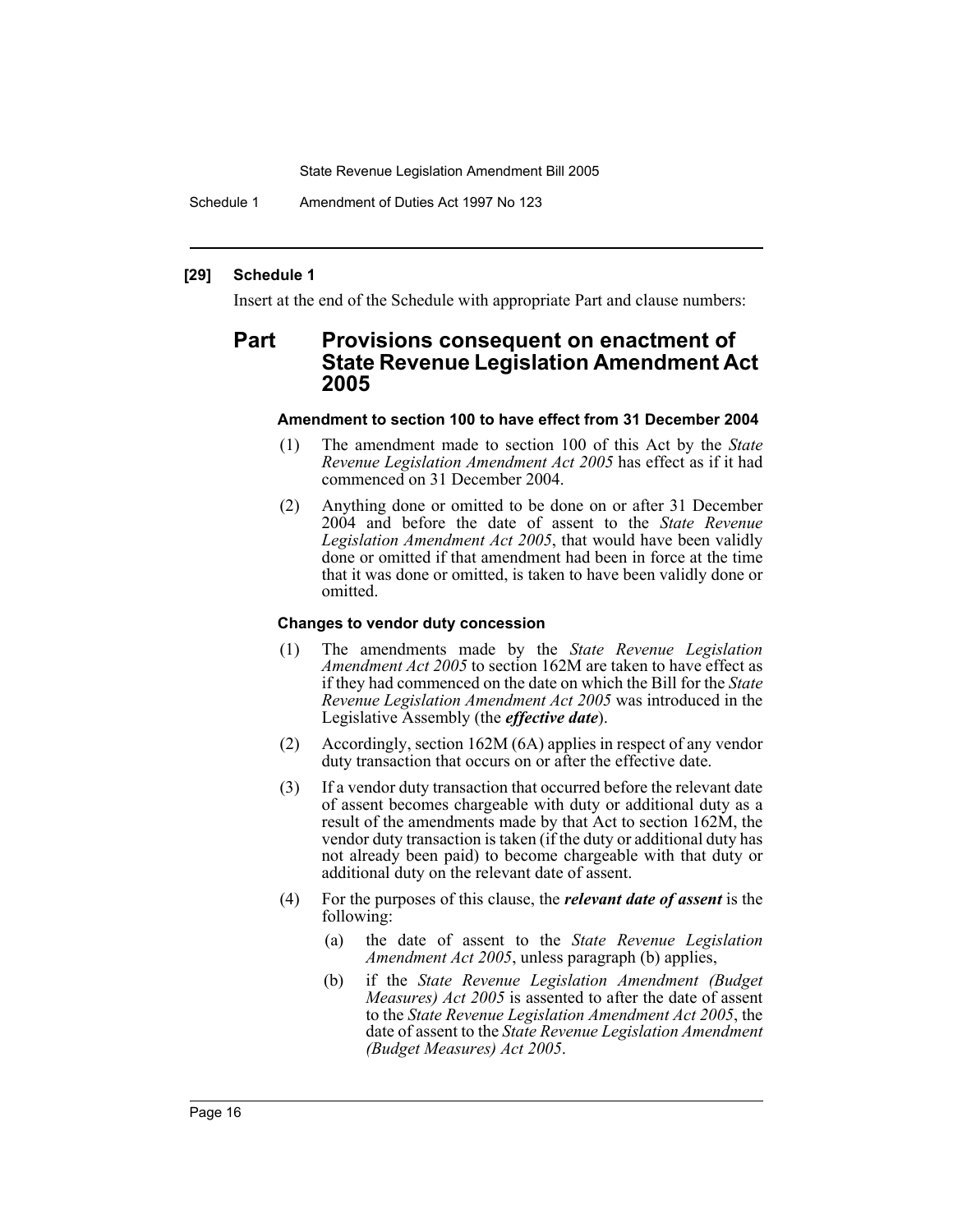Amendment of Duties Act 1997 No 123 Schedule 1

- (5) In section 162M, as amended by the *State Revenue Legislation Amendment Act 2005*:
	- (a) a reference to an ad valorem duty transaction includes an ad valorem duty transaction that occurred before the effective date, and
	- (b) a reference to Chapter 2 of this Act includes a reference to any corresponding provisions of the *Stamp Duties Act 1920* that have been repealed.

# **[30] Dictionary**

Omit "and that remain the property of the lessee" from the definition of *fit-out costs*.

Insert instead ", being improvements that either remain the property of the lessee or are fixtures removable at the option of the lessee".

# **[31] Dictionary, definition of "Metropolitan Area"**

Omit the definition.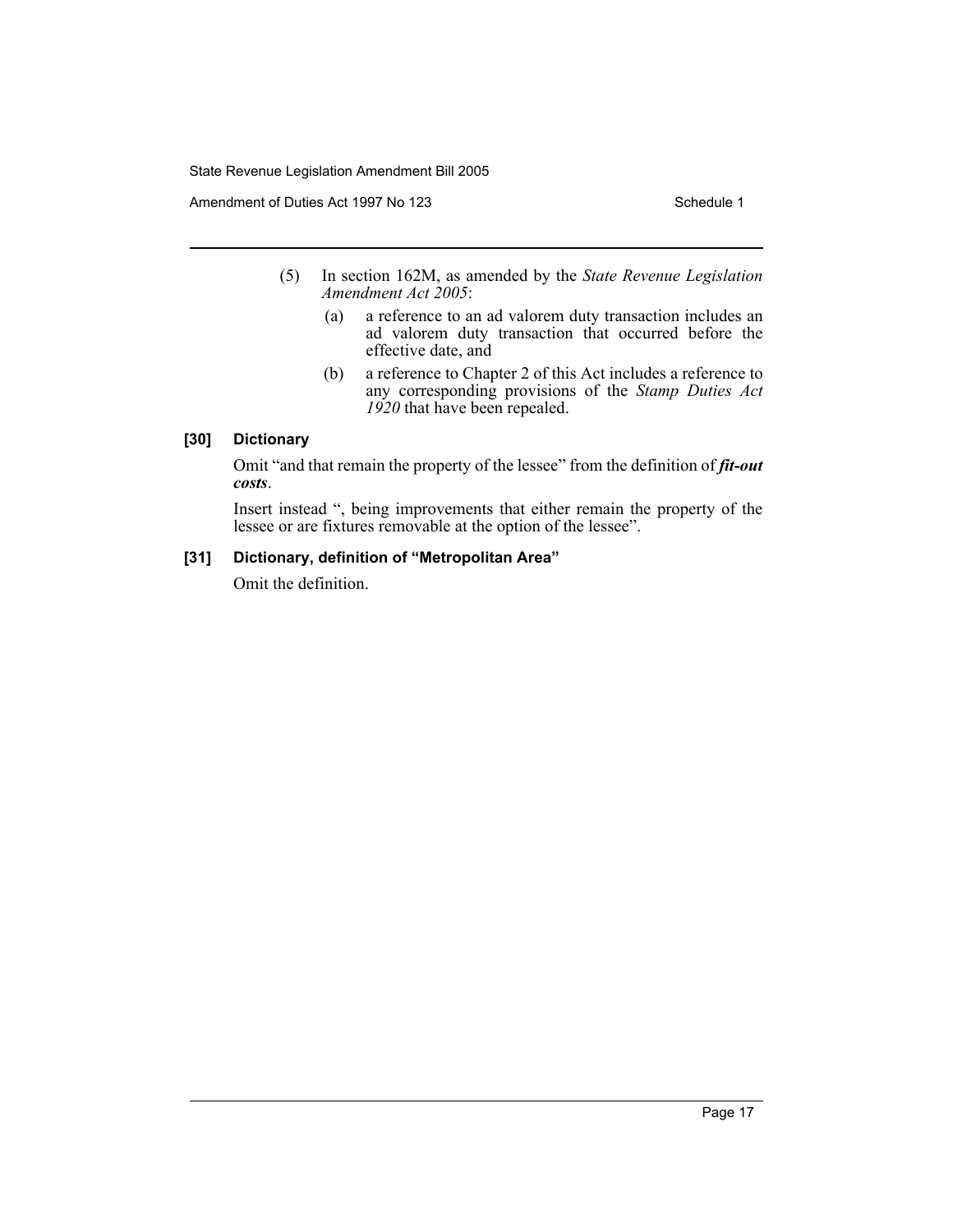Schedule 2 Amendment of Fines Act 1996 No 99

# **Schedule 2 Amendment of Fines Act 1996 No 99**

(Section 3)

### **[1] Section 38 Circumstances in which person issued with penalty reminder notice for vehicle or vessel offence is not liable to pay penalty**

Insert in alphabetical order in section 38 (4):

*statutory declaration* means a statutory declaration made under the *Oaths Act 1900* or the *Statutory Declarations Act 1959* of the Commonwealth.

## **[2] Section 117AA**

Insert after section 117:

## **117AA Access to information held by employers**

The State Debt Recovery Office is authorised to obtain information about the address and employment details of a fine defaulter from an employer or past employer of the fine defaulter for the purposes of the enforcement of a garnishee order (within the meaning of section 73).

## **[3] Sections 117A and 117B**

Omit section 117A. Insert instead:

## **117A Disclosure of information by State Debt Recovery Office**

- (1) The State Debt Recovery Office, the Director of the Office, a member of the staff of the Office or any other person engaged in the administration of this Act, may disclose personal information obtained in relation to a person in the administration or execution of this Act:
	- (a) in connection with the administration or execution of this Act (including for the purpose of the imposition, administration or enforcement of a fine), or
	- (b) with the consent of the person to whom the information relates or at the request of a person acting on behalf of the person to whom the information relates, or
	- (c) in the case of information obtained in relation to a fine defaulter:
		- (i) to a government agency that is a prosecuting authority in relation to the offence concerned or on whose behalf the offence was prosecuted, or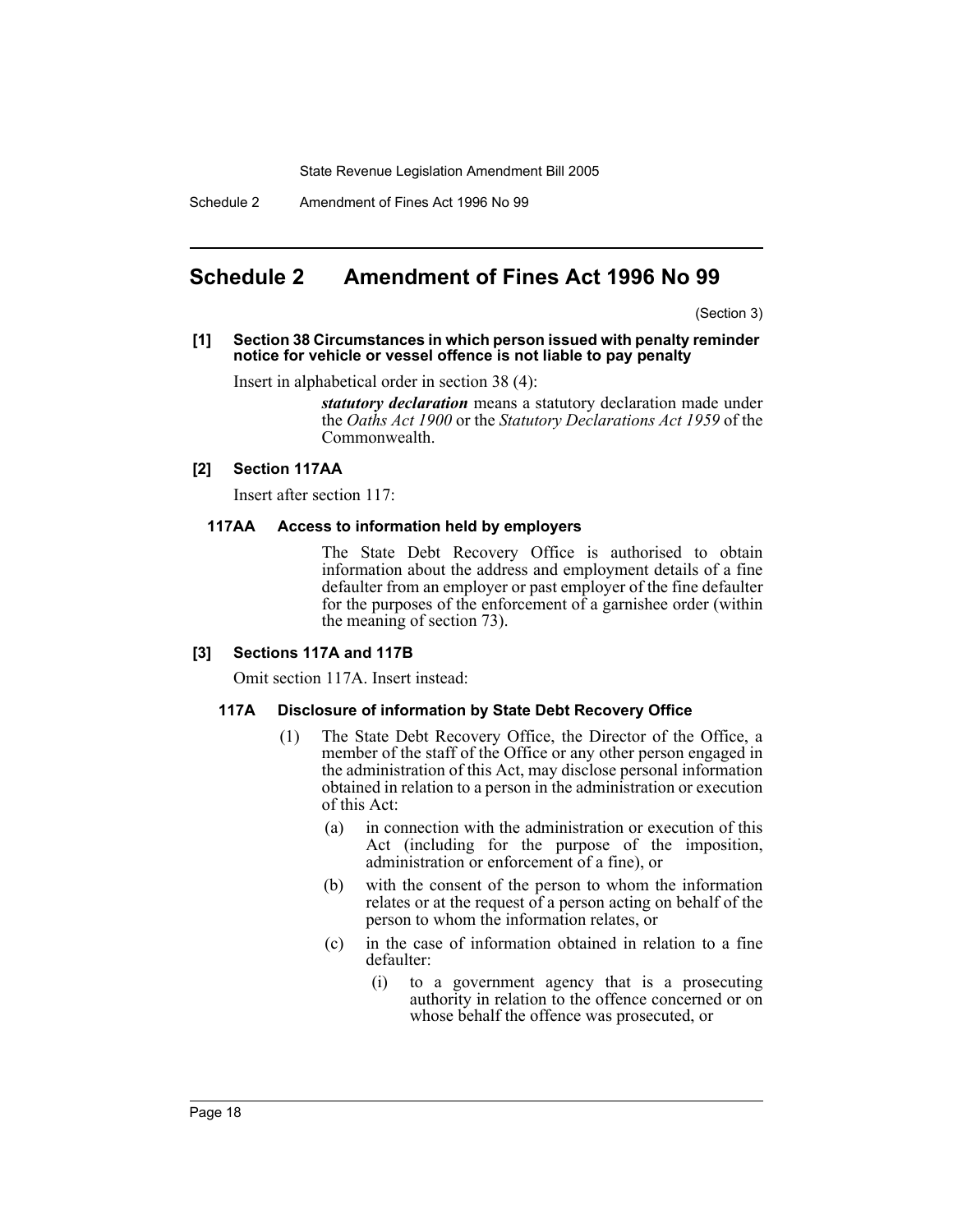Amendment of Fines Act 1996 No 99 Schedule 2

- (ii) to a government agency on whose behalf the penalty notice for the offence concerned was issued, or
- (iii) to the Hardship Review Board.
- (2) Without limiting subsection (1) (a), personal information may be disclosed to an employer or past employer of a fine defaulter for the purposes of the administration, enforcement or execution of a garnishee order (within the meaning of section 73).
- (3) Information may be disclosed to an agency referred to in subsection  $(1)$   $(c)$   $(i)$  or  $(ii)$  only if the disclosure is reasonably necessary to monitor the status of outstanding fines.
- (4) In this section: *personal information* has the same meaning as in the *Privacy and Personal Information Protection Act 1998*.

# **117B Confidentiality**

- (1) A person engaged in the administration of this Act must not disclose any personal information obtained in relation to any person in the administration or execution of this Act except as authorised or required by this Act or any other Act or law. Maximum penalty: 100 penalty units.
- (2) In this section: *personal information* has the same meaning as in the *Privacy and Personal Information Protection Act 1998*.

# **[4] Schedule 1 Statutory provisions under which penalty notices issued**

Omit "*Criminal Procedure Act 1986*, section 161". Insert instead "*Criminal Procedure Act 1986*, section 333".

# **[5] Schedule 3 Savings, transitional and other provisions**

Insert at the end of clause 1 (1):

*State Revenue Legislation Amendment Act 2005*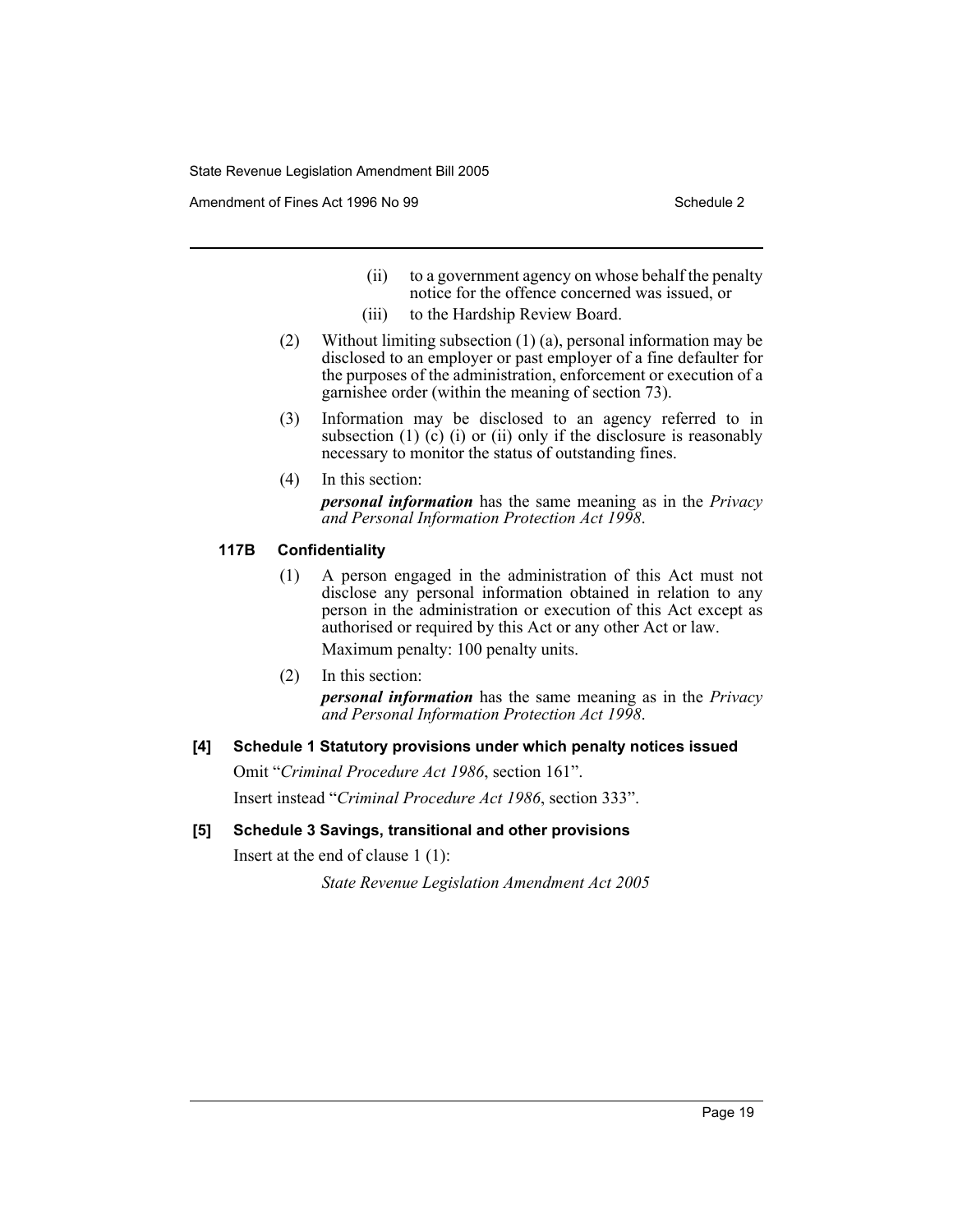Schedule 3 Amendment of Health Insurance Levies Act 1982 No 159

# **Schedule 3 Amendment of Health Insurance Levies Act 1982 No 159**

(Section 3)

# **[1] Section 4 Definitions**

Omit the definition of *New South Wales revenue law* from section 4 (1).

# **[2] Section 16C Authorised agents**

Omit "Fund, or" from section 16C (1) (d). Insert instead "Fund,".

# **[3] Section 16C (1) (d1)**

Insert after section 16C (1) (d):

(d1) Grand United Friendly Society Limited, or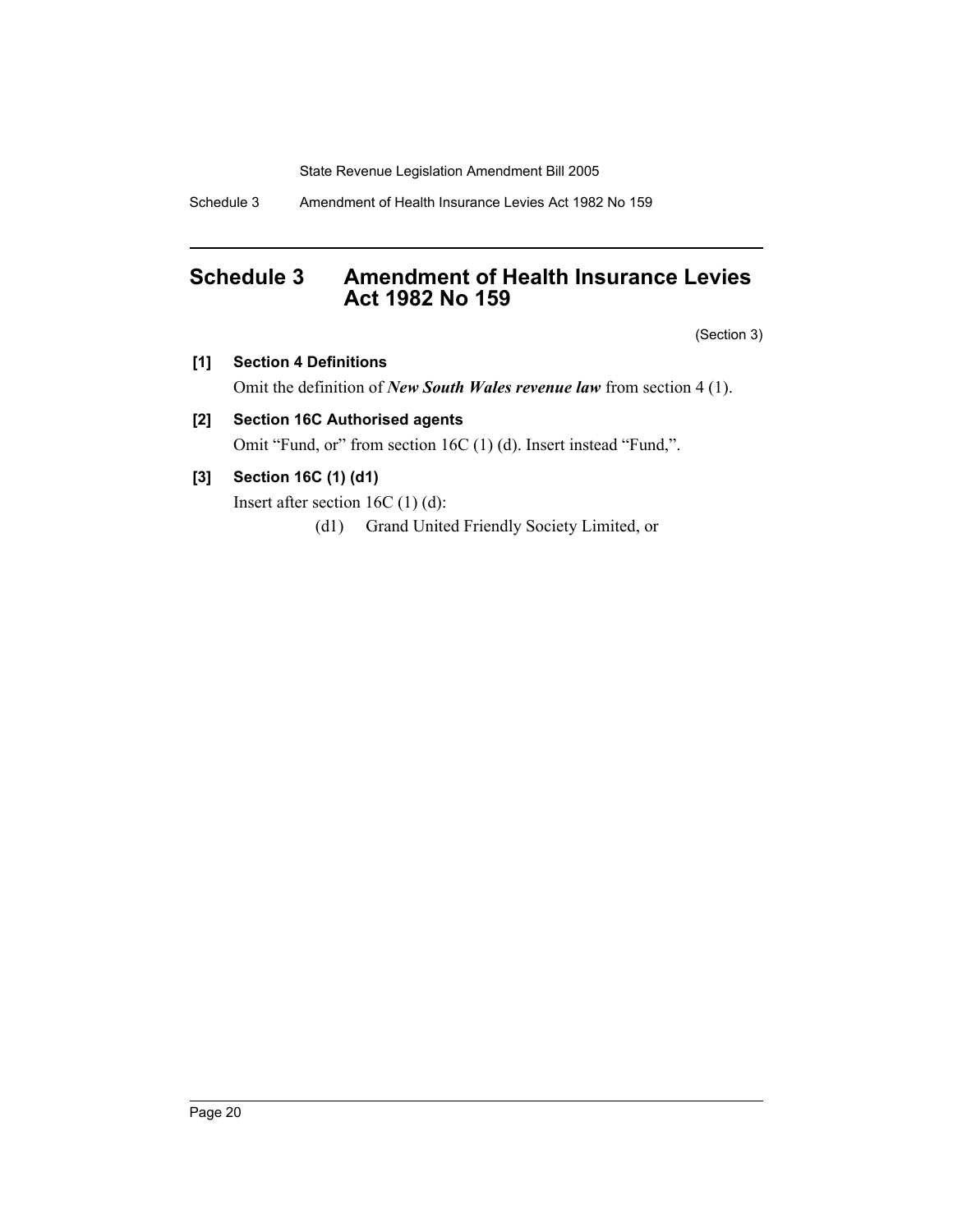Amendment of Pay-roll Tax Act 1971 No 22 Schedule 4

# **Schedule 4 Amendment of Pay-roll Tax Act 1971 No 22**

(Section 3)

# **[1] Section 3 Definitions**

Insert in alphabetical order in section 3 (1):

#### *award* means:

- (a) an industrial instrument within the meaning of the *Industrial Relations Act 1996*, or
- (b) any agreement with respect to salaries or wages entered into under any other law of the State between an employer constituted by that law and an association or organisation representing a group or class of employees, or
- (c) an award, agreement or other instrument under the law of the Commonwealth or of another State or Territory, being an award, agreement or other instrument of a similar nature to an instrument or agreement referred to in paragraph (a) or  $(b)$ .

#### **[2] Section 3 (4)**

Omit the subsection.

#### **[3] Section 3AA Wages**

Omit "the value of any contribution that is taken to constitute wages under section 3AD or 3AE" from section 3AA (2A).

Insert instead "the grant of any share or option that constitutes wages under section 3AD or 3AF".

#### **[4] Section 3AA (6BB)**

Insert after section 3AA (6BA):

(6BB) Wages include an amount paid or payable by a person who is an employer under a relevant contract (within the meaning of section 3A) as a consequence of the termination of the supply of the services of an employee under the contract, whether or not paid to the employee or to any other person, if the amount would be an eligible termination payment (within the meaning of section 27A of the *Income Tax Assessment Act 1936* of the Commonwealth) if the amount had been paid or payable as a consequence of termination of employment.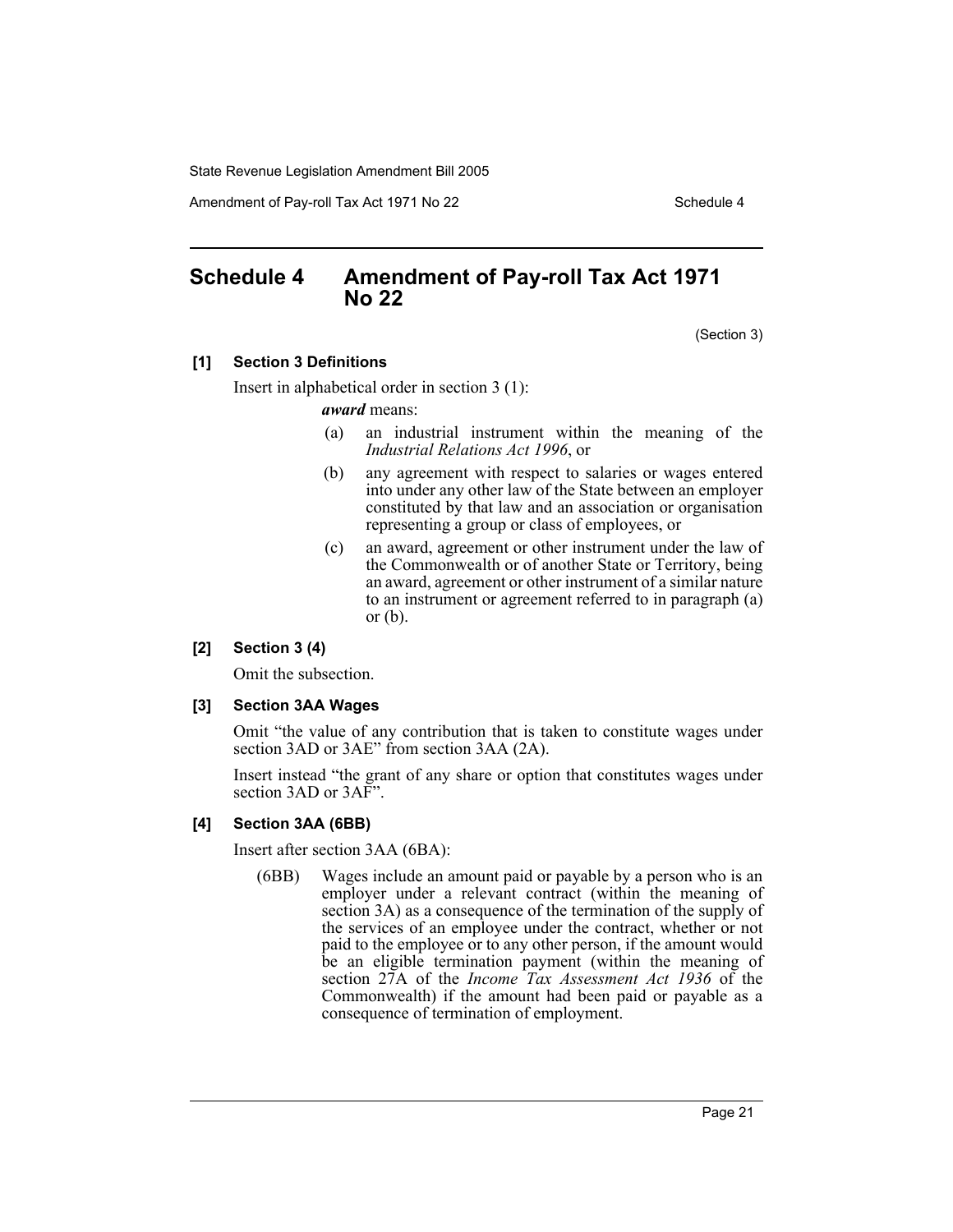Schedule 4 Amendment of Pay-roll Tax Act 1971 No 22

## **[5] Section 3AA (6C)**

Omit "subsection (6B) or (6BA)".

Insert instead "subsection (6B), (6BA) or (6BB)".

# **[6] Section 3AA (7)**

Omit the subsection.

# **[7] Section 3AC Inclusion of trust distributions as wages**

Insert "or by a person connected with the trust" after "by the person" wherever occurring in section  $3AC(1)$  and  $(3)(a)$ .

# **[8] Section 3AC (2A)**

Insert after section 3AC (2):

(2A) The provision of services to the trustee of a trust that is related to the trust under which the distribution is made or for the purposes of a business conducted by the trustee of a trust that is related to the trust under which the distribution is made is taken to constitute work done for the trust under which the distribution is made.

# **[9] Section 3AC (4)**

Omit "by the person". Insert instead "by a person".

# **[10] Section 3AC (6)**

Insert "and whether made under the trust or under a trust that is related to that trust" after "following financial year".

# **[11] Section 3AC (7) (a) and (b)**

Omit "an industrial instrument" wherever occurring. Insert instead "an award".

# **[12] Section 3AC (7) (c)**

Omit "in accordance with the regulations".

Insert instead "in accordance with Schedule 1A".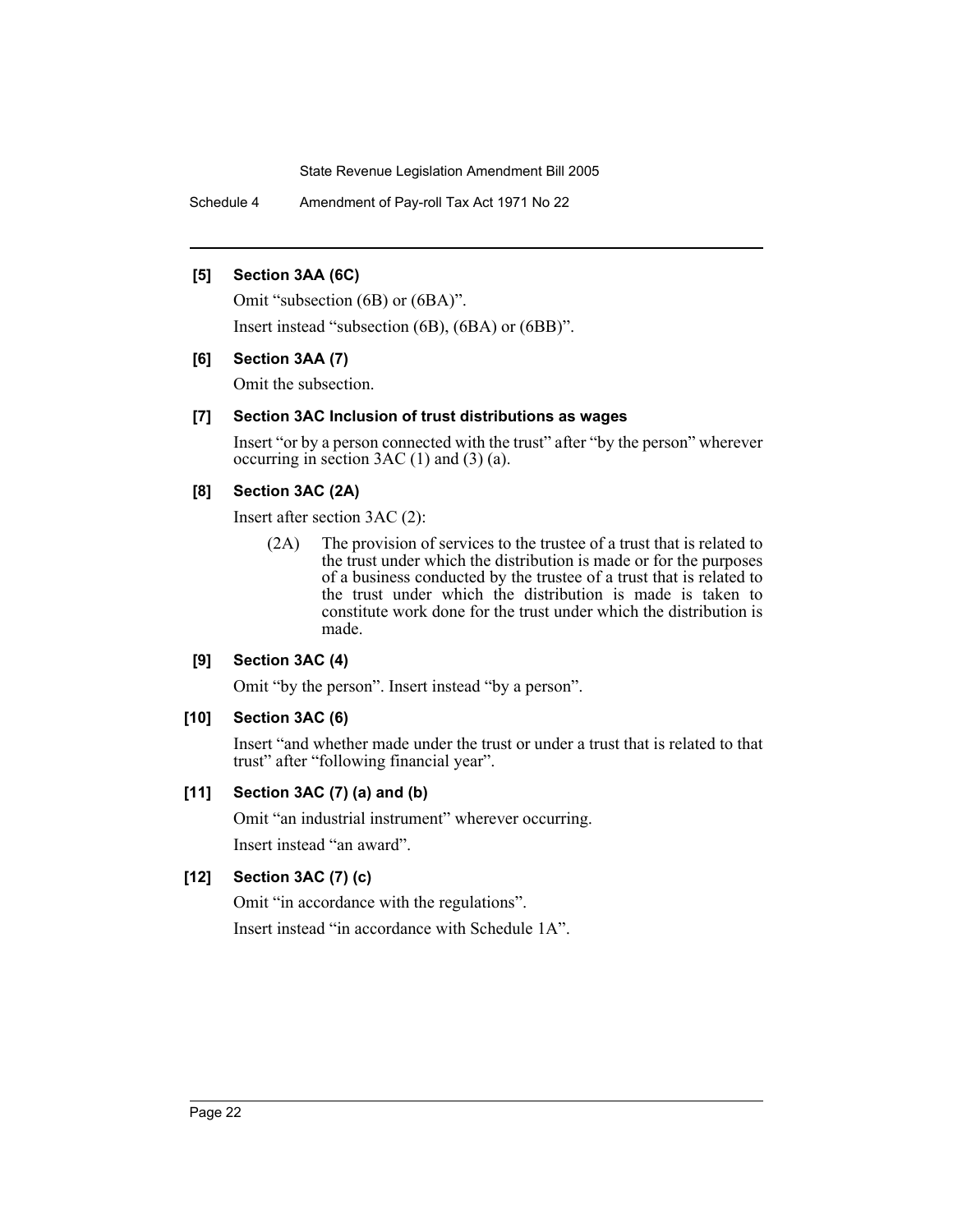Amendment of Pay-roll Tax Act 1971 No 22 Schedule 4

# **[13] Section 3AC (8)**

Insert after section 3AC (7):

- (8) For the purposes of this section:
	- (a) a person is *connected with a trust* only if the trustee is a company and the person is a director or member of the governing body of the company, and
	- (b) a trust is *related* to another trust if the trusts are members of the same group (within the meaning of Part 4A).

# **[14] Sections 3AD–3AF**

Omit sections 3AD and 3AE. Insert instead:

# **3AD Inclusion of grant of shares and options as wages**

- (1) The grant of a share or option to an employee by an employer in respect of services performed or rendered by the employee constitutes *wages* for the purposes of section 3AA.
- (2) Any such wages are taken, for the purpose of the imposition of pay-roll tax, to be paid or payable on the relevant day.
- (3) For the purposes of this section, the *relevant day* is:
	- (a) in the case of wages constituted by the grant of a share the date on which the share is granted to the employee, or
	- (b) in the case of wages constituted by the grant of an option the date on which the option is granted to the employee, or the vesting date, whichever date the employer elects to treat as the date on which the wages are paid or payable.
- (4) A share or option is *granted* to a person if:
	- (a) in the case of a share—the share is transferred to, allotted to or vests in the person or the person otherwise acquires a legal interest in the share, or
	- (b) in the case of an option—the option is granted to the person or the person otherwise acquires a legal interest in the option.
- (5) The *vesting date* in respect of an option is one of the following dates (whichever happens first):
	- (a) the date on which the share to which the option relates is granted to the employee,
	- (b) the date on which the employee acquires an actual right under the option to have the share the subject of the option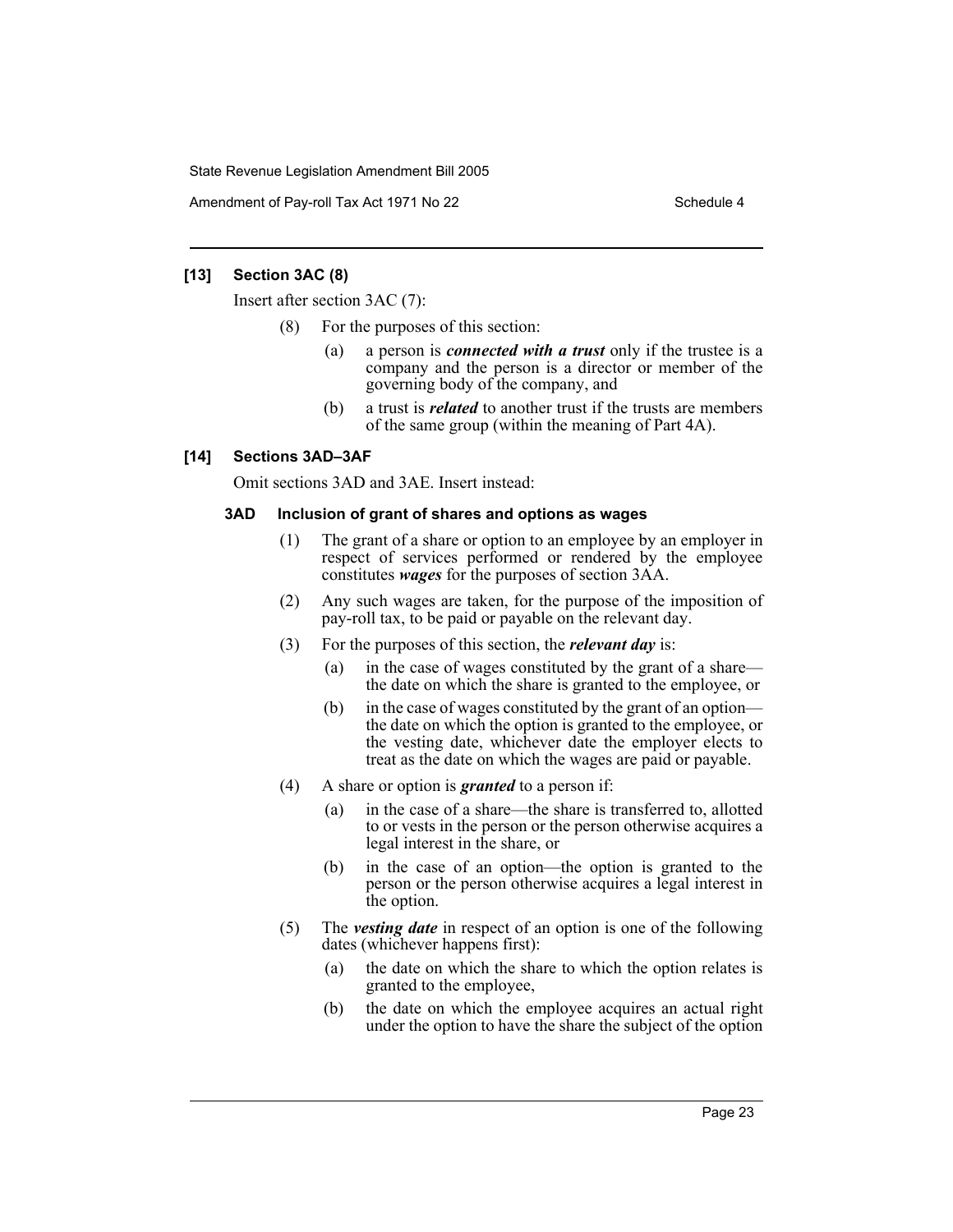Schedule 4 Amendment of Pay-roll Tax Act 1971 No 22

transferred to, allotted to or vest in him or her, whether or not the employee exercises that right.

- (6) If an employer grants an option to an employee and the value of the grant of the option is not included in the taxable wages of the employer for the financial year in which the option was granted, the employer is taken to have elected to treat the wages constituted by the grant of that option as being paid or payable on the vesting date.
- (7) If an employer grants an option to an employee and the value of the grant of the option is nil, the employer is taken to have elected to treat the wages constituted by the grant of that option as being paid or payable on the date on which the option was granted.
- (8) If an employer includes the value of a grant of a share or option in the taxable wages of the employer for a financial year and the grant is rescinded by the employer because the conditions attaching to the grant were not met, the taxable wages of the employer, in the financial year in which the grant is rescinded, are to be reduced by the value of the grant as previously included in the taxable wages of the employer. This subsection does not apply because an employee fails to exercise an option or to otherwise exercise his or her rights in respect of a share or option.
- (9) The grant of the share by an employer does not constitute wages for the purposes of this Act if the employer is required to grant the share as a consequence of the exercise of an option by a person and:
	- (a) the grant of the option to the person constitutes wages for the purposes of this Act, or
	- (b) the option was granted to the person before 1 July 2003.
- (10) To avoid doubt, the grant of a share or option is valuable consideration for the purposes of section 3D.
- (11) In this section:

*option* means an option or right, whether actual, prospective or contingent, of a person to acquire a share or to have a share transferred or allotted to the person.

*share* means a share in a company.

# **3AE Value of shares and options**

(1) If the grant of a share or option constitutes wages under section 3AD, the amount paid or payable as wages is taken, for the purposes of this Act, to be the market value of the share or option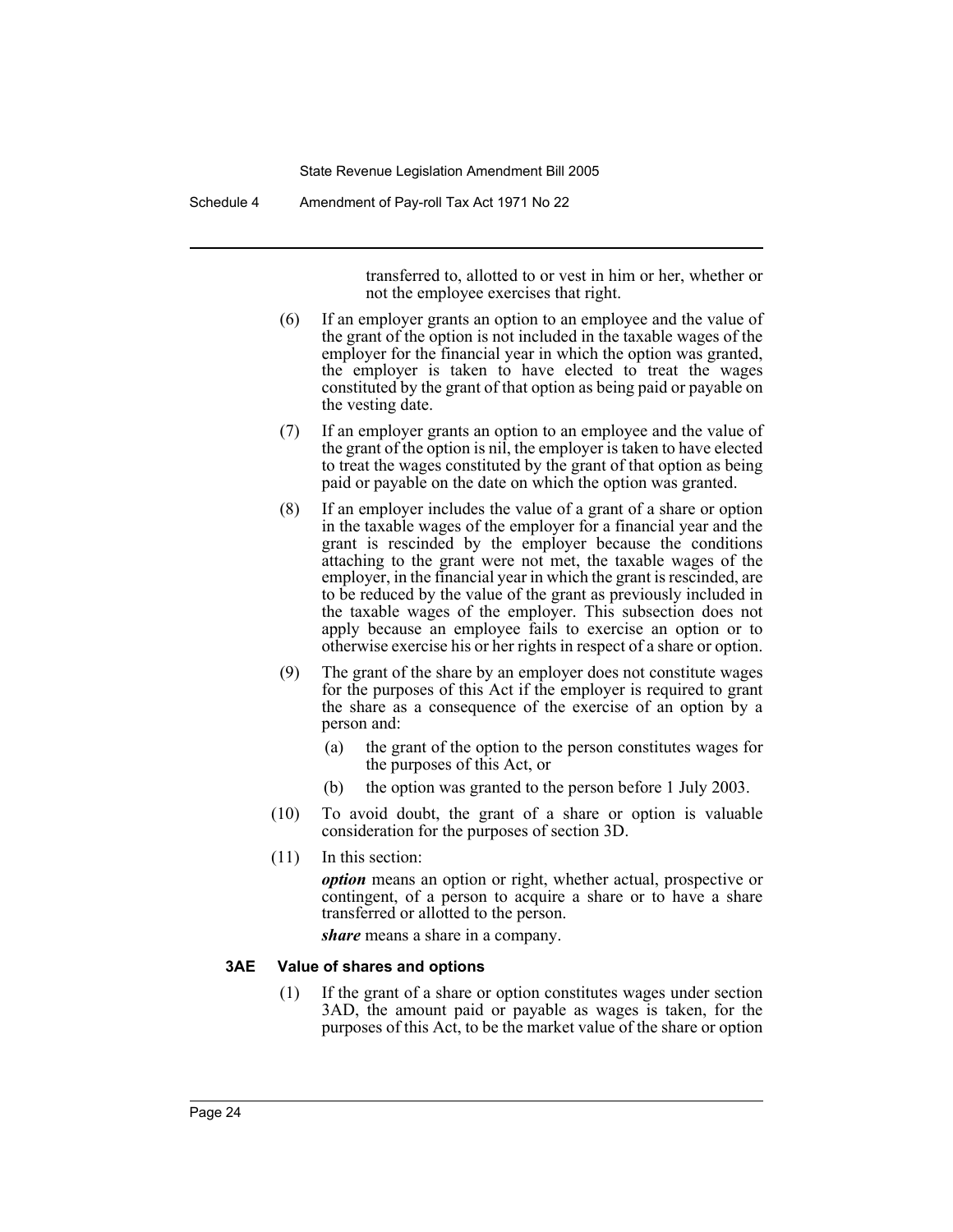(expressed in Australian currency) on the relevant day (within the meaning of section 3AD).

- (2) The market value of a share or option on the relevant day is to be determined in accordance with the Commonwealth income tax provisions.
- (3) For that purpose, the Commonwealth income tax provisions apply with the following modifications, and any other necessary modifications:
	- (a) the market value of an option is to be determined as if it were a right to acquire a share,
	- (b) a reference to a taxpayer is to be read as a reference to the employee,
	- (c) a reference to the Commissioner of Taxation is to be read as a reference to either that Commissioner or the Chief Commissioner (within the meaning of this Act).
- (4) In this section:

*Commonwealth income tax provisions* means the provisions of Subdivision F of Division 13A of Part III of the *Income Tax Assessment Act 1936* of the Commonwealth.

#### **3AF Inclusion of shares and options granted to directors and others as wages**

- (1) The grant of a share, or option, by a company to a director or member of the governing body of the company by way of remuneration for the appointment or services of the director or member that would be wages under section 3AD if the director or member were an employee of the company constitutes *wages* for the purposes of section 3AA.
- (2) For that purpose, sections 3AD and 3AE apply in respect of any such grant as if a reference to the employer were a reference to the company and a reference to the employee were a reference to the director or member of the governing body of the company.
- (3) In this section, a reference to a director or member of the governing body of the company includes a reference to the following:
	- (a) a person who, under a contract or other arrangement, is to be appointed as a director or member of the governing body of the company,
	- (b) a former director or former member of the governing body of the company.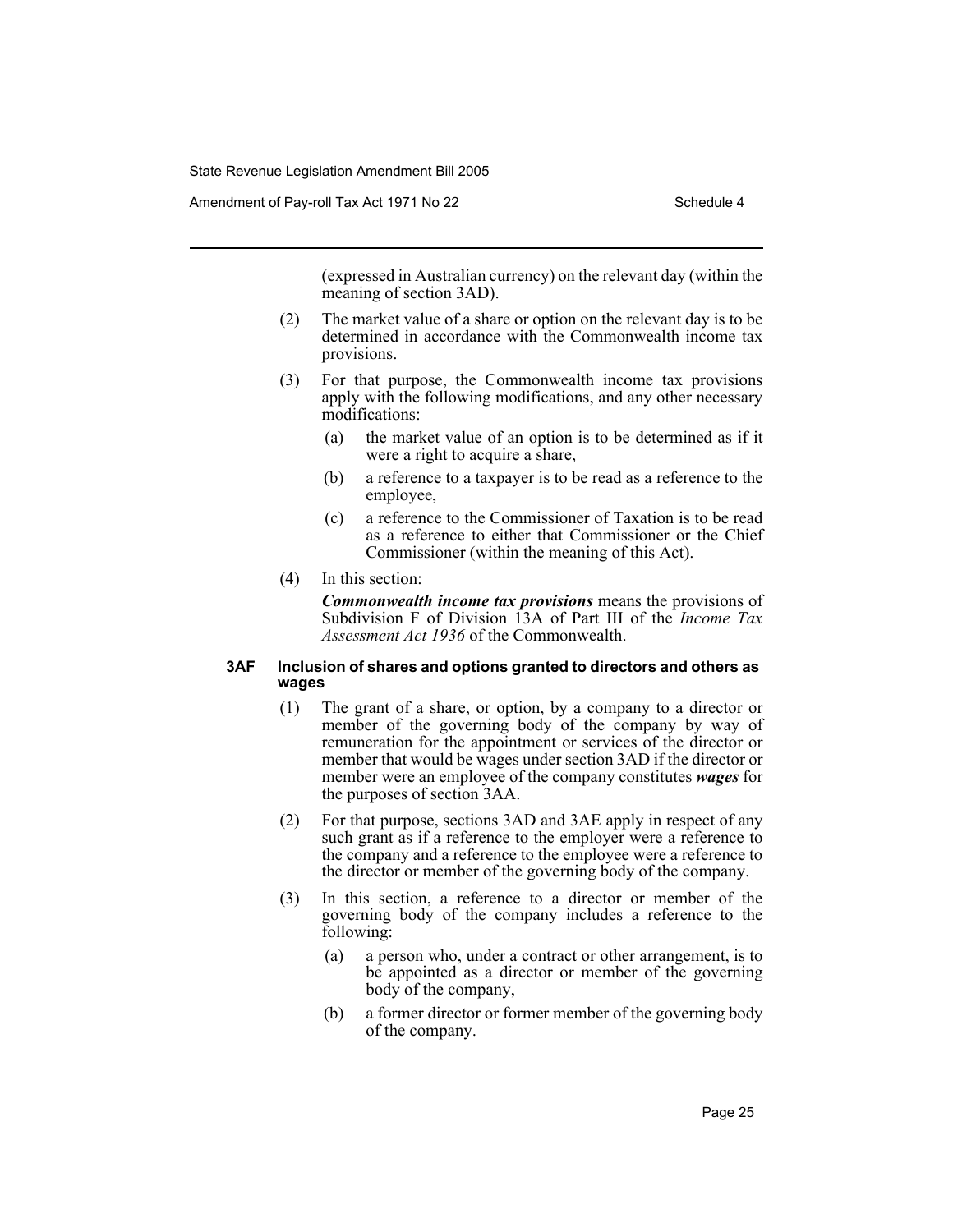Schedule 4 Amendment of Pay-roll Tax Act 1971 No 22

(4) In this section, *share* and *option* have the same meanings as they have in section 3AD.

# **[15] Section 3A Application of this Act to certain contracts**

Insert after section 3A (5):

- (5A) The wages that are liable to taxation under this section do not include amounts paid or payable by an AFS licence holder in respect of services provided by a financial planner if the exemption conditions are satisfied. The exemption conditions are the conditions set out in Schedule 1B.
- (5B) In subsection (5A):

*AFS licence holder* means a financial services licensee within the meaning of the *Corporations Act 2001* of the Commonwealth.

*financial planner* means a person who provides financial services (within the meaning of the *Corporations Act 2001* of the Commonwealth) by either or both of the following means:

- (a) providing financial product advice (within the meaning of the *Corporations Act 2001* of the Commonwealth),
- (b) dealing in a financial product (within the meaning of that Act) as agent for an AFS licence holder, other than by underwriting securities or managed investment products (within the meaning of that Act).
- **[16] Section 3D**

Insert after section 3C:

#### **3D Inclusion of wages paid by or to third parties**

- (1) If any of the following amounts of money or other valuable consideration would, if paid or given or to be paid or given directly by an employer to an employee, be regarded as wages paid or payable by the employer to the employee for the purposes of this Act, they are taken to be wages paid or payable by the employer to the employee:
	- (a) any money or other valuable consideration paid or given, or to be paid or given, to an employee, for the employee's services as an employee of an employer, by a person other than the employer,
	- (b) any money or other valuable consideration paid or given, or to be paid or given, by an employer, for an employee's services as the employee of the employer, to a person other than the employee,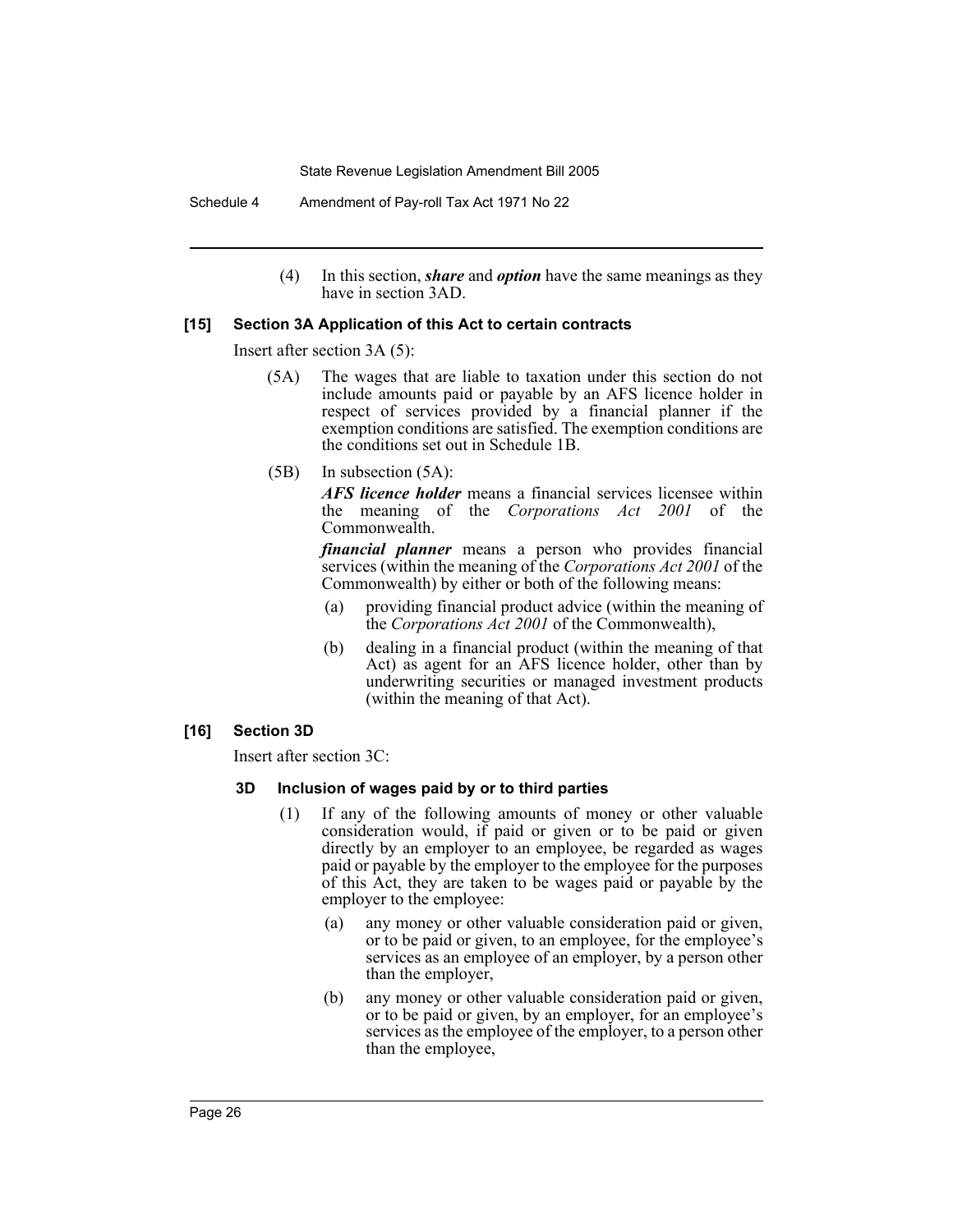Amendment of Pay-roll Tax Act 1971 No 22 Schedule 4

- (c) any money or other valuable consideration paid or given, or to be paid or given, by a person other than an employer, for an employee's services as an employee of the employer, to a person other than the employee.
- (2) If any of the following amounts of money or other valuable consideration would, if paid or given or to be paid or given directly by a company to a director or member of the governing body of the company, be regarded as wages paid or payable by the company to the director or member for the purposes of this Act, they are taken to be wages paid or payable by the company to the director or member:
	- (a) any money or other valuable consideration paid or given, or to be paid or given, to a director or member of the governing body of a company, by way of remuneration for the appointment or services of the director or member to the company, by a person other than the company,
	- (b) any money or other valuable consideration paid or given, or to be paid or given, by a company, by way of remuneration for the appointment or services of a director or member of the governing body of the company to the company, to a person other than the director or member,
	- (c) any money or other valuable consideration paid or given, or to be paid or given, by any person, by way of remuneration for the appointment or services of a director or member of the governing body of the company to the company, to a person other than the director or member.
- (3) In this section, a reference to a director or member of the governing body of a company includes a reference to the following:
	- (a) a person who, under a contract or other arrangement, is to be appointed as a director or member of the governing body of the company,
	- (b) a former director or former member of the governing body of the company.

## **[17] Section 6 Wages liable to pay-roll tax**

Insert after section 6 (4):

(5) For the purposes of this section, if the grant of a share or an option constitutes wages for the purposes of this Act, the services in respect of which those wages are paid or payable are taken to have been performed or rendered during the month in which the relevant day (within the meaning of section 3AD) occurs.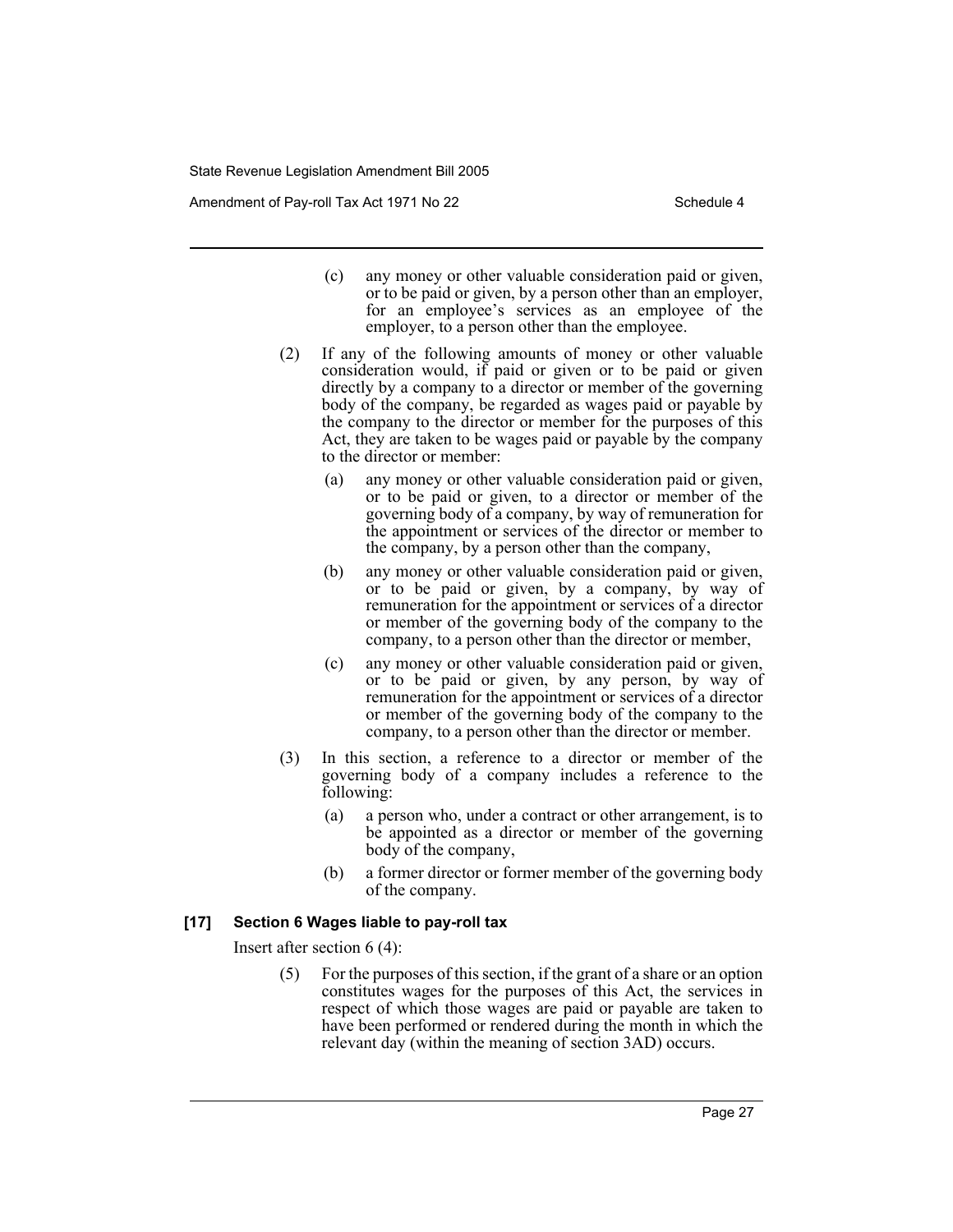Schedule 4 Amendment of Pay-roll Tax Act 1971 No 22

(6) The wages constituted by the grant of the share or option are taken to be paid or payable in New South Wales if the share is a share in a NSW company or, in the case of an option, an option to acquire shares in a NSW company. In any other case, the wages constituted by the grant of the share or option are taken to be paid or payable outside New South Wales.

**Note.** If the wages concerned are taken to be payable outside New South Wales, because the shares concerned are shares in a company that is not a NSW company, the grant of the share or option may still be liable to pay-roll tax under this Act if the grant is made for services performed or rendered wholly, mainly or partly in New South Wales (see section  $6(1)(b)$ ,  $(c)$  and  $(d)$ ).

- (7) In the case of wages constituted by the grant of a share or option by a company to a director or member of the governing body of the company by way of remuneration for the appointment of the director or member, but not for services performed:
	- (a) the grant of the share or option is taken, for the purposes of this section, to be paid or payable for services performed or rendered during the month in which the relevant day (within the meaning of section 3AD) occurs, and
	- (b) a reference in this section to the place or places where services are performed or rendered is a reference to the place or places where it may reasonably be expected that the services of the director or member in respect of the company will be performed or rendered.
- (8) In this section:

# *NSW company* means:

- (a) a company incorporated or taken to be incorporated under the *Corporations Act 2001* of the Commonwealth that is taken to be registered in New South Wales for the purposes of that Act, or
- (b) any other body corporate that is incorporated under an Act of New South Wales.

# **[18] Section 10 Exemptions from pay-roll tax**

Insert "of New South Wales constituted under the *Home Care Service Act 1988*" after "Home Care Service" in section 10 (1) (b2).

# **[19] Section 10 (1) (c1)**

Insert "of New South Wales constituted under the *Home Care Service Act 1988*" after "Home Care Service" where firstly occurring.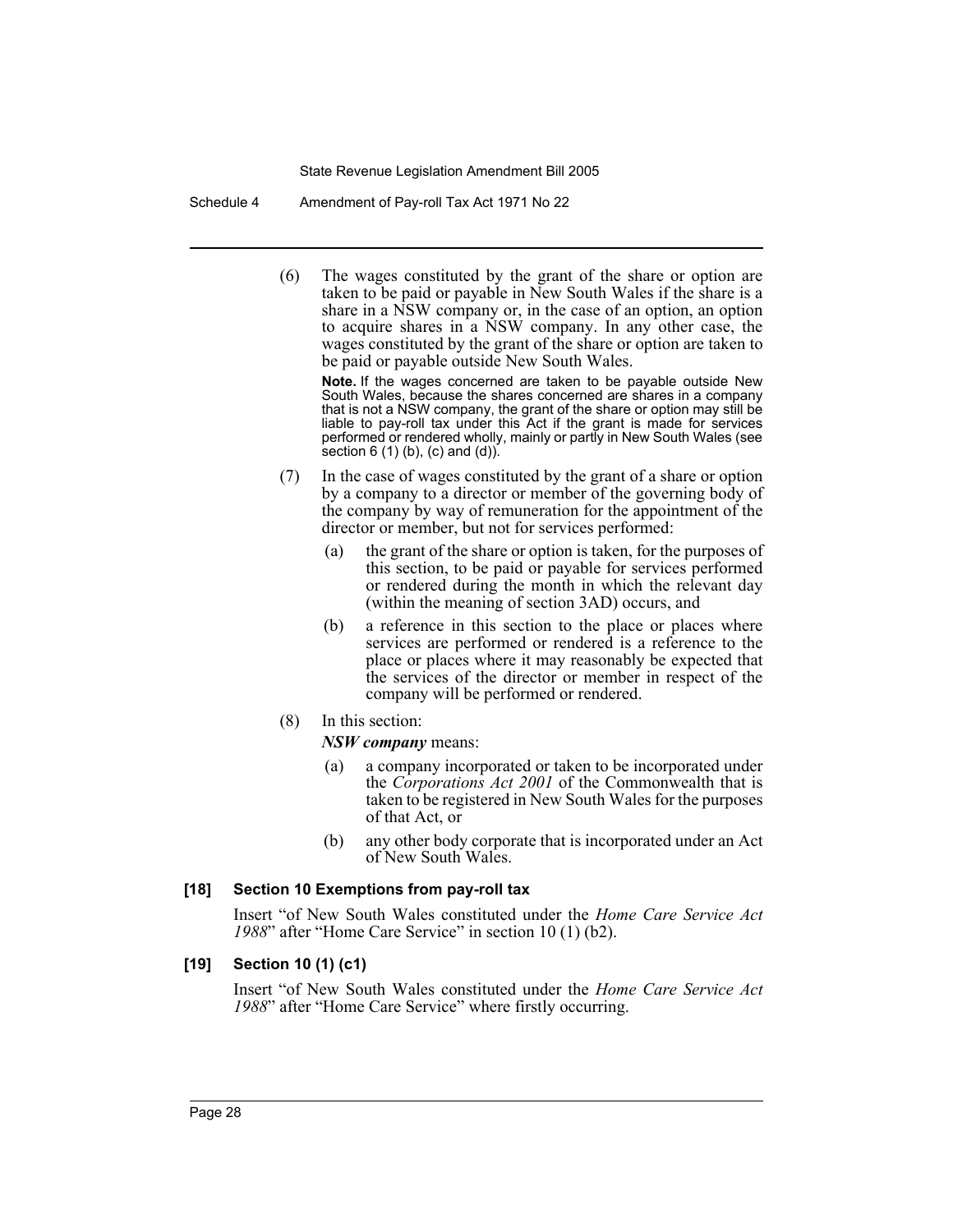Amendment of Pay-roll Tax Act 1971 No 22 Schedule 4

## **[20] Sections 10B and 10C**

Insert after section 10A:

# **10B Exemption from pay-roll tax for motor vehicle allowances**

- (1) The wages payable in respect of a financial year that are liable to pay-roll tax under this Act do not include the exempt component of a motor vehicle allowance paid or payable in respect of the financial year.
- (2) Accordingly, if the total motor vehicle allowance paid or payable to an employee in respect of a financial year does not exceed the exempt component, the motor vehicle allowance does not constitute wages for the purposes of section 3AA.
- (3) If the total motor vehicle allowance paid or payable to an employee in respect of a financial year exceeds the exempt component (if any), only that amount that exceeds the exempt component of the motor vehicle allowance constitutes wages for the purposes of section 3AA.
- (4) The exempt component of a motor vehicle allowance paid or payable in respect of a financial year is calculated in accordance with the following formula:

$$
E = K \times R
$$

where:

*E* is the exempt component.

*K* is the number of business kilometres travelled during the financial year.

*R* is the exempt rate.

- (5) The *number of business kilometres travelled during the financial year* ("K") is to be determined in accordance with the continuous recording method, or the averaging method, whichever method is selected and used by the employer in accordance with Schedule 1C.
- (6) The Chief Commissioner may, by order in writing, approve the use, by any employer or class of employer, of another method of determining the number of business kilometres travelled during the financial year (including the use of an estimate). In such a case, the number of business kilometres travelled during the financial year is to be determined in accordance with the method so approved.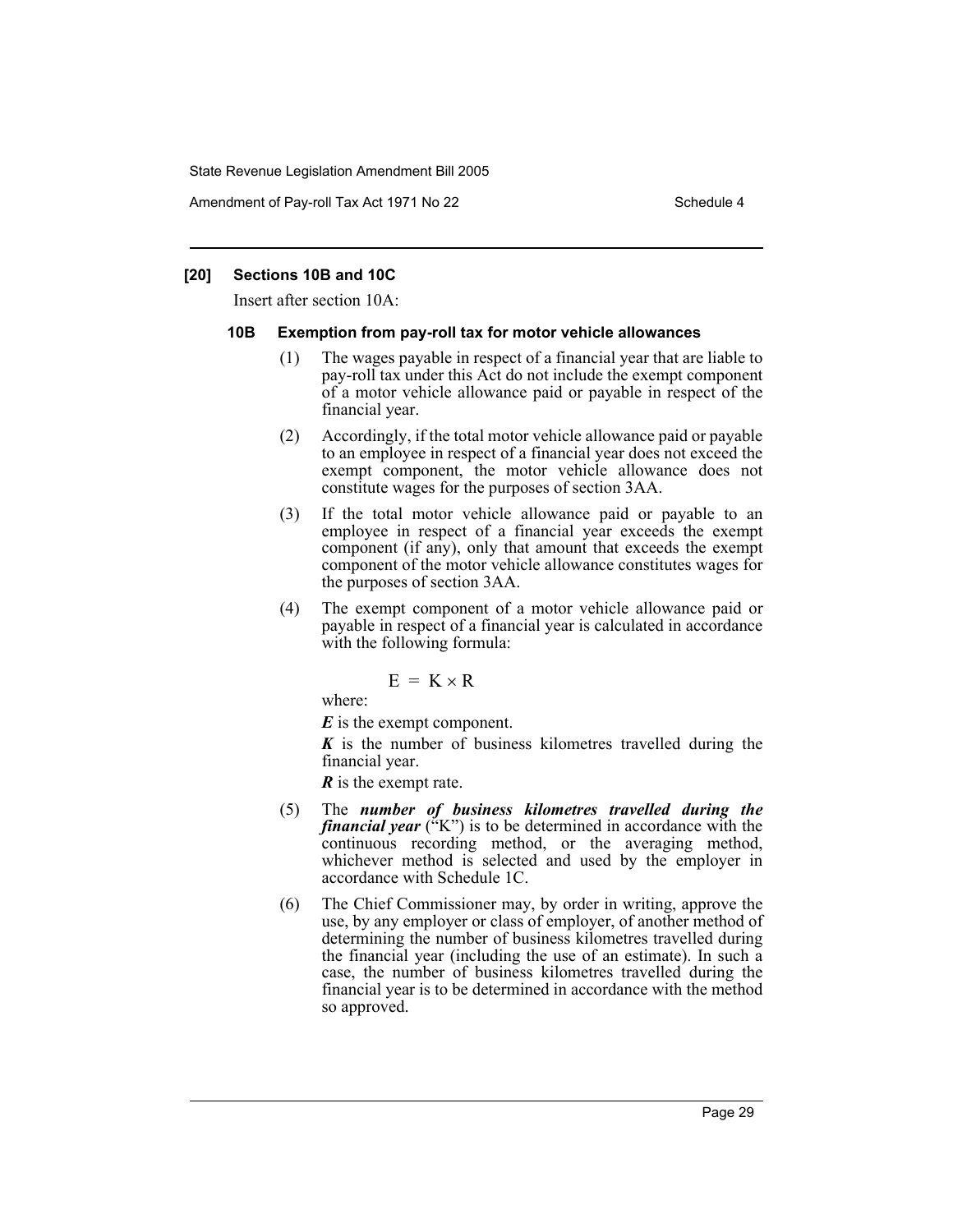Schedule 4 Amendment of Pay-roll Tax Act 1971 No 22

- (7) For the purposes of this section, the *exempt rate* is:
	- (a) in the case of an employee paid an allowance under an award that specifies the allowance as a rate for each kilometre or part of a kilometre travelled by the employee in the course of the person's employment by means of a motor vehicle provided or maintained by the person (and does not provide for the payment of any fixed amount in addition to that rate)—the rate specified in the award, or
	- (b) in any other case—the relevant rate for the financial year concerned.
- (8) The *relevant rate* for the financial year concerned is:
	- (a) in the case of the financial year commencing on 1 July 2005—63 cents per kilometre, or
	- (b) in the case of any subsequent financial year—the rate prescribed by the regulations under section 28-25 of the *Income Tax Assessment Act 1997* of the Commonwealth for calculating a deduction for car expenses for a large car using the "cents per kilometre method" in the financial year immediately preceding the financial year in which the allowance is paid or payable or, if no rate is prescribed, a rate specified by the Chief Commissioner by order published in the Gazette.

# **10C Exemption from pay-roll tax for accommodation allowances**

- (1) The wages that are liable to pay-roll tax under this Act do not include an accommodation allowance paid or payable to an employee in respect of a night's absence from the person's usual place of residence that does not exceed the exempt rate.
- (2) If the accommodation allowance paid or payable to an employee in respect of a night's absence from the person's usual place of residence exceeds the exempt rate, the wages liable to taxation under this Act include that allowance only to the extent it exceeds the exempt rate.
- (3) For the purposes of this section, the *exempt rate* for an accommodation allowance paid or payable to an employee in respect of a night's absence from the person's usual place of residence is:
	- (a) in the case of a person paid an allowance under an award that specifies the allowance as a rate for each night the person is absent from the person's usual place of residence—the rate specified in the award, or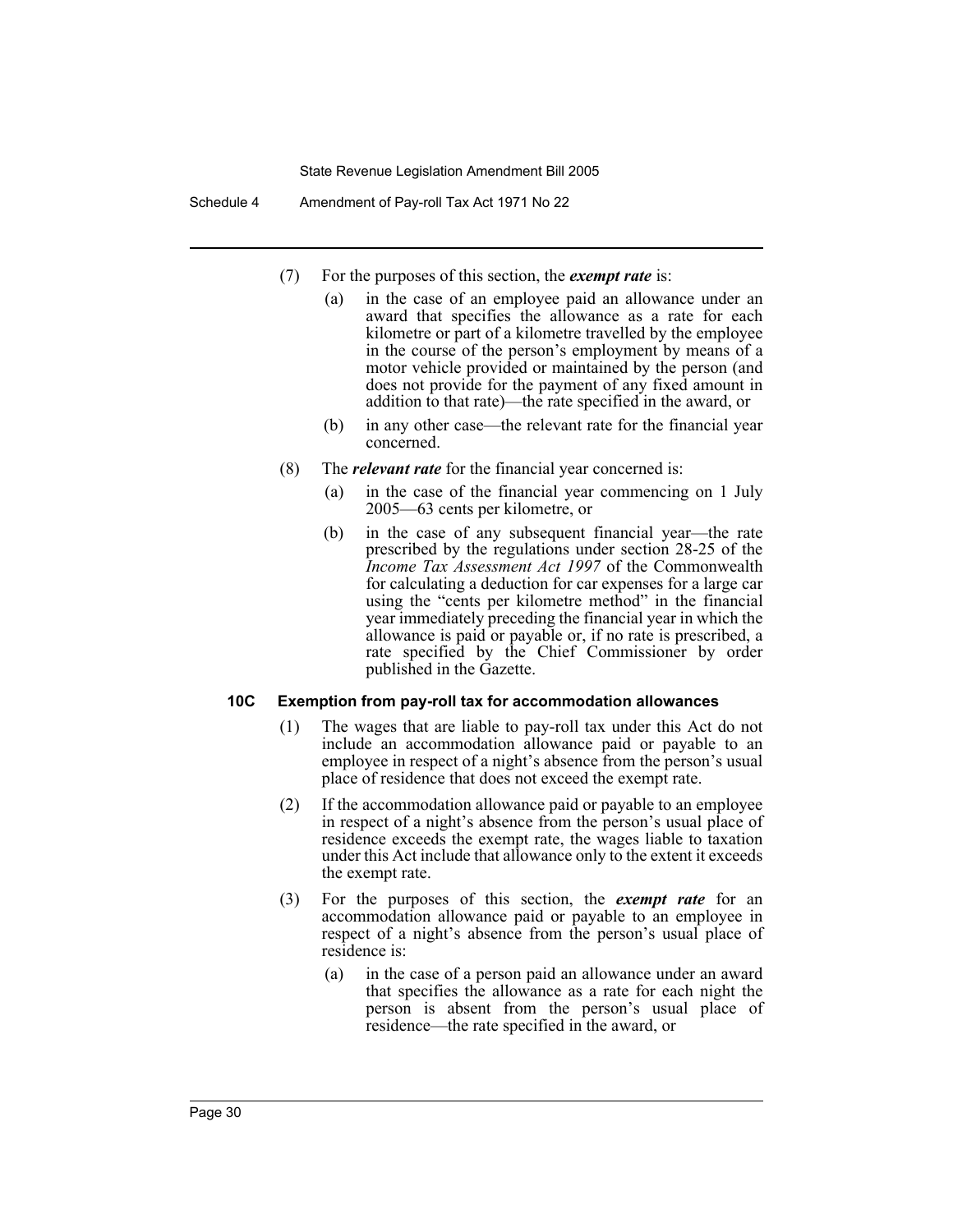Amendment of Pay-roll Tax Act 1971 No 22 Schedule 4

- (b) in the case of any other person—the relevant rate for the financial year concerned.
- (4) The *relevant rate* for the financial year concerned is:
	- (a) in the case of the financial year commencing on 1 July 2005—\$191.55 for each night the person is absent from the person's usual place of residence in the course of the person's employment, or
	- (b) in the case of any subsequent financial year—the rate specified as the lowest capital city rate under the *Crown Employees (Public Service Conditions of Employment) Award 2002*, or such other rate as the Chief Commissioner may specify for the purposes of this section, by order published in the Gazette, being the rate as so specified immediately before the commencement of the financial year concerned.

# **[21] Section 16C Grounds for excluding persons from group**

Insert after section 16C (1) (b):

(c) a person who would, but for the determination, be a member of a group arising under section 106IA (Primary groups arising from tracing of interests in corporations) of the *Taxation Administration Act 1996*.

## **[22] Section 16C (2)**

Insert "under section 106I of the *Taxation Administration Act 1996*" after "carries on another business".

## **[23] Section 16C (2A), (2B) and (3)**

Omit section 16C (3). Insert instead:

- (2A) To avoid doubt, the fact that a person referred to in subsection (1) (b) is a member of a group because of the application of the corporate grouping principle and is also a member of that group under section 106IA of the *Taxation Administration Act 1996* does not prevent the Chief Commissioner from making a determination under section 16B in respect of the person.
- (2B) In the case of a person referred to in subsection (1) (c), the determination may be made only if the person would not be a member of a group with a corporation under section 106IA of the *Taxation Administration Act 1996* if the person did not have any indirect interest in the corporation.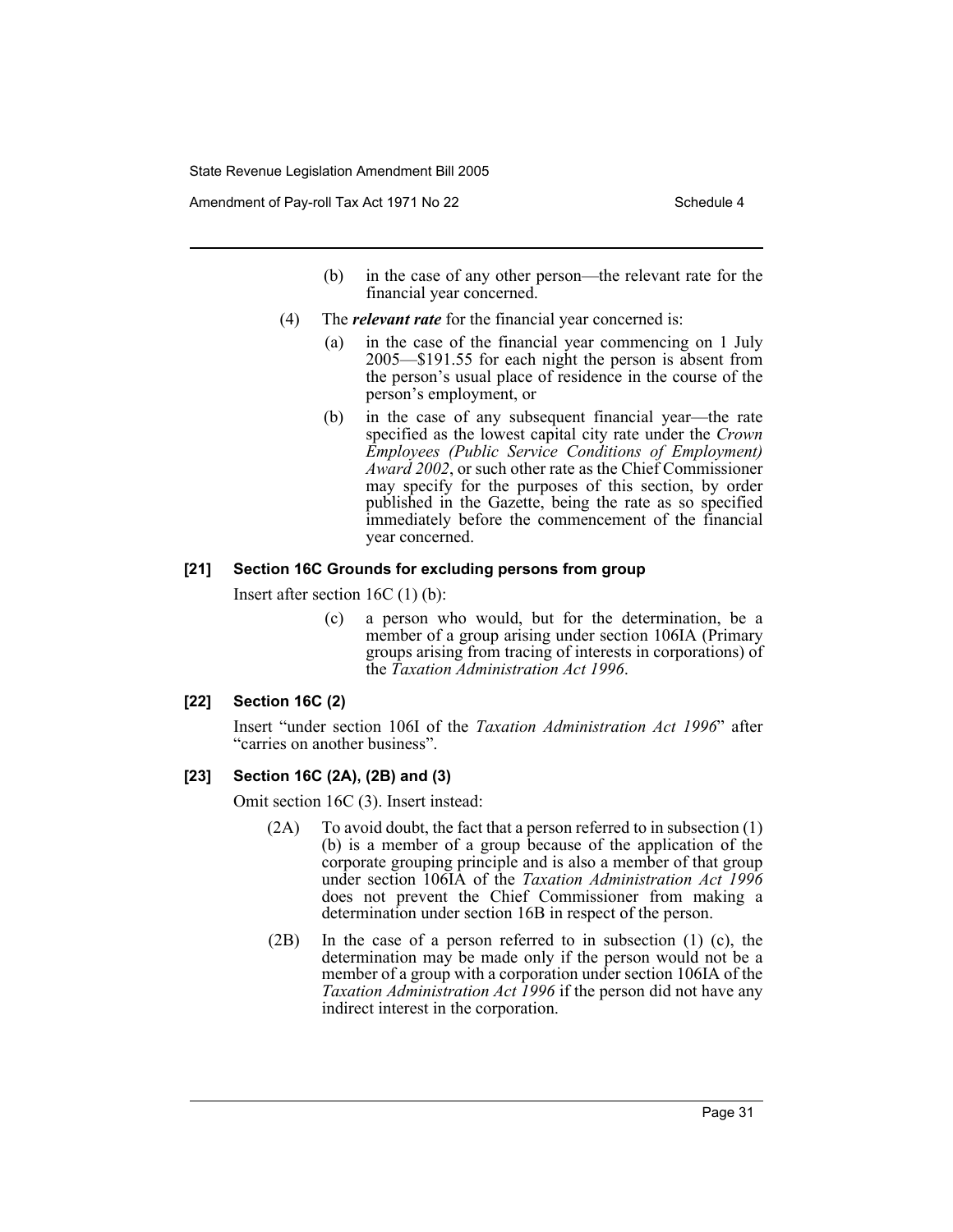Schedule 4 Amendment of Pay-roll Tax Act 1971 No 22

(3) The Chief Commissioner must not make a determination under section 16B unless satisfied that the business carried on by the person the subject of the determination has been continuously carried on, and will continue to be carried on, substantially independently of the other members of the group.

# **[24] Section 44 Records to be kept**

Omit section 44 (1B) (c). Insert instead:

(c) the details required to be kept in accordance with the method used by the employer for the purposes of determining the number of business kilometres travelled during the financial year.

# **[25] Schedules 1A–1C**

Omit Schedule 1A. Insert instead:

# **Schedule 1A Trust distributions**

(Section 3AC)

#### **1 Determination of minimum wage rate applicable in respect of work done for a trust**

- (1) For the purposes of section 3AC (7) (c), the minimum wage rate applicable to work done for a trust by a person during a financial year is to be determined in accordance with one of the following methods:
	- (a) the hourly rate method, as set out in clause 2,
	- (b) the daily rate method, as set out in clause 3,
	- (c) the weekly rate method, as set out in clause 4.
- (2) A person who makes a distribution to another person as beneficiary under a trust may determine which of the above methods is to be used in determining the minimum wage rate applicable in respect of any work done for the trust by the other person in a financial year.
- (3) The same method must be used in respect of all work done for the trust by the person in the financial year.

# **2 Hourly rate method**

(1) The hourly rate method requires the average weekly wage for the financial year in which the work was done for the trust by the person to be divided by 40 in order to determine the hourly wage rate for the work.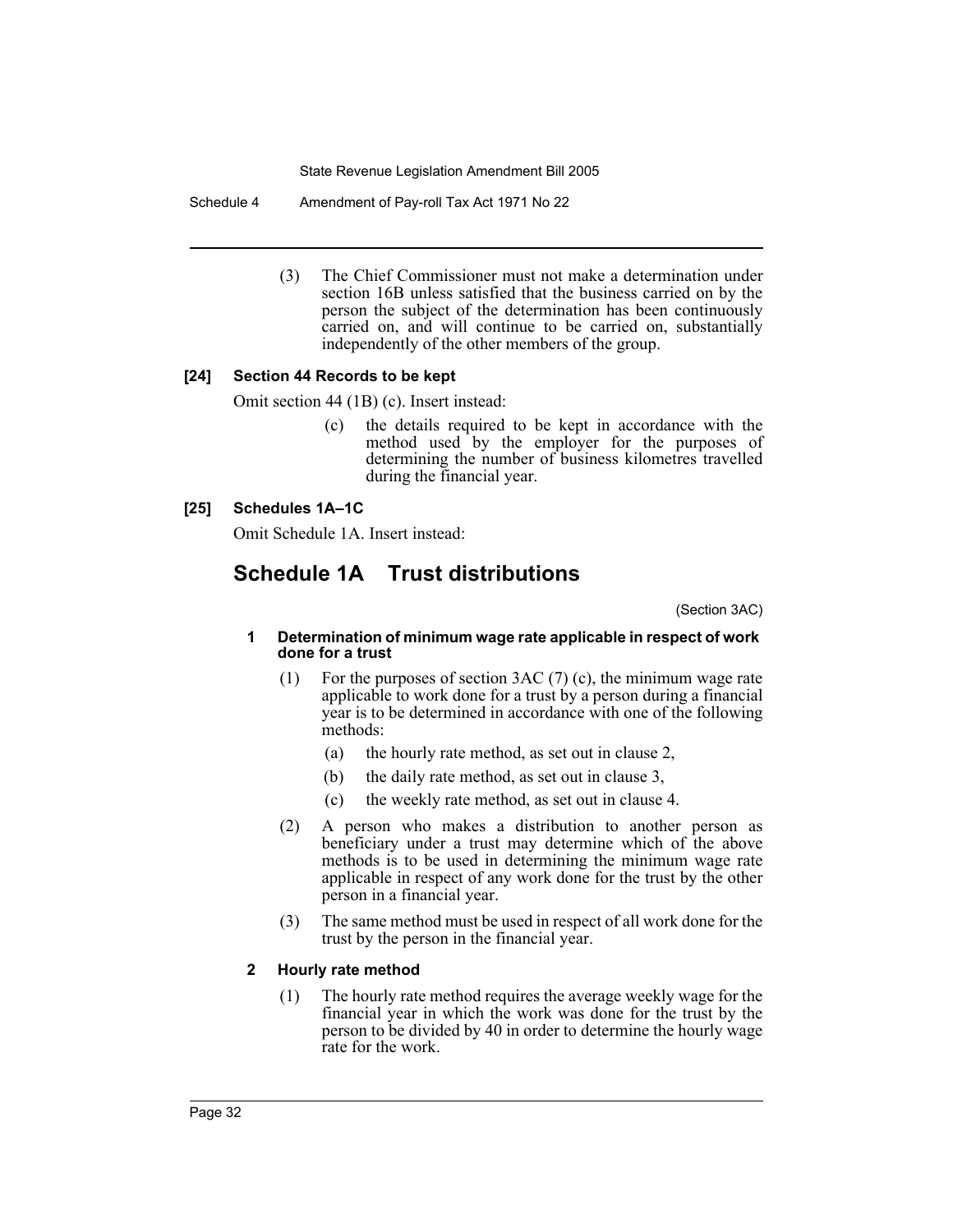Amendment of Pay-roll Tax Act 1971 No 22 Schedule 4

(2) The minimum wage rate applicable to the work done for the trust by the person during the financial year is then determined by multiplying the hourly wage rate for the work by the total number of hours during the financial year in which work was done for the trust by the person.

# **3 Daily rate method**

- (1) The daily rate method requires the average weekly wage for the financial year in which the work was done for the trust by the person to be divided by 5 in order to determine the daily wage rate for the work.
- (2) The minimum wage rate applicable to work done for the trust by the person during the financial year is then determined by multiplying the daily wage rate for the work by the total number of days during the financial year on which work was done for the trust by the person (regardless of the number of hours worked on those days).

# **4 Weekly rate method**

- (1) The weekly rate method requires the minimum wage rate applicable to work done for the trust by a person during the financial year to be determined by multiplying the average weekly wage for the financial year by the total number of weeks (or parts of a week) during the financial year in which work was done for the trust by the person (regardless of the number of hours or days worked in those weeks).
- (2) In this clause:

*week* means a period of 7 days starting on a Monday.

# **5 Average weekly wage—meaning**

In this Schedule:

*average weekly wage* for a financial year means:

- (a) the Full time adult ordinary time earnings of persons for New South Wales in the February quarter immediately preceding the financial year, as set out in *Average Weekly Earnings, Australia* published by the Australian Bureau of Statistics, or
- (b) if no such rate is published, the amount specified by the Chief Commissioner, by order published in the Gazette, as the average weekly wage for the relevant financial year.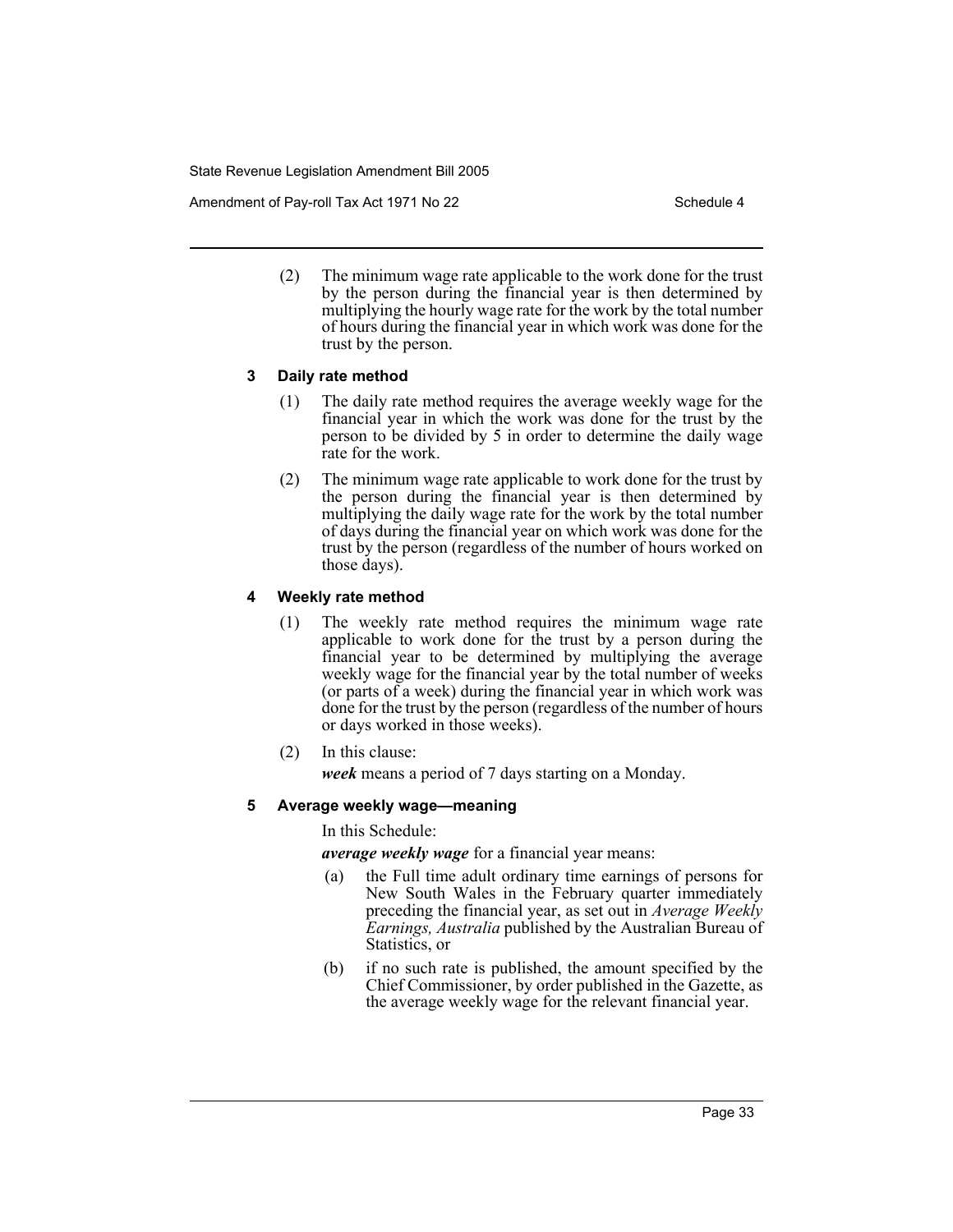Schedule 4 Amendment of Pay-roll Tax Act 1971 No 22

# **Schedule 1B Exemption conditions—financial planners**

(Section 3A (5A))

#### **1 Exemption for payments made to financial planners**

For the purposes of section 3A (5A), the exemption conditions are as follows:

- (a) the amounts paid or payable by the AFS licence holder to or in respect of the financial planner comprise personal services income (within the meaning of the *Income Tax Assessment Act 1997* of the Commonwealth),
- (b) the amounts are paid or payable for or in connection with services supplied by the financial planner as an authorised representative of the AFS licence holder (within the meaning of section 916A of the *Corporations Act 2001* of the Commonwealth),
- (c) the financial planner conducts a personal services business (within the meaning of section 87-15 of the *Income Tax Assessment Act 1997* of the Commonwealth, as modified by section 87-40 of that Act),
- (d) the financial planner is not an employee of the AFS licence holder for the purposes of the common law,
- (e) the amounts paid or payable are either:
	- (i) paid or payable to the financial planner by the AFS licence holder, or
	- (ii) included in a payment by the AFS licence holder to another person or entity which is then required to pay the personal services income component to the financial planner.

# **Schedule 1C Motor vehicle allowances**

(Section 10B (5))

### **1 Continuous recording method**

If an employer selects the continuous recording method for the purposes of determining the number of business kilometres travelled during the financial year, the following details are required to be recorded by the employer:

(a) the odometer readings at the beginning and end of each business journey undertaken by the person during a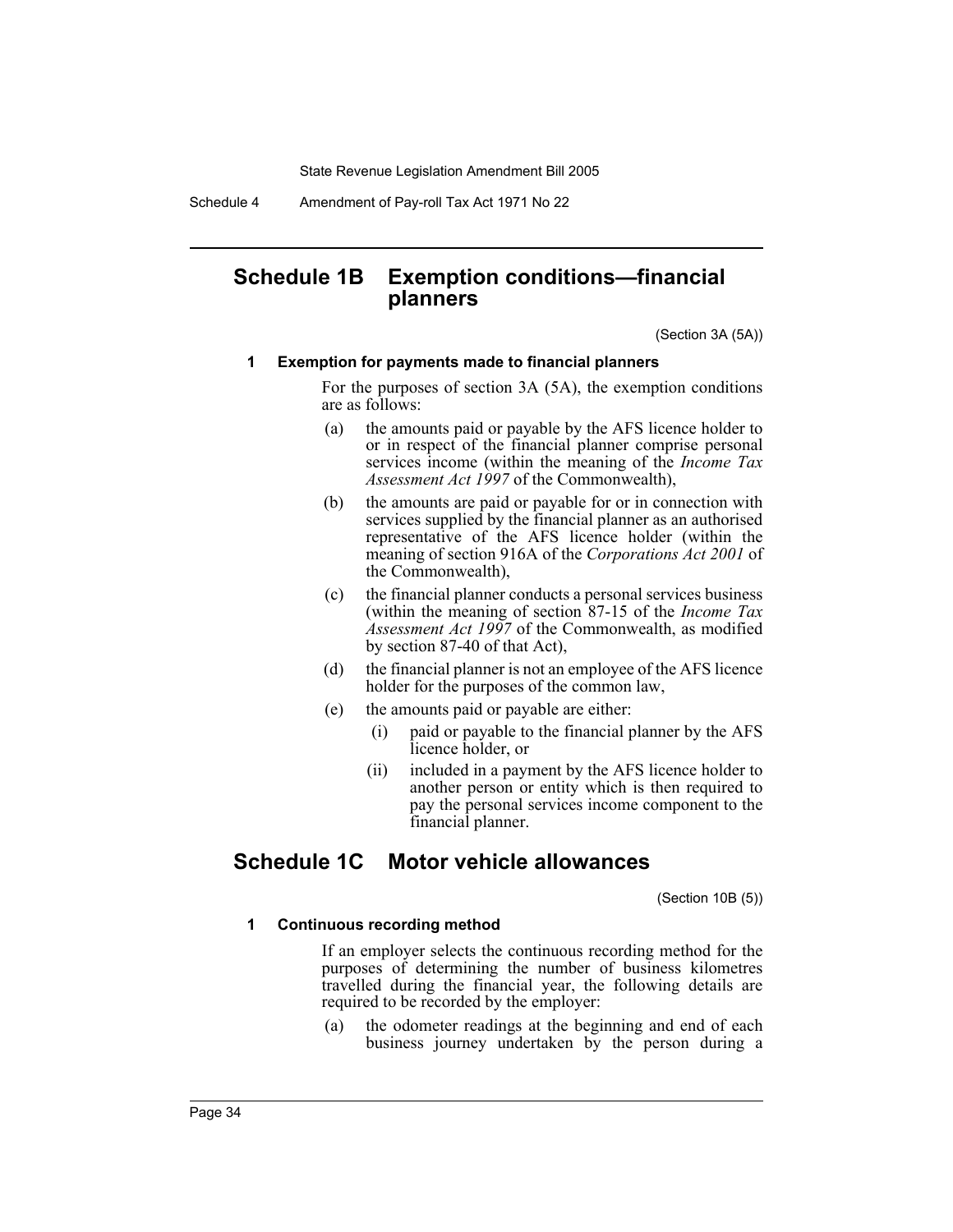financial year by means of a motor vehicle provided or maintained by the person,

- (b) the specific purpose for which each such business journey was taken,
- (c) the distance travelled by the person during the financial year in the course of all such business journeys (which is taken to be the *number of business kilometres travelled during the financial year*), calculated on the basis of the odometer readings referred to in paragraph (a).

# **2 Averaging method**

- (1) If an employer selects the averaging method for the purposes of determining the number of business kilometres travelled during the financial year, the following details are required to be recorded by the employer:
	- (a) the odometer readings at the beginning and end of each business journey undertaken by the person during the relevant 12-week period by means of a motor vehicle provided or maintained by the person,

**Note.** Clause 3 defines the "relevant 12-week period".

- (b) the specific purpose for which each such business journey was taken,
- (c) the distance travelled by the person during the relevant 12-week period in the course of all such business journeys, calculated on the basis of the odometer readings referred to in paragraph (a),
- (d) the odometer readings at the beginning and end of the relevant 12-week period for each motor vehicle provided or maintained by the person for the purpose of undertaking business journeys,
- (e) the distance travelled by each such vehicle during the relevant 12-week period, calculated on the basis of the odometer readings referred to in paragraph (d),
- (f) the distance travelled by the person in the course of business journeys undertaken by means of each such vehicle during the relevant 12-week period, calculated as a percentage of the distance travelled by that vehicle during that period (*the relevant percentage*),
- (g) the odometer readings at the beginning and end of the financial year for each vehicle provided or maintained by the person for the purpose of undertaking business journeys,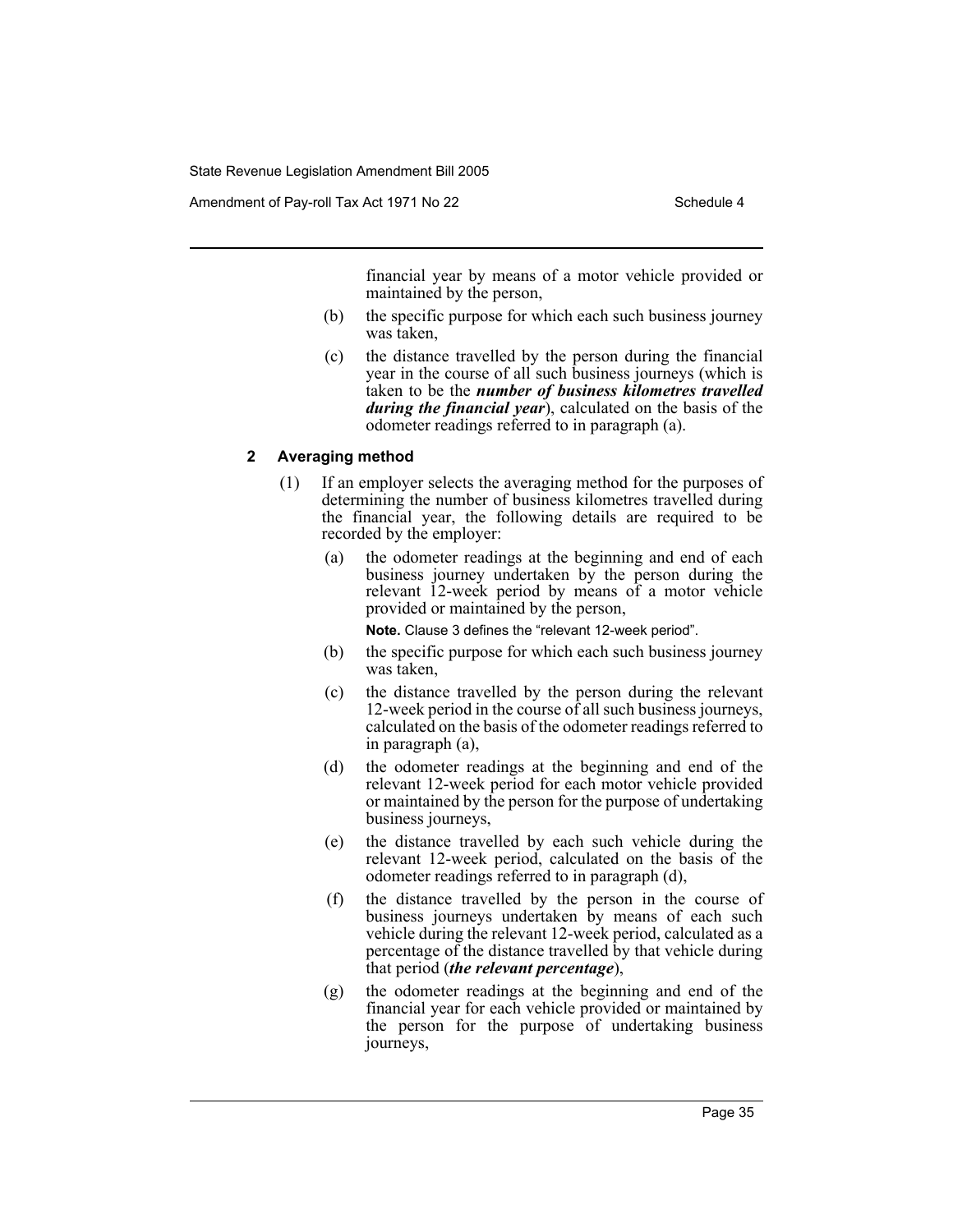Schedule 4 Amendment of Pay-roll Tax Act 1971 No 22

- (h) the distance travelled by each such vehicle during the financial year, calculated on the basis of the odometer readings referred to in paragraph (g),
- (i) the distance travelled by the person in the course of business journeys undertaken by means of each such vehicle during the financial year (which is taken to be the *number of business kilometres travelled during the financial year*), calculated on the basis that the percentage of that distance that was travelled by the person in the course of business journeys undertaken by means of each such vehicle during the financial year is the same as the relevant percentage.
- (2) For the next succeeding 4 financial years after the first financial year in which odometer details are recorded in accordance with subclause (1), an employer is not required to calculate the relevant percentage, or record the details referred to in subclause (1) (a)–(f), for the person but is required to record the other details referred to in that subclause.
- (3) Accordingly, for the next succeeding 4 financial years after the first financial year in which odometer details are recorded in accordance with subclause (1), the number of business kilometres travelled during the financial year is to be calculated (as referred to in subclause (1) (i)) on the basis of the relevant percentage calculated for the first financial year.
- (4) Despite subclauses (2) and (3), an employer is required to calculate the relevant percentage for a financial year, and record the details referred to in subclause  $(1)$   $(a)$ – $(f)$ , if:
	- (a) the Chief Commissioner serves a notice on the employer before the commencement of a financial year during that period directing the employer to keep the details referred to in subclause  $(1)$  (a)–(f) for that financial year, or
	- (b) the employer wishes to use the recording method referred to in this clause for one or more additional motor vehicles used by the person in any financial year or for any other reason.
- (5) In a situation referred to in subclause (4), the new record for the financial year replaces the relevant percentage details previously recorded and subclauses (2) and (3) apply in relation to the new record for the financial year as if it were the first financial year in which odometer details were recorded.
- (6) An employer who has adopted and employed the method of recording referred to in subclauses (2) and (3) for a person for 4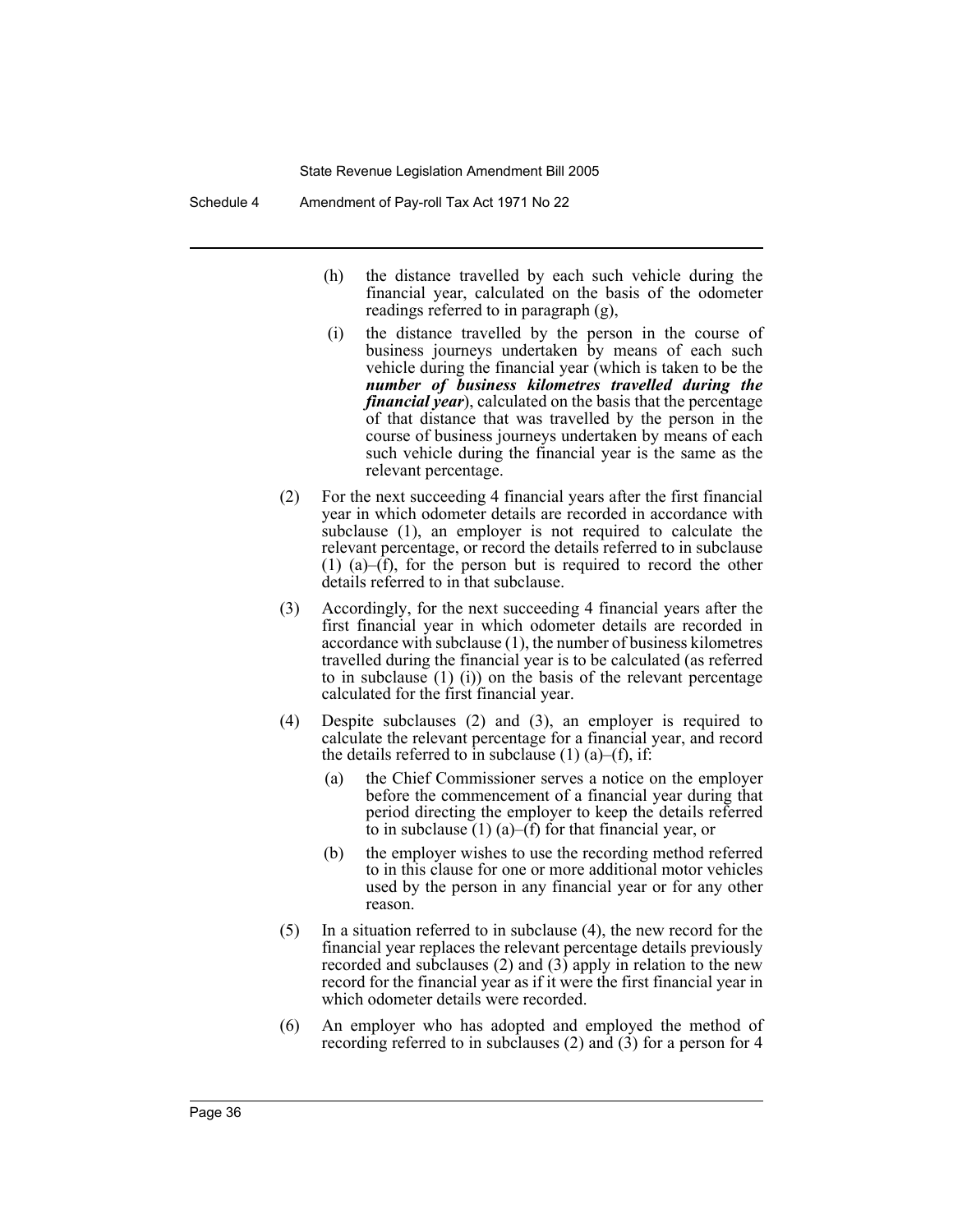Amendment of Pay-roll Tax Act 1971 No 22 Schedule 4

successive financial years must, in the next succeeding financial year, make a fresh recording of all the details specified in subclause (1) if the employer intends to continue to use the same method of recording for the person. Subclauses (2) and (3) then apply in relation to the new record for the financial year as if it were the first financial year in which odometer details were recorded.

(7) If the odometer of a motor vehicle is replaced or recalibrated during any period for which its readings are relevant for the purposes of this clause, the odometer readings immediately before and after the replacement or recalibration are to be recorded.

# **3 Meaning of "relevant 12-week period"**

- (1) In clause 2, *relevant 12-week period* means a continuous period of at least 12 weeks, selected by the employer, throughout which a motor vehicle is provided or maintained by a person. If the motor vehicle is provided or maintained for less than 12 weeks, the period must be the entire period for which the motor vehicle is provided or maintained.
- (2) The period may overlap the start or end of the financial year, so long as it includes part of the year.
- (3) If the averaging method is used for 2 or more motor vehicles for the same financial year, the odometer readings for those motor vehicles must cover periods that are concurrent.

## **4 Replacing one motor vehicle with another motor vehicle**

- (1) For the purposes of using the averaging method, an employer may nominate one motor vehicle as having replaced another motor vehicle with effect from a day specified in the nomination.
- (2) After the nomination takes effect, the replacement motor vehicle is treated as the original motor vehicle, and the original motor vehicle is treated as a different motor vehicle. An employer need not repeat for the replacement vehicle the steps already taken for the original motor vehicle.
- (3) An employer must record the nomination in writing in the financial year in which the nomination takes effect.
- (4) However, the Chief Commissioner may allow an employer to record the nomination at a later time.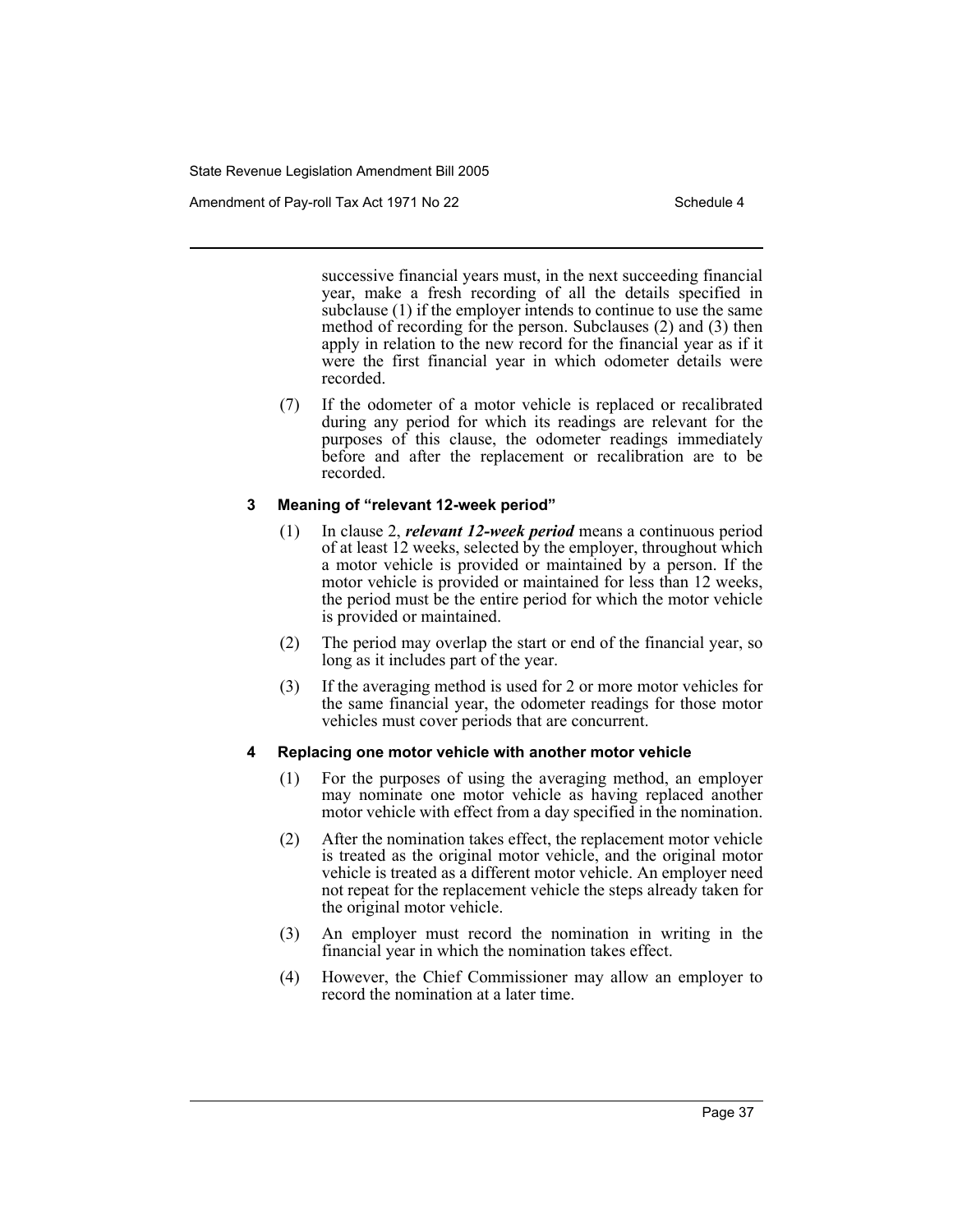Schedule 4 Amendment of Pay-roll Tax Act 1971 No 22

(5) For the purposes of section 44 (1B) (c), the nomination is a detail that is required to be kept in accordance with the averaging method.

# **5 Changing method of recording**

- (1) An employer may change from using the averaging method to using the continuous recording method with effect from the beginning of a financial year if the employer complies with clause 1 in respect of the financial year.
- (2) An employer may change from using the continuous recording method to using the averaging method with effect from the beginning of a financial year if the employer complies with clause 2 in respect of the financial year.

# **6 Definition**

In this Schedule:

*business journey* means:

- (a) a journey undertaken in a motor vehicle by a person otherwise than in the application of the vehicle to a private use, being an application that, if the person is paid a motor vehicle allowance for that use, results in the provision of a fringe benefit (within the meaning of the *Fringe Benefits Tax Assessment Act 1986* of the Commonwealth) by the employer, or
- (b) a journey undertaken in a motor vehicle by a person in the course of producing assessable income of the person (within the meaning of the *Income Tax Assessment Act 1936* of the Commonwealth).

# **[26] Schedule 6 Savings, transitional and other provisions**

Insert at the end of clause 1 (1):

*State Revenue Legislation Amendment Act 2005*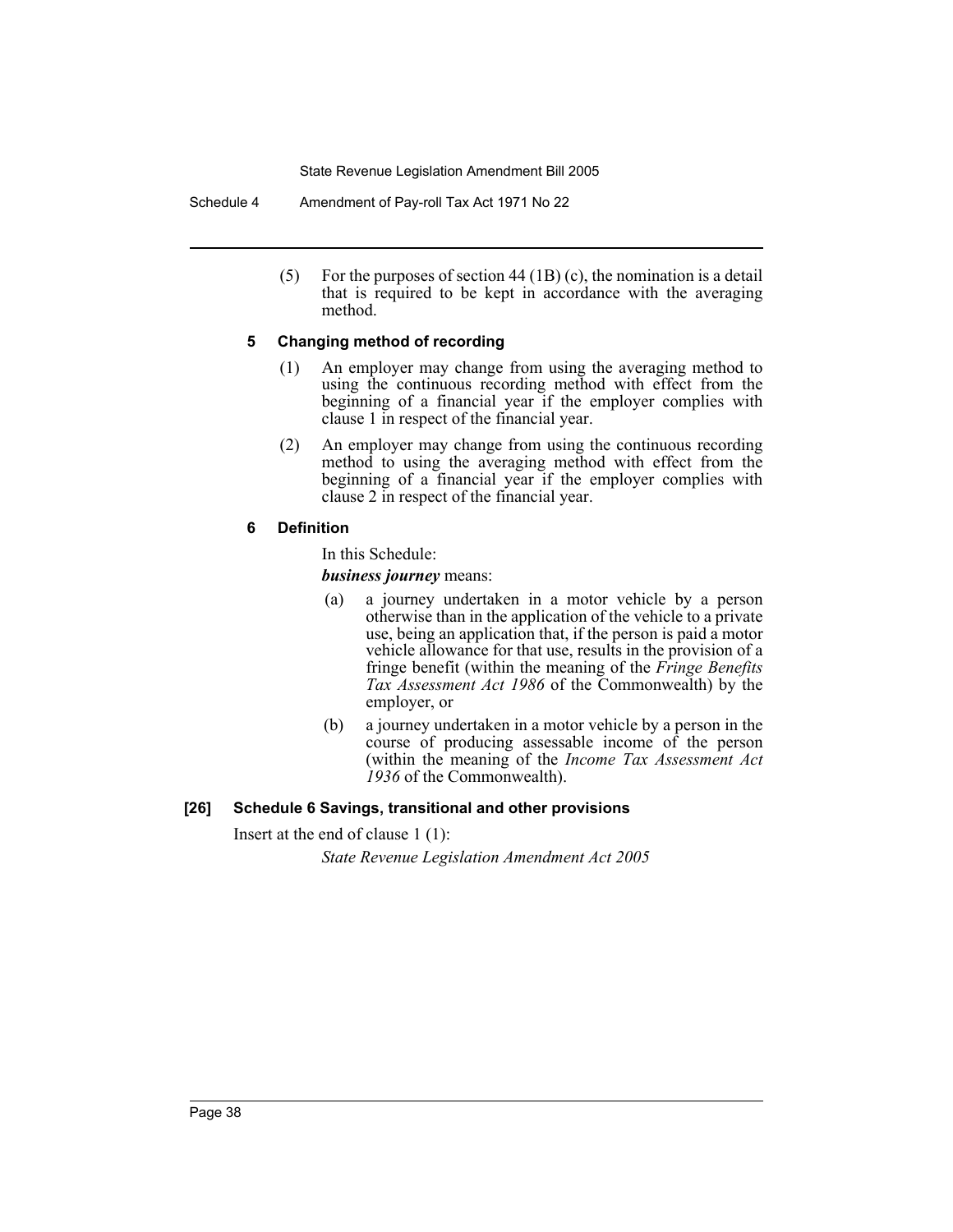Amendment of Pay-roll Tax Act 1971 No 22 Schedule 4

# **[27] Schedule 6, Part 11**

Insert after Part 10:

# **Part 11 Provisions consequent on enactment of State Revenue Legislation Amendment Act 2005**

# **18 Repeal of Pay-roll Tax Regulation 1998**

- (1) Any act, matter or thing that, immediately before the repeal of the Pay-roll Tax Regulation 1998, had effect under that Regulation continues to have effect under this Act.
- (2) In particular, the reference in Schedule 1C to the first financial year in which an employer chooses to adopt the averaging method includes a reference to a financial year in which that method was adopted under that Regulation before the repeal of that Regulation.

# **19 Amendments relating to employee share schemes**

- (1) The employee share scheme amendments have effect as if those amendments had commenced on 1 July 2003, subject to this clause.
- (2) Any wages constituted by the grant of a share or option in the financial year commencing 1 July 2003 or 1 July 2004 are taken to be paid or payable on the date on which they would be paid or payable under the employee share scheme amendments, or the date on which they would have been paid or payable under the former provisions, whichever the employer elects.
- (3) An employer who included a contribution to a share scheme in the taxable wages for the employer for the financial year commencing 1 July 2003 or 1 July 2004, being a contribution that would be the grant of an option within the meaning of section 3AD had the employee share scheme amendments been in force when the contribution was made, is taken to have elected to treat the grant date of the option as the date on which the wages constituted by that option are paid or payable.
- (4) A grant of a share or option in the financial year commencing 1 July 2003 or 1 July 2004 may be valued in accordance with the employee share scheme amendments, or the former provisions, whichever the employer elects.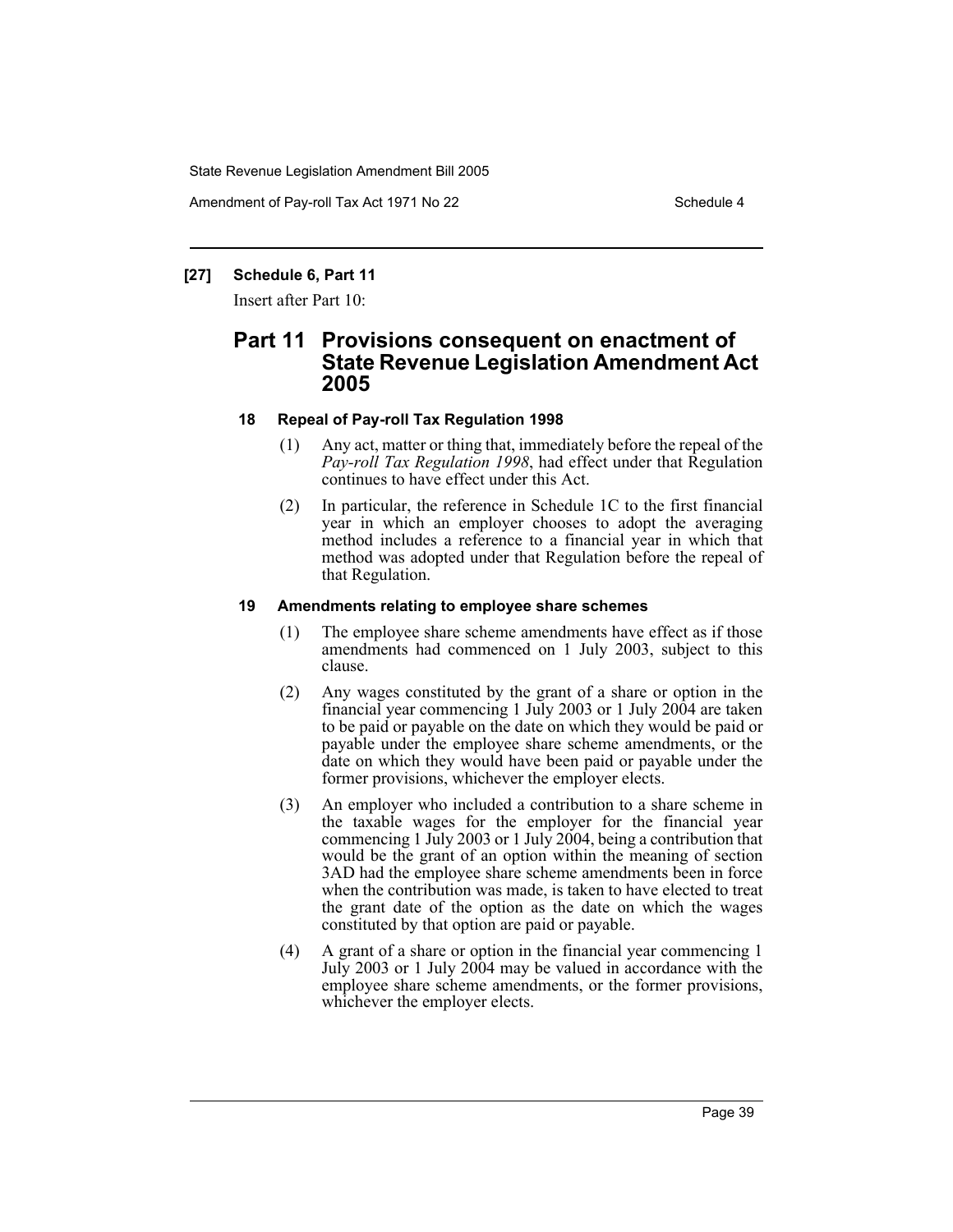Schedule 4 Amendment of Pay-roll Tax Act 1971 No 22

- (5) Anything done or omitted to be done on or after 1 July 2003 and before the date of assent to the *State Revenue Legislation Amendment Act 2005*, that would have been validly done or omitted if the employee share scheme amendments had been in force at the time that it was done or omitted, is taken to have been validly done or omitted.
- (6) In this clause:

*employee share scheme amendments* means sections 3AD and 3AE, as substituted by the *State Revenue Legislation Amendment Act 2005*, and section 3AF, as inserted by that Act.

*former provisions* means sections 3AD and 3AE, and Schedule 1A, as in force immediately before the employee share scheme amendments.

### **20 Amendments relating to financial planners**

- (1) The financial planner exemption provisions have effect as if those provisions had commenced on 1 July 2003.
- (2) Anything done or omitted to be done on or after 1 July 2003 and before the date of assent to the *State Revenue Legislation Amendment Act 2005*, that would have been validly done or omitted if the financial planner exemption provisions had been in force at the time that it was done or omitted, is taken to have been validly done or omitted.
- (3) For the purpose of applying the financial planner exemption provisions in respect of the financial year commencing on  $\overline{1}$  July 2003:
	- (a) a person is taken to have been an AFS licence holder during that part of the financial year that occurred before 11 March 2004 if the person was an AFS licence holder on 11 March 2004, and
	- (b) a person is taken to have been an AFS licence holder during any period occurring before 11 March 2004 in which the person held a licence, registration or other authority, of an equivalent nature to an Australian financial services licence under the *Corporations Act 2001* of the Commonwealth, under the legislation in force at the time, and
	- (c) a person is taken to be an authorised representative of an AFS licence holder during any period occurring before 11 March 2004 in which the person was the representative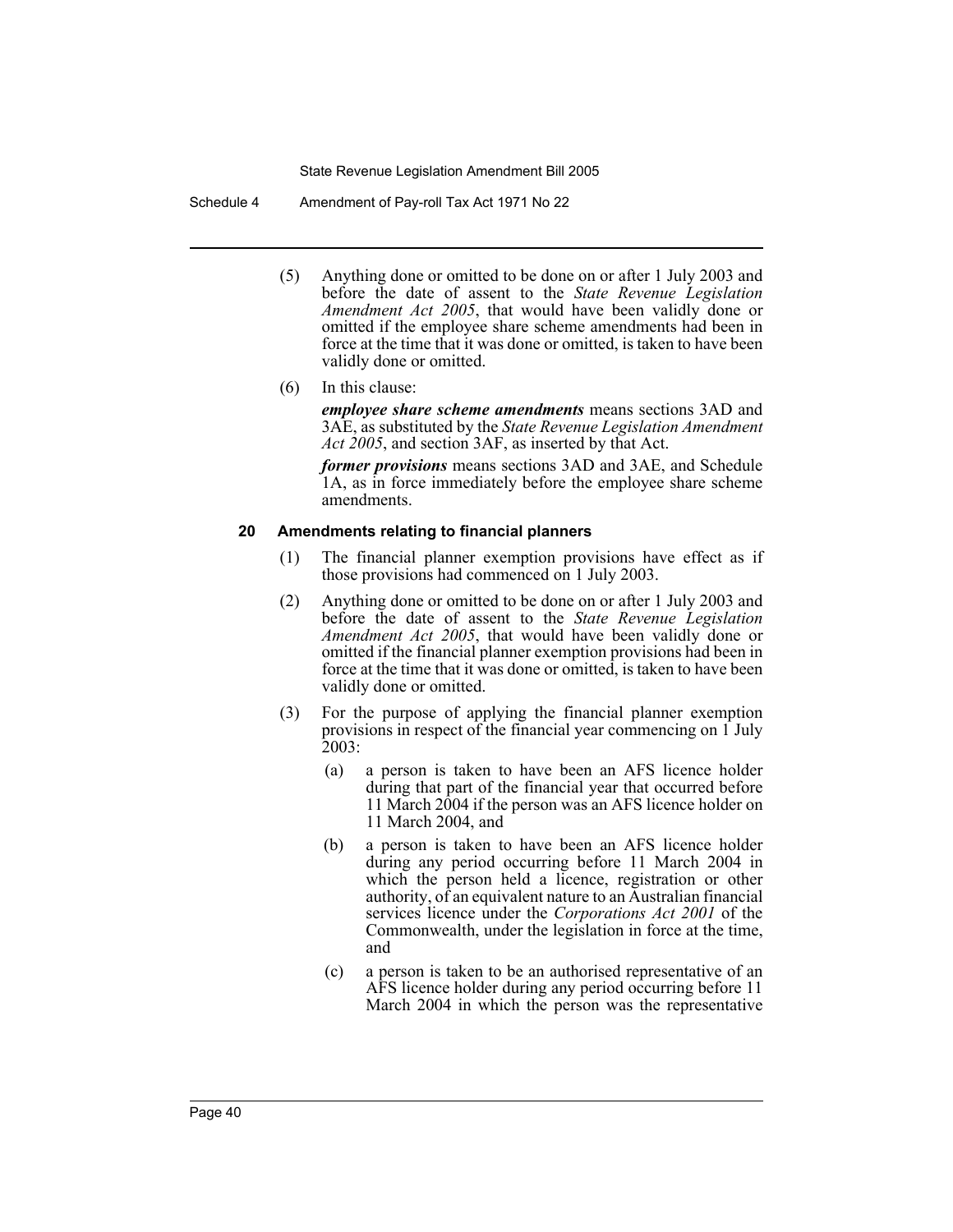Amendment of Pay-roll Tax Act 1971 No 22 Schedule 4

(within the meaning of the *Corporations Act 2001* of the Commonwealth) of a person registered as referred to in paragraph (b).

(4) In this clause:

*financial planner exemption provisions* means section 3A (5A) and (5B), and Schedule 1B, as inserted by the *State Revenue Legislation Amendment Act 2005*.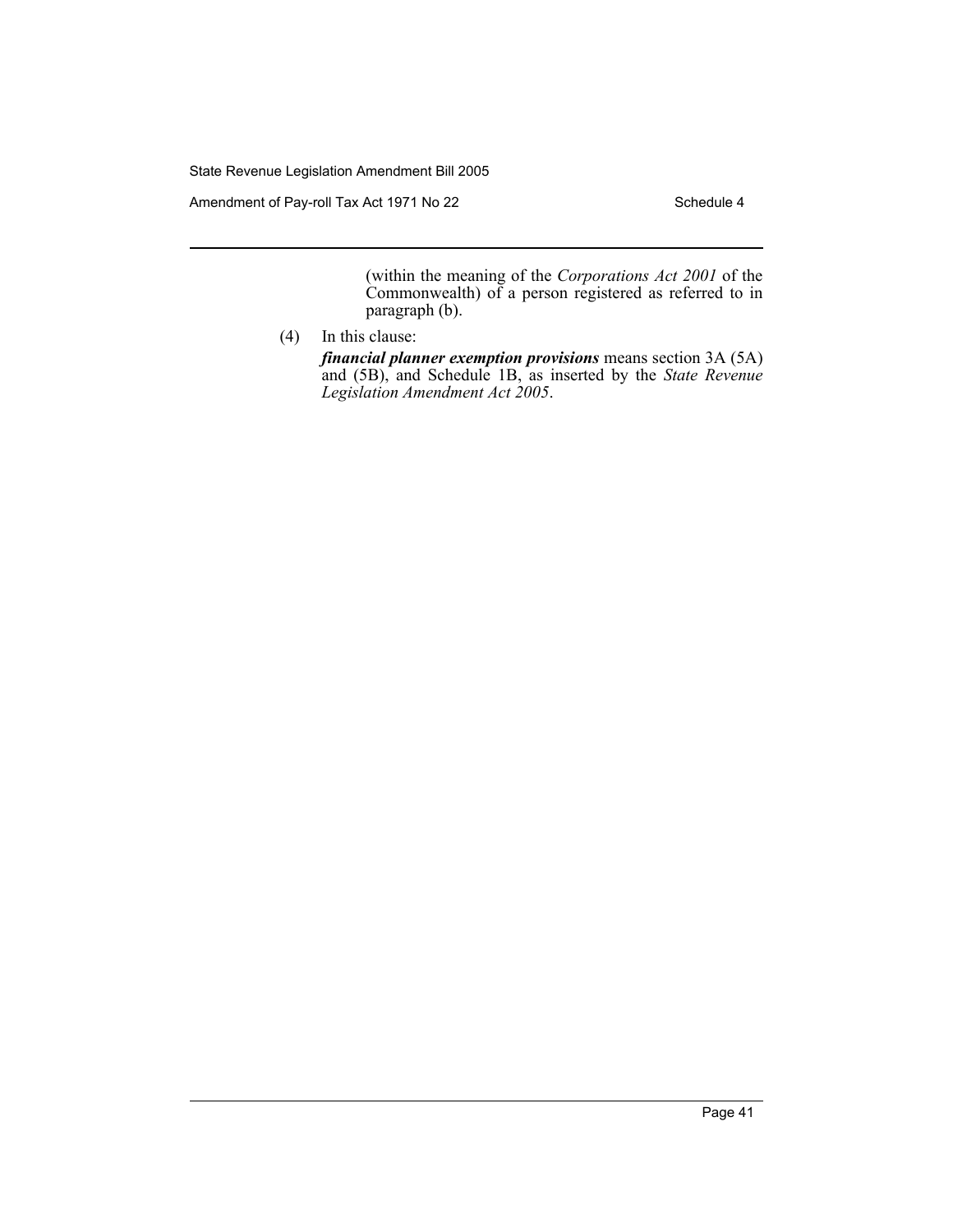Schedule 5 Amendment of Public Finance and Audit Act 1983 No 152

# **Schedule 5 Amendment of Public Finance and Audit Act 1983 No 152**

(Section 3)

#### **[1] Part 4A**

Insert after Part 4:

# **Part 4A Payment of tax-equivalents**

## **58A Definitions**

In this Part:

*Intergovernmental Agreement* means the Intergovernmental Agreement on the Reform of Commonwealth-State Financial Relations (as set out in Schedule 1 to the *Intergovernmental Agreement Implementation (GST) Act 2000*).

*National tax-equivalent regime* means the arrangements between the Commonwealth and the States and Territories relating to income tax equivalent payments to be made by government businesses under a National Tax Equivalent Regime, as referred to in clause 24 of the Intergovernmental Agreement and given effect to from time to time by a memorandum of understanding between the Commonwealth, the Commissioner of Taxation of the Commonwealth and the States and Territories.

*State tax-equivalent regime* means the arrangements approved from time to time by the Treasurer relating to income tax equivalent payments to be made by government businesses that are not subject to the National tax-equivalent regime, as reflected in any policy or guidelines from time to time published by the Treasury.

*statutory body* means a person, group of persons or body specified in Schedule 2.

## **58B Treasurer may direct statutory bodies to pay tax-equivalents**

- (1) The Treasurer may at any time direct a statutory body:
	- (a) to pay amounts to the Treasurer under the National tax-equivalent regime, or
	- (b) to pay amounts to the Treasurer under the State tax-equivalent regime.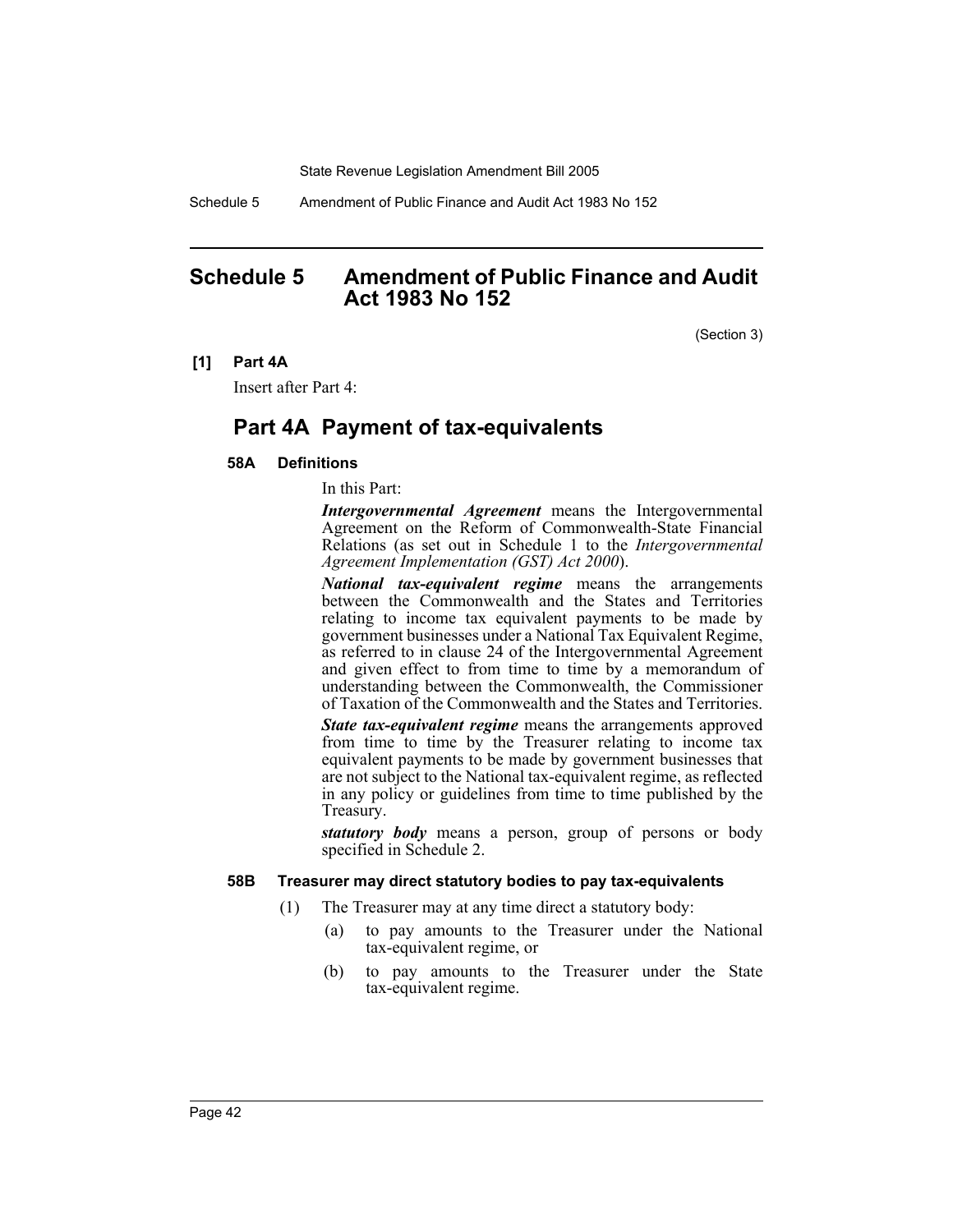Amendment of Public Finance and Audit Act 1983 No 152 Schedule 5

- (2) The Treasurer may at any time:
	- (a) direct a statutory body to cease making payments to the Treasurer under the National tax-equivalent regime or the State tax-equivalent regime, or
	- (b) grant an exemption from payment of any amount under this Part in respect of any period.
- (3) Amounts that a statutory body is required to pay to the Treasurer under this Part are referred to in this Part as *tax-equivalents*.

#### **58C Assessment of tax-equivalents—National scheme**

- (1) A statutory body that is directed by the Treasurer to pay tax-equivalents under the National tax-equivalent regime must pay to the Treasurer such amounts as the Tax Assessor determines, in accordance with the National tax-equivalent regime, to be payable by the statutory body as a tax-equivalent.
- (2) Payments are to be made on such terms as the Tax Assessor determines, in accordance with the National tax-equivalent regime, to be equivalent to the terms on which the amounts would be payable (including terms as to instalments and times of payment) if the statutory body were liable to pay corresponding taxes under the law of the Commonwealth.
- (3) A statutory body and the Treasurer may enter into agreements regarding the amounts to be paid under this section or the terms on which they are to be paid, and any such agreements have effect despite anything in subsections (1) and (2).
- (4) The determinations of the Tax Assessor under this section are to be made in such a way as to give effect to any such agreements.
- (5) Any such determination of the Tax Assessor is final, and the Treasurer and the statutory body are required to make all the necessary payments and refunds to give effect to the determination.
- (6) A statutory body is not required to make payments under this section:
	- (a) to the extent that it is or becomes liable to pay the Commonwealth taxes referred to in subsection (2), or
	- (b) if it is directed by the Treasurer to cease making payments under the National tax-equivalent regime or is granted an exemption from payment in respect of a period.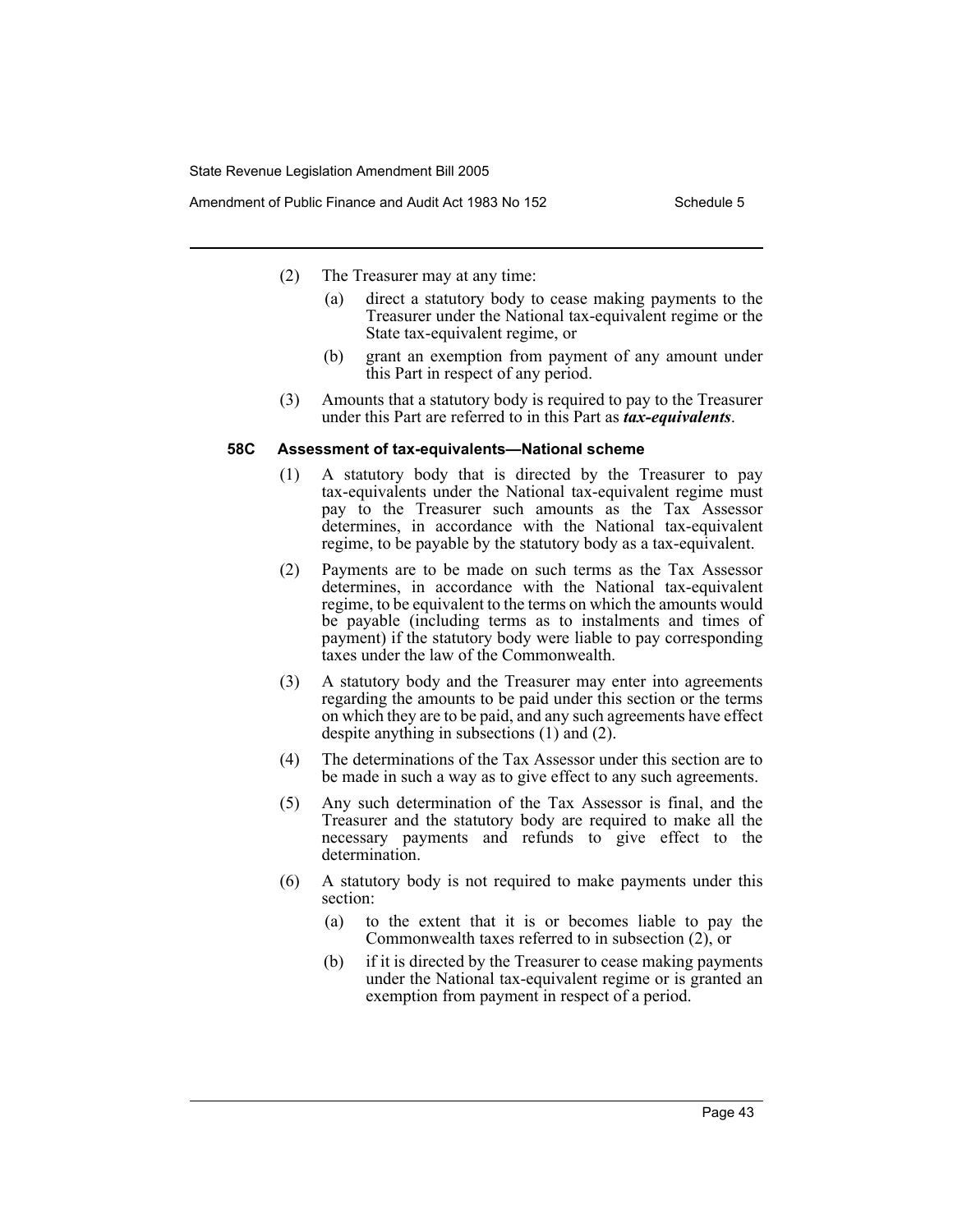Schedule 5 Amendment of Public Finance and Audit Act 1983 No 152

- (7) The Treasurer may nominate any person or persons to be the Tax Assessor for any one or more statutory bodies, and may revoke any such nomination.
- (8) In this section:

*Tax Assessor*, in relation to a statutory body, means the person nominated for the time being under subsection (7) as the Tax Assessor for the statutory body.

**Note.** Commonwealth taxation officers generally exercise the functions of Tax Assessor under the National tax-equivalent regime.

#### **58D Assessment of tax-equivalents—State scheme**

- (1) A statutory body that is directed by the Treasurer to pay tax-equivalents under the State tax-equivalent regime must pay to the Treasurer such amounts as the Chief Commissioner of State Revenue determines, in accordance with the State tax-equivalent regime, to be payable by the statutory body as a tax-equivalent.
- (2) The Chief Commissioner of State Revenue may require a statutory body to prepare and submit to the Chief Commissioner such accounting statements (if any), required for the determination of tax-equivalents payable by the statutory body, in such manner (if any) and such form (if any) as the Chief Commissioner determines.
- (3) A statutory body must comply with a requirement made in respect of it by the Chief Commissioner of State Revenue under this section.
- (4) The Treasurer may approve arrangements for the review of determinations made by the Chief Commissioner of State Revenue under this section. Determinations of the Chief Commissioner are reviewable in accordance with those arrangements.
- (5) A statutory body is not required to make payments under this section:
	- (a) to the extent that it is or becomes liable to pay the Commonwealth taxes that are the subject of the State tax-equivalent regime, or
	- (b) if it is directed by the Treasurer to cease making payments under the State tax-equivalent regime or is granted an exemption from payment in respect of a particular period.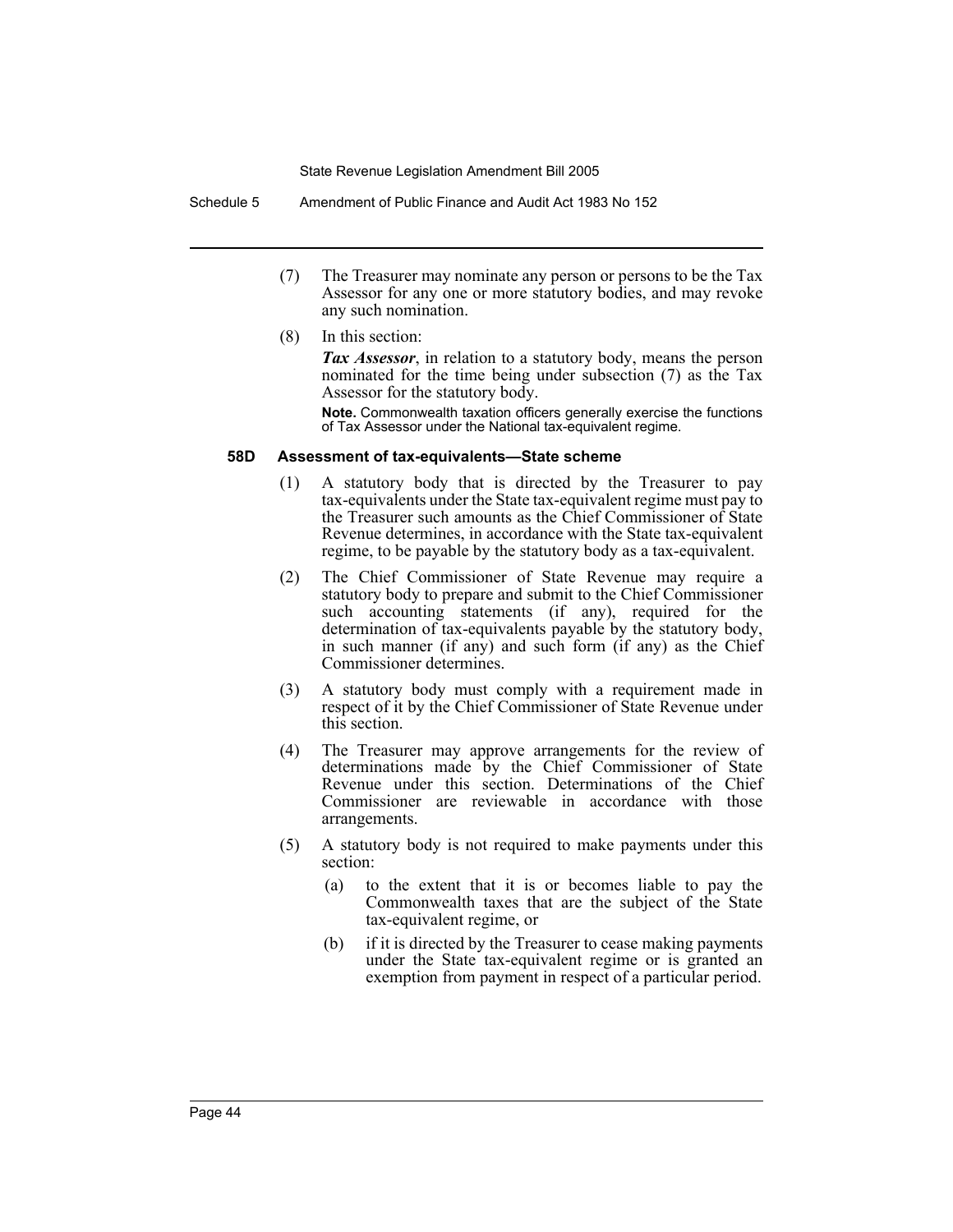Amendment of Public Finance and Audit Act 1983 No 152 Schedule 5

## **58E Tax-equivalents to be credited to Consolidated Fund**

- (1) Amounts paid by a statutory body as tax-equivalents under this Part are to be credited to the Consolidated Fund.
- (2) Despite any other Act, the Treasurer may, in relation to a payment by a statutory body under this Part, make any one or more of the following determinations:
	- (a) that the payment is taken to be payment or part payment of another amount, specified by the Treasurer, which the statutory body is required to pay to the Treasurer,
	- (b) that the payment is to be paid in addition to any other amount which the statutory body is required to pay to the Treasurer,
	- (c) that the payment is taken to be an obligation of the statutory body under the Act by which the statutory body is constituted.
- (3) Subject to subsection (2), the Treasurer, or the Chief Commissioner of State Revenue, may refund any amount paid in excess of a statutory body's liability to pay a tax-equivalent. The Consolidated Fund is appropriated to the extent necessary to enable such refunds.

# **[2] Schedule 4 Savings, transitional and other provisions**

Insert at the end of clause 1 (1):

*State Revenue Legislation Amendment Act 2005*

# **[3] Schedule 4, Part 5**

Insert after Part 4:

# **Part 5 Provisions consequent on enactment of State Revenue Legislation Amendment Act 2005**

# **13 Validation for tax-equivalent payments**

(1) Anything done or omitted to be done that would have been validly done or omitted if Part 4A of this Act, and section 5 of the *Taxation Administration Act 1996*, as inserted by the *State Revenue Legislation Amendment Act 2005* had been in force at the time that it was done or omitted is validated.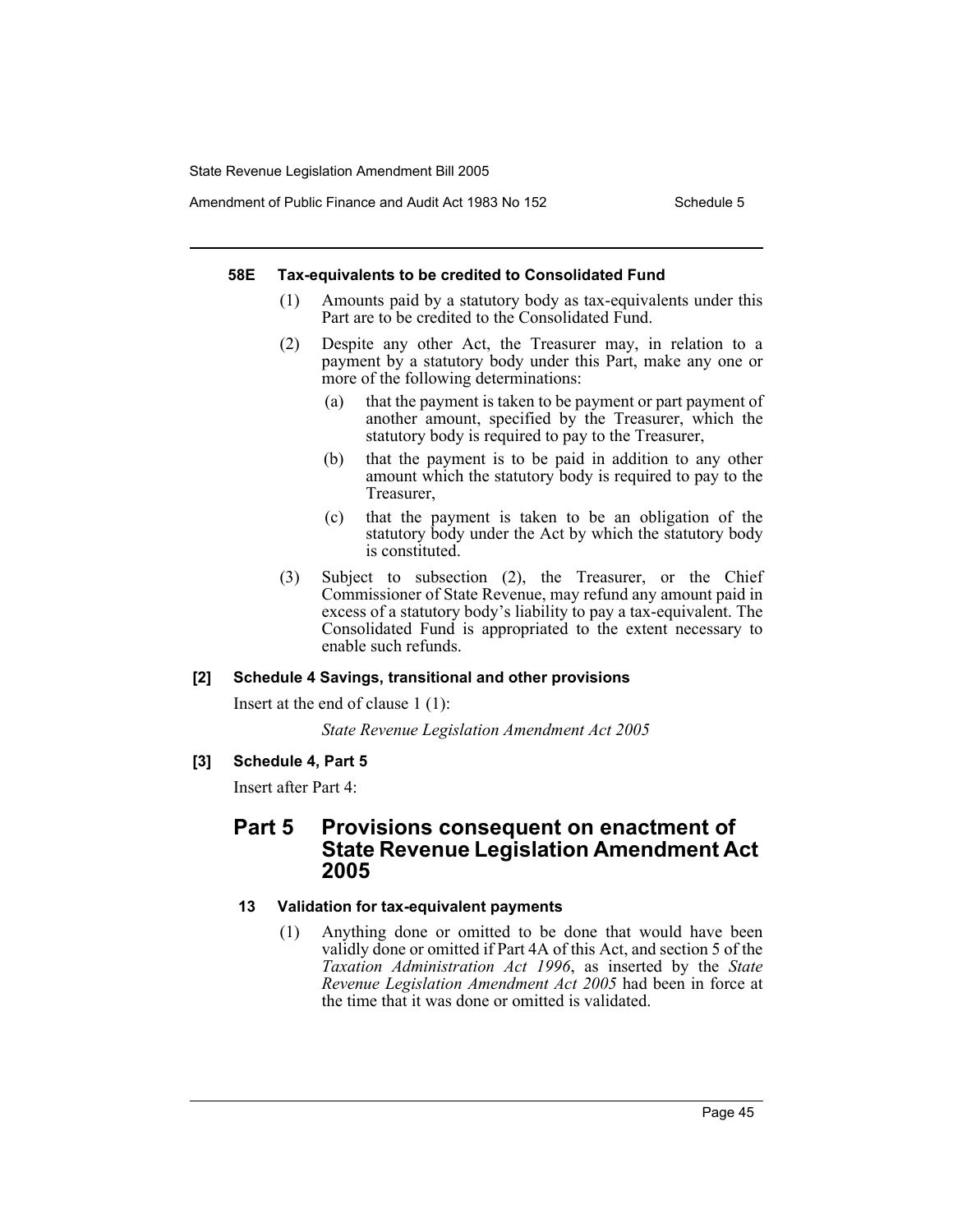Schedule 5 Amendment of Public Finance and Audit Act 1983 No 152

- (2) Any direction given by, or nomination made by, the Treasurer before the commencement of this clause that could have been given or made under Part 4A, had that Part been in force at the time that it was given or made, is taken to have been given or made under that Part.
- (3) Any determination made by the Chief Commissioner of State Revenue before the commencement of this clause in respect of the liability of a statutory body to make payments under the State tax-equivalent regime that could have been made under Part 4A, had that Part been in force at the time that it was made, is taken to have been made under that Part.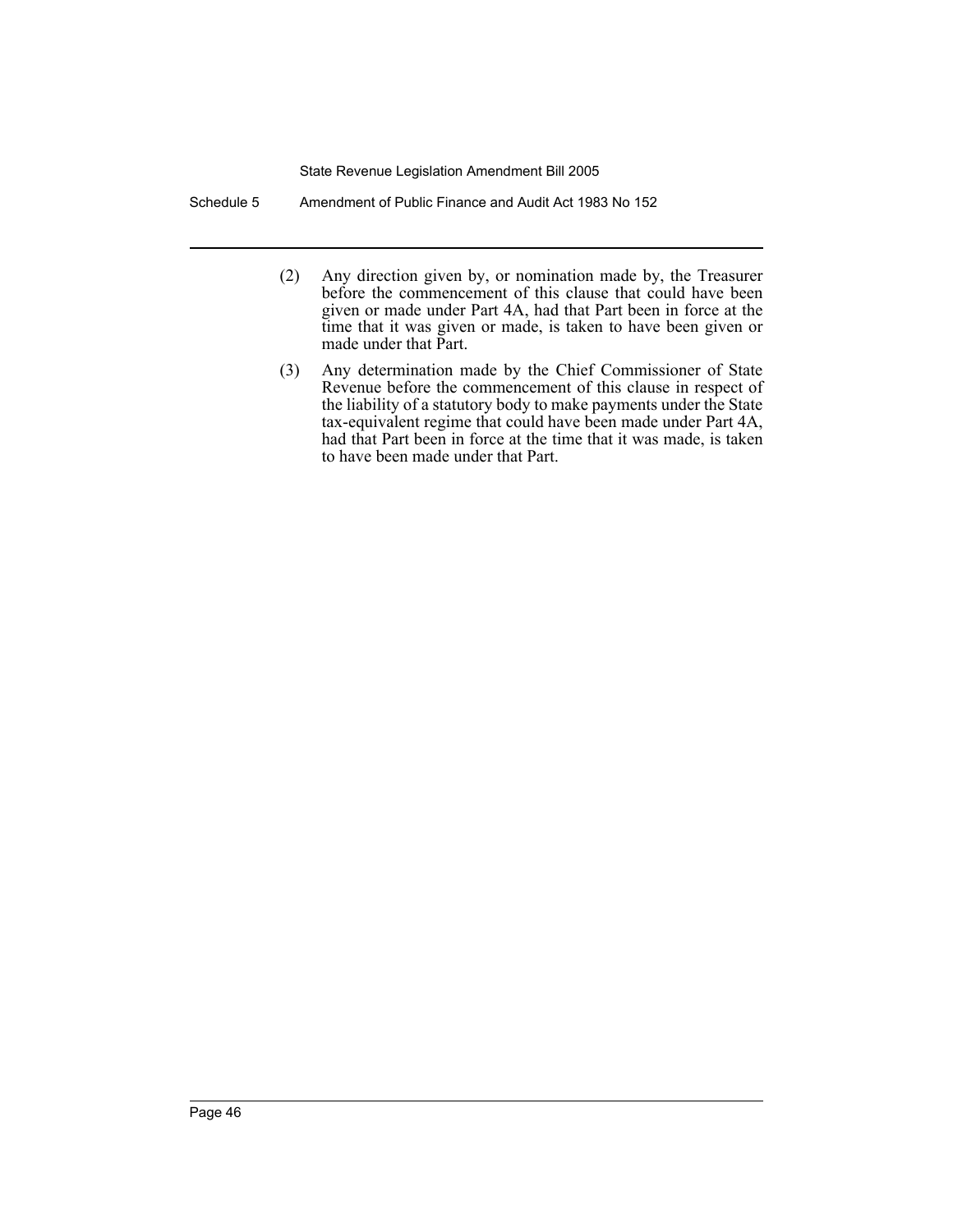Amendment of State Owned Corporations Act 1989 No 134 Schedule 6

# **Schedule 6 Amendment of State Owned Corporations Act 1989 No 134**

(Section 3)

# **[1] Section 15 Tax-equivalents**

Insert after section 15 (6):

(6A) If a refund is required, the Treasurer, or an authorised person, may direct payment out of the Consolidated Fund of the amount required to be refunded. The Consolidated Fund is appropriated to the necessary extent to enable payment of such refunds.

# **[2] Section 15 (10)**

Insert in alphabetical order:

*authorised person* means the Chief Commissioner of State Revenue, or an officer of Treasury authorised by the Chief Commissioner of State Revenue to exercise the functions of an authorised person under this section.

## **[3] Section 20T Tax-equivalents**

Insert after section 20T (6):

(6A) If a refund is required, the Treasurer, or an authorised person, may direct payment out of the Consolidated Fund of the amount required to be refunded. The Consolidated Fund is appropriated to the necessary extent to enable payment of such refunds.

## **[4] Section 20T (10)**

Insert in alphabetical order:

*authorised person* means the Chief Commissioner of State Revenue, or an officer of Treasury authorised by the Chief Commissioner of State Revenue to exercise the functions of an authorised person under this section.

# **[5] Schedule 11 Savings and transitional provisions**

Insert at the end of clause 1 (1):

• *State Revenue Legislation Amendment Act 2005*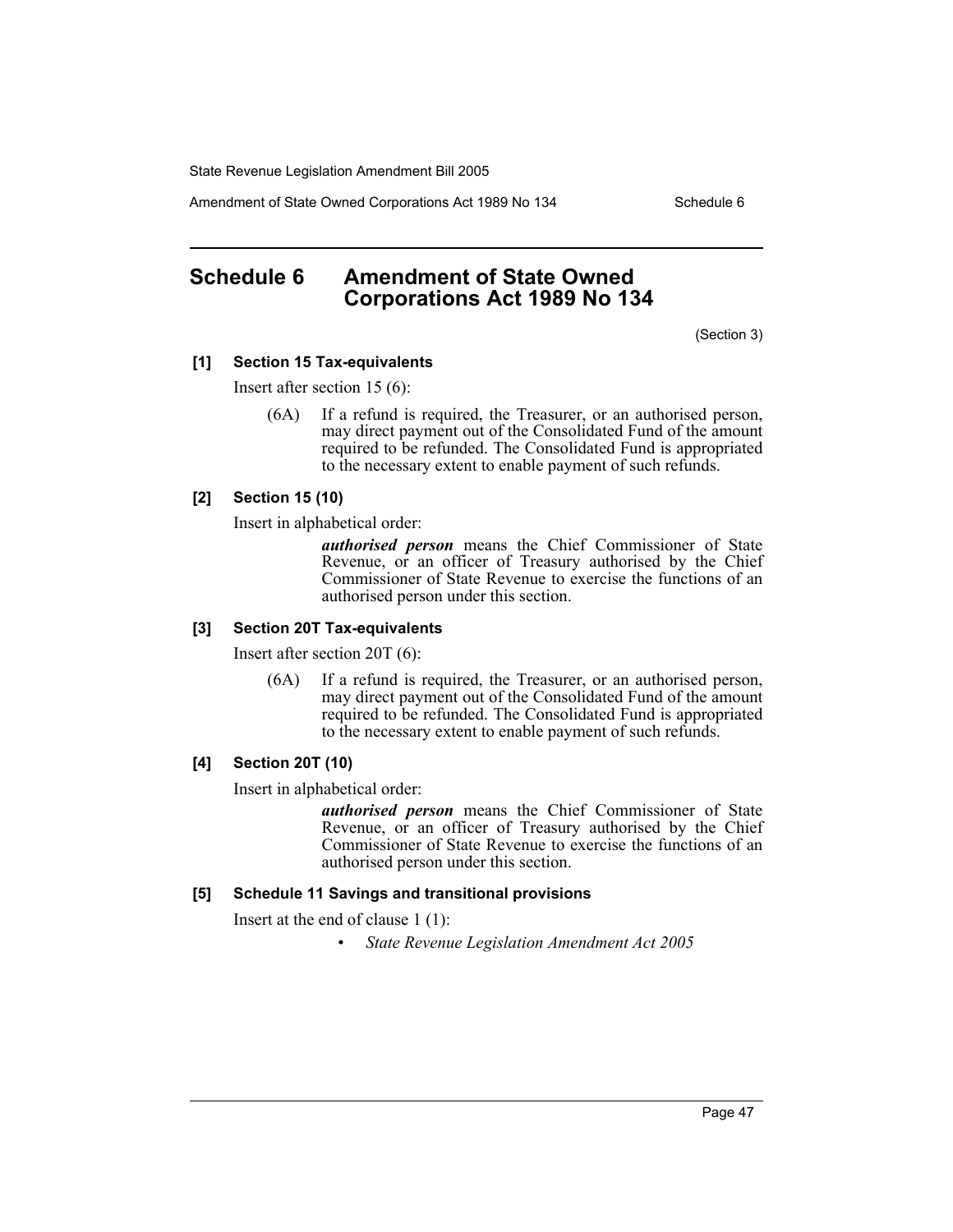Schedule 6 Amendment of State Owned Corporations Act 1989 No 134

# **[6] Schedule 11, Part 4**

Insert after Part 3:

# **Part 4 Provisions consequent on enactment of State Revenue Legislation Amendment Act 2005**

# **5 Validation for tax-equivalent payments**

Anything done or omitted to be done that would have been validly done or omitted if the amendments to sections 15 and 20T made by the *State Revenue Legislation Amendment Act 2005* had been in force at the time that it was done or omitted is validated.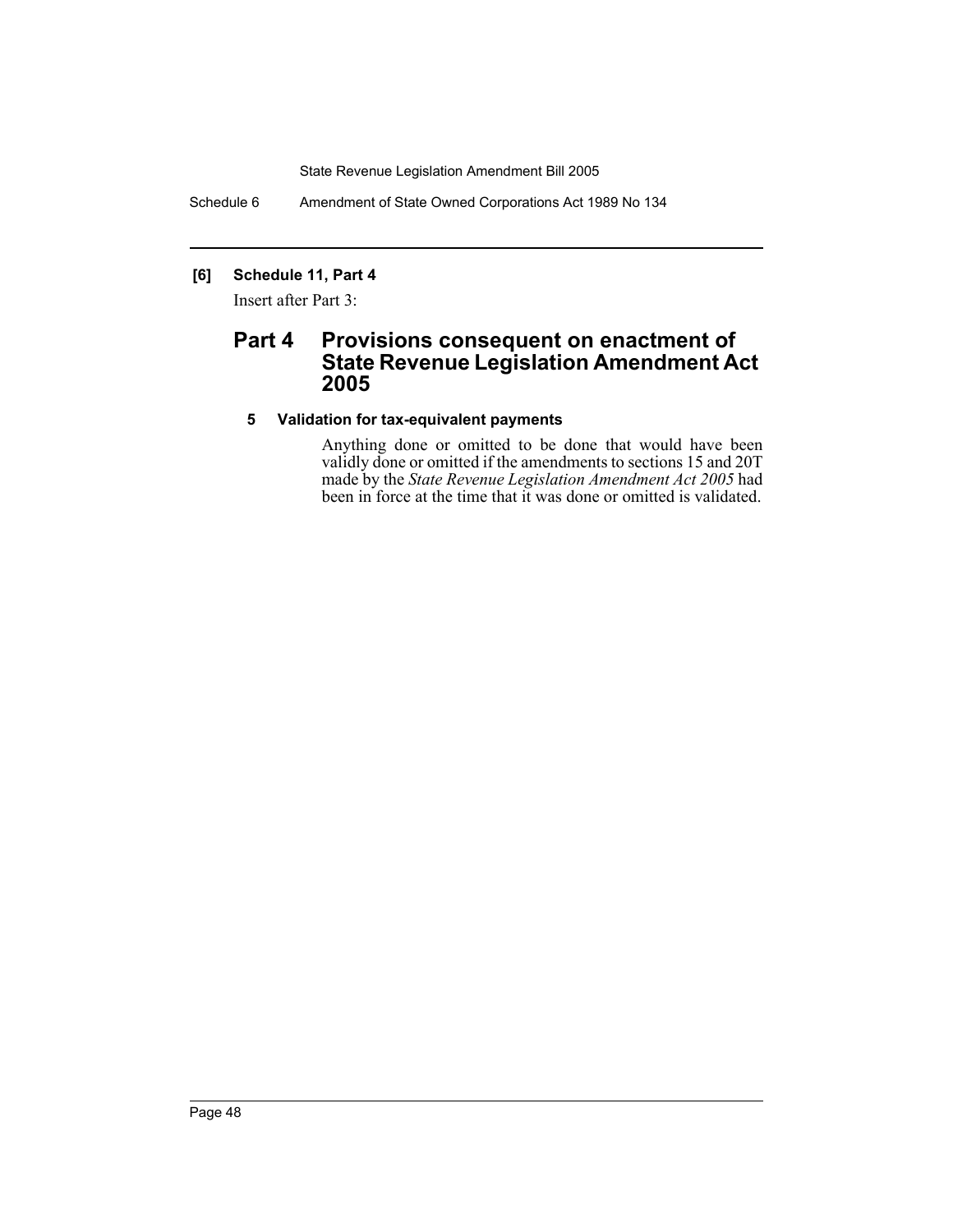Amendment of Taxation Administration Act 1996 No 97 Schedule 7

# **Schedule 7 Amendment of Taxation Administration Act 1996 No 97**

(Section 3)

# **[1] Section 3 Definitions**

Insert after the definition of *taxation law* in section 3 (1): **Note.** See also section 5 (Application of Act to State tax-equivalent

#### **[2] Section 5**

Insert after section 4:

regime).

#### **5 Application of Act to State tax-equivalent regime**

- (1) For the purpose of the administration and enforcement of the State tax-equivalent regime, the provisions of Part 4A of the *Public Finance and Audit Act 1983*, and any other provisions of that Act or the regulations under that Act, insofar as they relate to the State tax-equivalent regime, are taken to be a taxation law.
- (2) To avoid doubt, amounts payable as tax-equivalents under the State tax-equivalent regime in accordance with Part 4A of the *Public Finance and Audit Act 1983* are taxes for the purposes of this Act.
- (3) Part 10 (Objections and reviews) does not apply in respect of an assessment of liability under the State tax-equivalent regime or any other decision of the Chief Commissioner under Part 4A of the *Public Finance and Audit Act 1983*.
- (4) In this section:

*State tax-equivalent regime* has the meaning given by Part 4A of the *Public Finance and Audit Act 1983*.

#### **[3] Section 82 Permitted disclosures—to particular persons**

Insert "or a corresponding law of another State or a Territory" after "*First Home Owner Grant Act 2000*" in section 82 (b) (ii).

#### **[4] Section 82 (k) (xv)**

Omit "or".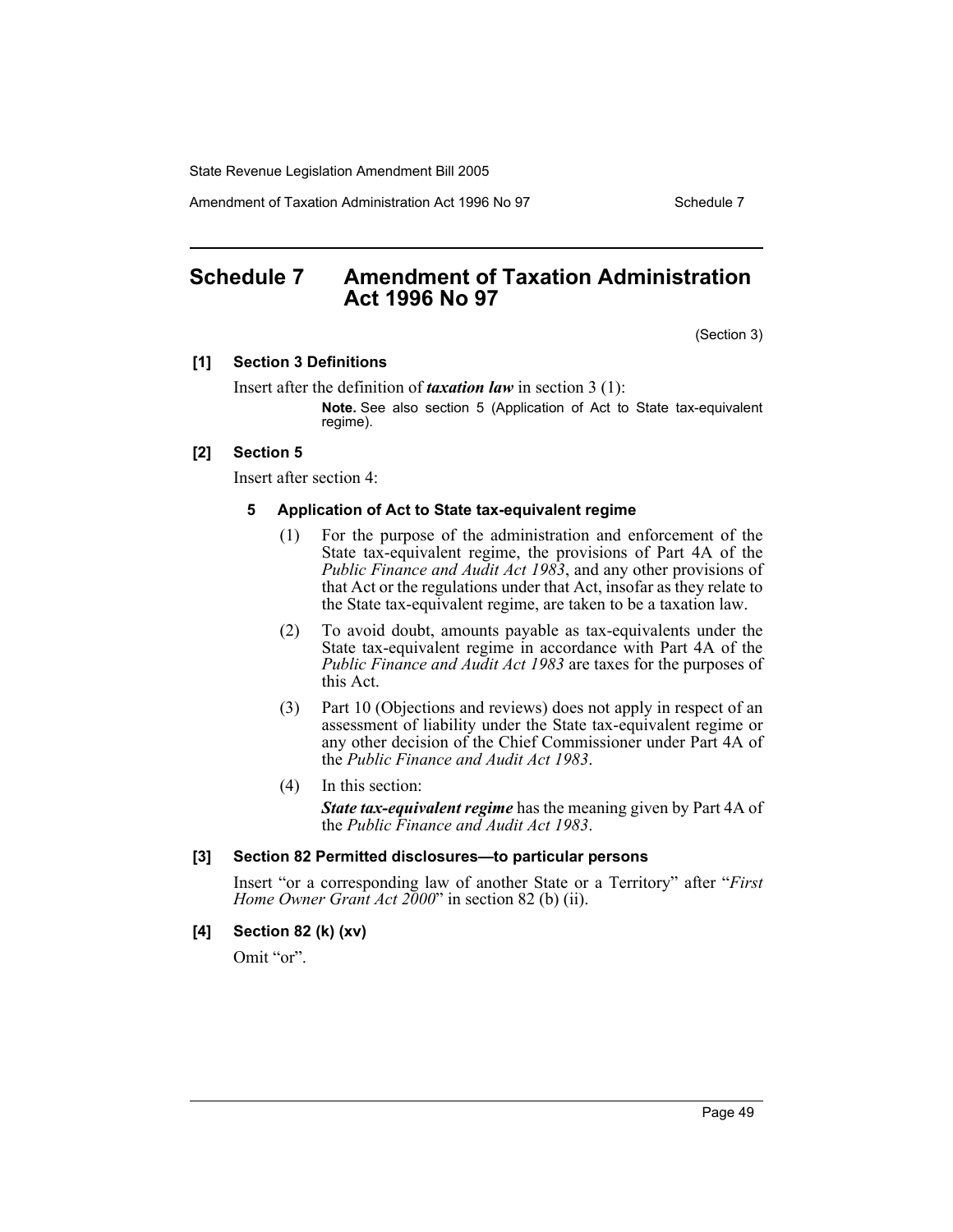Schedule 7 Amendment of Taxation Administration Act 1996 No 97

# **[5] Section 82 (k) (xvi)**

Insert after section 82 (k) (xv):

(xvi) the Independent Commission Against Corruption, or

# **[6] Section 86 Objections**

Insert "(within the meaning of section 6 of the *Administrative Decisions Tribunal Act 1997*)" after "decision" in section 86 (1) (b).

# **[7] Section 96 Review by Administrative Decisions Tribunal**

Omit "(within the meaning of section 6 of the *Administrative Decisions Tribunal Act 1997*)" from section 96 (1).

# **[8] Section 106E Definitions**

Insert "106IA," after "106I," in the definition of *primary group*.

# **[9] Section 106IA**

Insert after section 106I:

## **106IA Primary groups arising from tracing of interests in corporations**

- (1) An entity and a corporation form part of a primary group if the entity has a controlling interest in the corporation.
- (2) For the purposes of this section, an entity has a *controlling interest* in a corporation if the corporation has share capital and:
	- (a) the entity has a direct interest in the corporation and the value of that direct interest exceeds 50%, or
	- (b) the entity has an indirect interest in the corporation and the value of that indirect interest exceeds 50%, or
	- (c) the entity has an aggregate interest in the corporation and the value of the aggregate interest exceeds 50%.
- (3) Schedule 2 has effect.

**Note.** Schedule 2 sets out the manner for determining whether an entity has a direct interest, indirect interest or aggregate interest in a corporation, and the value of such an interest.

(4) In this section:

*associated person* has the meaning given by the *Duties Act 1997*. *entity* means:

- (a) a person, or
- (b) a group of associated persons.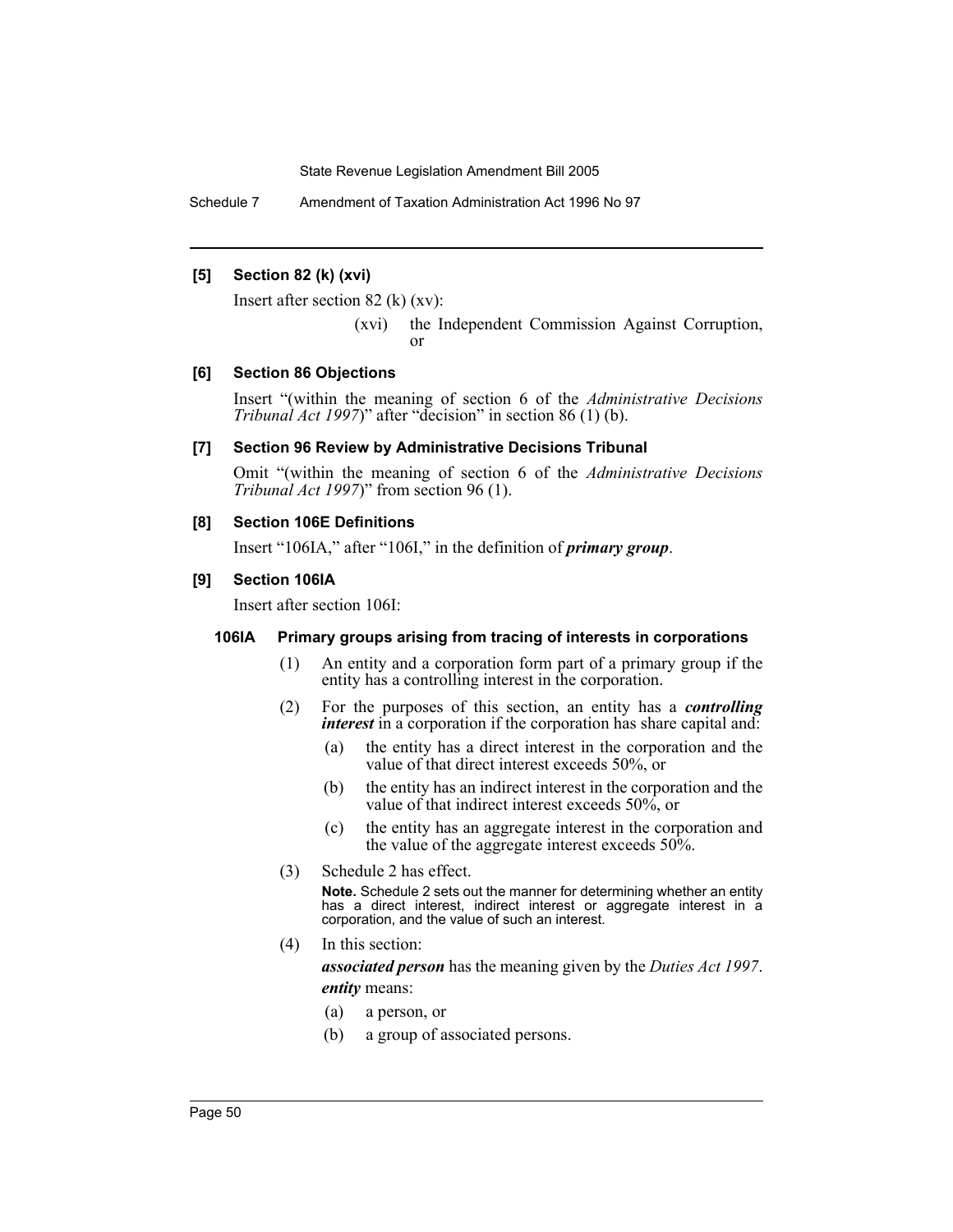Amendment of Taxation Administration Act 1996 No 97 Schedule 7

# **[10] Schedule 1 Savings, transitional and other provisions**

Insert at the end of clause 1 (1):

*State Revenue Legislation Amendment Act 2005*

# **[11] Schedule 2**

Insert after Schedule 1:

# **Schedule 2 Business groups—tracing of interests in corporations**

(Section 106IA (3))

# **1 Application**

This Schedule applies for the purposes of section 106IA.

# **2 Direct interest**

- (1) An entity has a *direct interest* in a corporation if:
	- (a) in the case of an entity that is a person—the person can, directly or indirectly, exercise, control the exercise of, or substantially influence the exercise of, the voting power attached to any voting shares issued by the corporation, or
	- (b) in the case of an entity that is a group of associated persons—each of the associated persons can, directly or indirectly, exercise, control the exercise of, or substantially influence the exercise of, the voting power attached to any voting shares issued by the corporation.
- (2) The value of the direct interest of the entity in the corporation is the proportion (expressed as a percentage) of the voting power of all voting shares issued by the corporation that:
	- (a) in the case of an entity that is a person—the person can directly or indirectly exercise, control the exercise of, or substantially influence the exercise of, as referred to in subclause (1), or
	- (b) in the case of an entity that is a group of associated persons—the associated persons can, if acting together, directly or indirectly exercise, control the exercise of, or substantially influence the exercise of, as referred to in subclause  $(1)$ .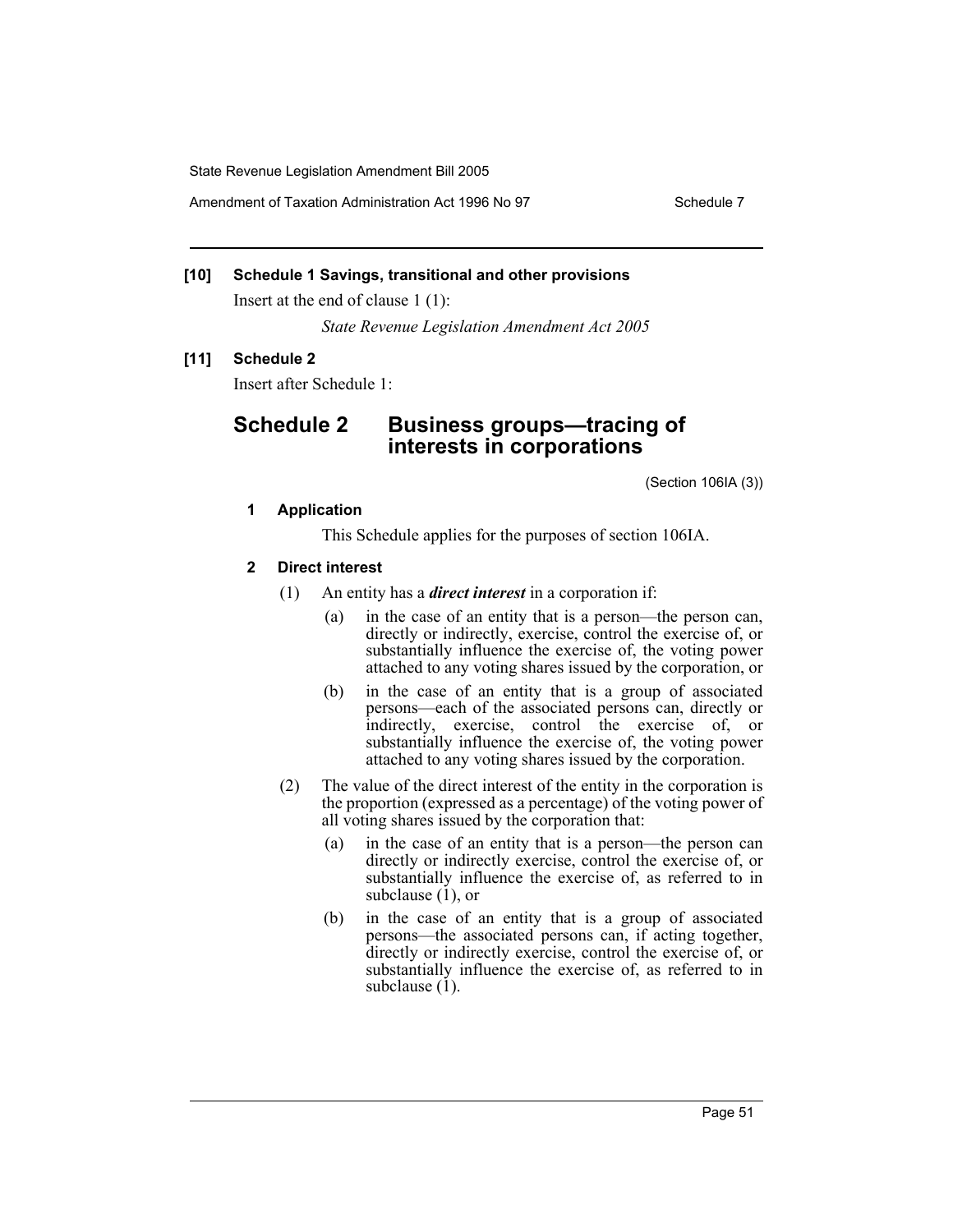Schedule 7 Amendment of Taxation Administration Act 1996 No 97

## **3 Indirect interest**

- (1) An entity has an *indirect interest* in a corporation if the corporation is linked to another corporation (the *directly controlled corporation*) in which the entity has a direct interest.
- (2) A corporation is linked to a directly controlled corporation if the corporation is part of a chain of corporations:
	- (a) that starts with the directly controlled corporation, and
	- (b) in which a link in the chain is formed if a corporation has a direct interest in the next corporation in the chain.
- (3) The following are examples of how subclauses (1) and (2) work (the examples are cumulative):

## (a) **Example 1**

Corporation A (a directly controlled corporation) has a direct interest in corporation B. Corporations A and B form part of a chain of corporations, and corporation B is linked to corporation A. Accordingly, an entity that has a direct interest in corporation A also has an indirect interest in corporation B.

(b) **Example 2**

Corporation B also has a direct interest in corporation C. In this case, corporations A, B and C form part of a chain of corporations. Both corporations B and C are linked to corporation A. The entity that has a direct interest in corporation A has an indirect interest in both corporations B and C.

## (c) **Example 3**

Corporation B also has a direct interest in corporation D. There are now 2 chains of corporations, one consisting of A, B and C, and one consisting of A, B and D. Corporations B, C and D are all linked to corporation A and an entity that has a direct interest in corporation A would have an indirect interest in corporations  $\hat{B}$ , C and D. An entity that has a direct interest in corporation B would have an indirect interest in corporations C and D. However, an entity that has a direct interest in corporation C only would not have an indirect interest in corporation D, as corporation D is not linked to corporation C.

(4) The value of the indirect interest of an entity in a corporation (an *indirectly controlled corporation*) that is linked to a directly controlled corporation is calculated by multiplying together the following: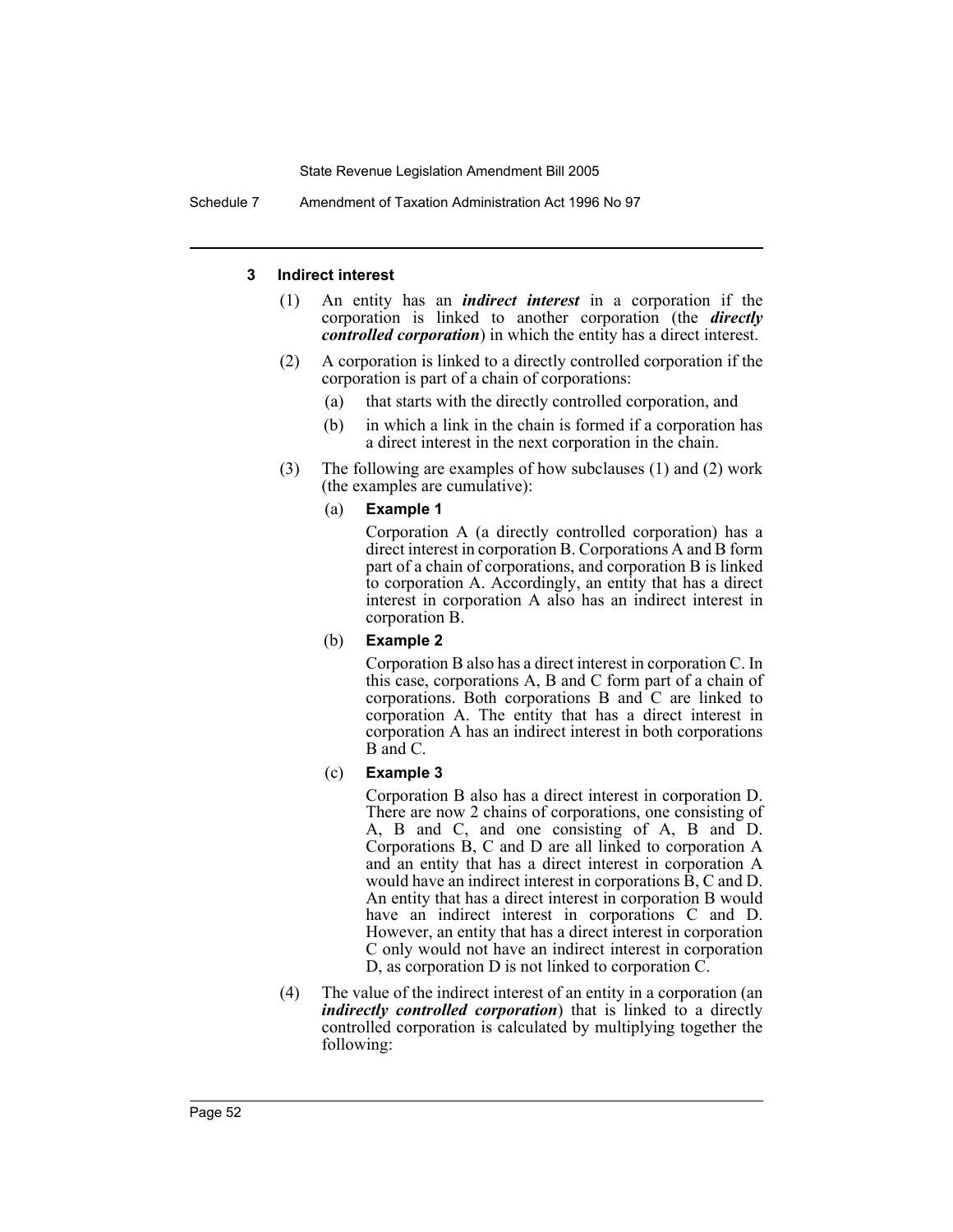Amendment of Taxation Administration Act 1996 No 97 Schedule 7

- (a) the value of the direct interest of the entity in the directly controlled corporation,
- (b) the value of each direct interest that forms a link in the chain of corporations by which the indirectly controlled corporation is linked to the directly controlled corporation.
- (5) The following are examples of how subclause (4) works (the examples are cumulative):
	- (a) **Example 1**

An entity has a direct interest (with a value of 80%) in corporation A. Corporation A has a direct interest (with a value of 70%) in corporation B. The value of the indirect interest of the entity in corporation B is  $80\% \times 70\%$  (that is, 56%). Accordingly, in this example the entity has a controlling interest (within the meaning of section 106IA) in corporation B.

(b) **Example 2**

Corporation B also has a direct interest (with a value of 40%) in corporation C. The value of the indirect interest of the entity in corporation C is  $80\% \times 70\% \times 40\%$  (that is, 22.4%). Accordingly, in this example the entity does not have a controlling interest in corporation C.

(6) It is possible for an entity to have more than one indirect interest in a corporation. This may occur if the corporation is linked to more than one corporation in which the entity has a direct interest, or if the corporation is linked to only one corporation in which the entity has a direct interest but is linked through more than one chain of corporations. In that case, the entity has an aggregate interest in the corporation (see clause 4).

## **4 Aggregation of interests**

- (1) An entity has an *aggregate interest* in a corporation if:
	- (a) the entity has a direct interest and one or more indirect interests in the corporation, or
	- (b) the entity has more than one indirect interest in the corporation.
- (2) The value of the aggregate interest of an entity in a corporation is the sum of the following:
	- (a) the value of the direct interest (if any) of the entity in the corporation,
	- (b) the value of each indirect interest of the entity in the corporation.